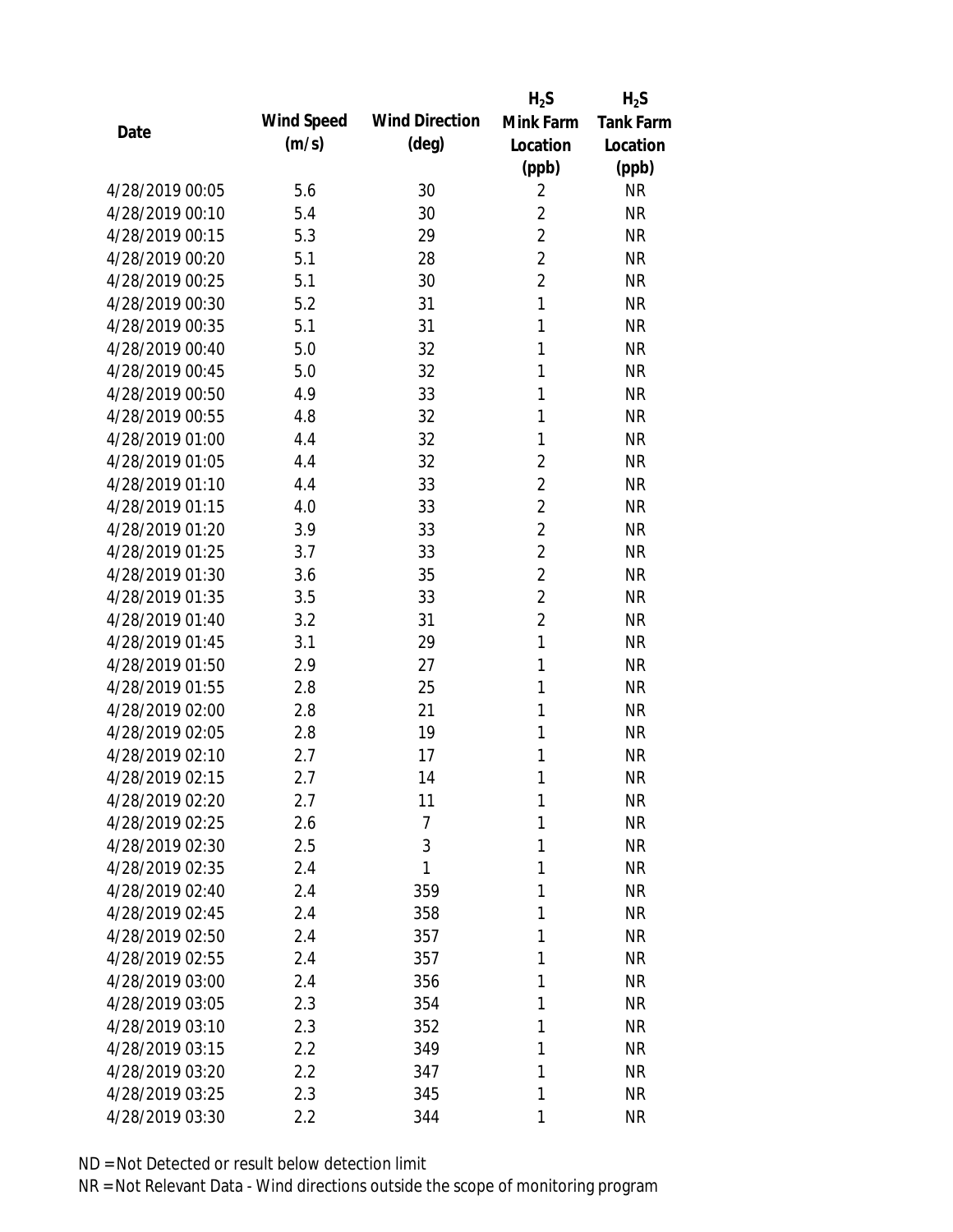|                 |            |                       | $H_2S$         | $H_2S$           |
|-----------------|------------|-----------------------|----------------|------------------|
| Date            | Wind Speed | <b>Wind Direction</b> | Mink Farm      | <b>Tank Farm</b> |
|                 | (m/s)      | $(\text{deg})$        | Location       | Location         |
|                 |            |                       | (ppb)          | (ppb)            |
| 4/28/2019 03:35 | 2.2        | 343                   | 1              | <b>NR</b>        |
| 4/28/2019 03:40 | 2.1        | 343                   | $\overline{2}$ | <b>NR</b>        |
| 4/28/2019 03:45 | 2.2        | 343                   | $\overline{2}$ | <b>NR</b>        |
| 4/28/2019 03:50 | 2.1        | 343                   | $\overline{2}$ | <b>NR</b>        |
| 4/28/2019 03:55 | 2.0        | 345                   | $\overline{2}$ | <b>NR</b>        |
| 4/28/2019 04:00 | 2.0        | 346                   | $\mathbf{1}$   | <b>NR</b>        |
| 4/28/2019 04:05 | 2.1        | 348                   | 1              | <b>NR</b>        |
| 4/28/2019 04:10 | 2.2        | 348                   | 1              | <b>NR</b>        |
| 4/28/2019 04:15 | 2.2        | 350                   | 1              | <b>NR</b>        |
| 4/28/2019 04:20 | 2.3        | 351                   | 1              | <b>NR</b>        |
| 4/28/2019 04:25 | 2.4        | 352                   | $\overline{2}$ | <b>NR</b>        |
| 4/28/2019 04:30 | 2.3        | 353                   | $\overline{2}$ | <b>NR</b>        |
| 4/28/2019 04:35 | 2.3        | 354                   | $\overline{2}$ | <b>NR</b>        |
| 4/28/2019 04:40 | 2.3        | 356                   | 1              | <b>NR</b>        |
| 4/28/2019 04:45 | 2.1        | 355                   | 1              | <b>NR</b>        |
| 4/28/2019 04:50 | 2.0        | 356                   | 1              | <b>NR</b>        |
| 4/28/2019 04:55 | 2.0        | 355                   | 1              | <b>NR</b>        |
| 4/28/2019 05:00 | 2.0        | 355                   | 1              | <b>NR</b>        |
| 4/28/2019 05:05 | 2.1        | 356                   | $\overline{2}$ | <b>NR</b>        |
| 4/28/2019 05:10 | 2.1        | 356                   | $\overline{2}$ | <b>NR</b>        |
| 4/28/2019 05:15 | 2.2        | 358                   | $\overline{2}$ | <b>NR</b>        |
| 4/28/2019 05:20 | 2.3        | 359                   | $\overline{2}$ | <b>NR</b>        |
| 4/28/2019 05:25 | 2.3        | 360                   | $\overline{2}$ | <b>NR</b>        |
| 4/28/2019 05:30 | 2.2        | 359                   | $\overline{2}$ | <b>NR</b>        |
| 4/28/2019 05:35 | 2.2        | 359                   | $\mathbf{1}$   | <b>NR</b>        |
| 4/28/2019 05:40 | 2.2        | 360                   | 1              | <b>NR</b>        |
| 4/28/2019 05:45 | 2.2        | 1                     | 1              | <b>NR</b>        |
| 4/28/2019 05:50 | 2.3        | 4                     | 1              | <b>NR</b>        |
| 4/28/2019 05:55 | 2.5        | 8                     | 1              | <b>NR</b>        |
| 4/28/2019 06:00 | 2.7        | 12                    | 1              | <b>NR</b>        |
| 4/28/2019 06:05 | 2.8        | 14                    | 1              | <b>NR</b>        |
| 4/28/2019 06:10 | 2.9        | 15                    | $\overline{2}$ | <b>NR</b>        |
| 4/28/2019 06:15 | 2.9        | 14                    | $\overline{2}$ | <b>NR</b>        |
| 4/28/2019 06:20 | 2.8        | 12                    | 1              | <b>NR</b>        |
| 4/28/2019 06:25 | 2.6        | 9                     | 1              | <b>NR</b>        |
| 4/28/2019 06:30 | 2.5        | 9                     | 1              | <b>NR</b>        |
| 4/28/2019 06:35 | 2.4        | 8                     | 1              | <b>NR</b>        |
| 4/28/2019 06:40 | 2.2        | 6                     | 1              | <b>NR</b>        |
| 4/28/2019 06:45 | 2.2        | 6                     | 1              | <b>NR</b>        |
| 4/28/2019 06:50 | 2.3        | 9                     | 1              | <b>NR</b>        |
| 4/28/2019 06:55 | 2.5        | 11                    | 1              | <b>NR</b>        |
| 4/28/2019 07:00 | 2.6        | 12                    | 1              | <b>NR</b>        |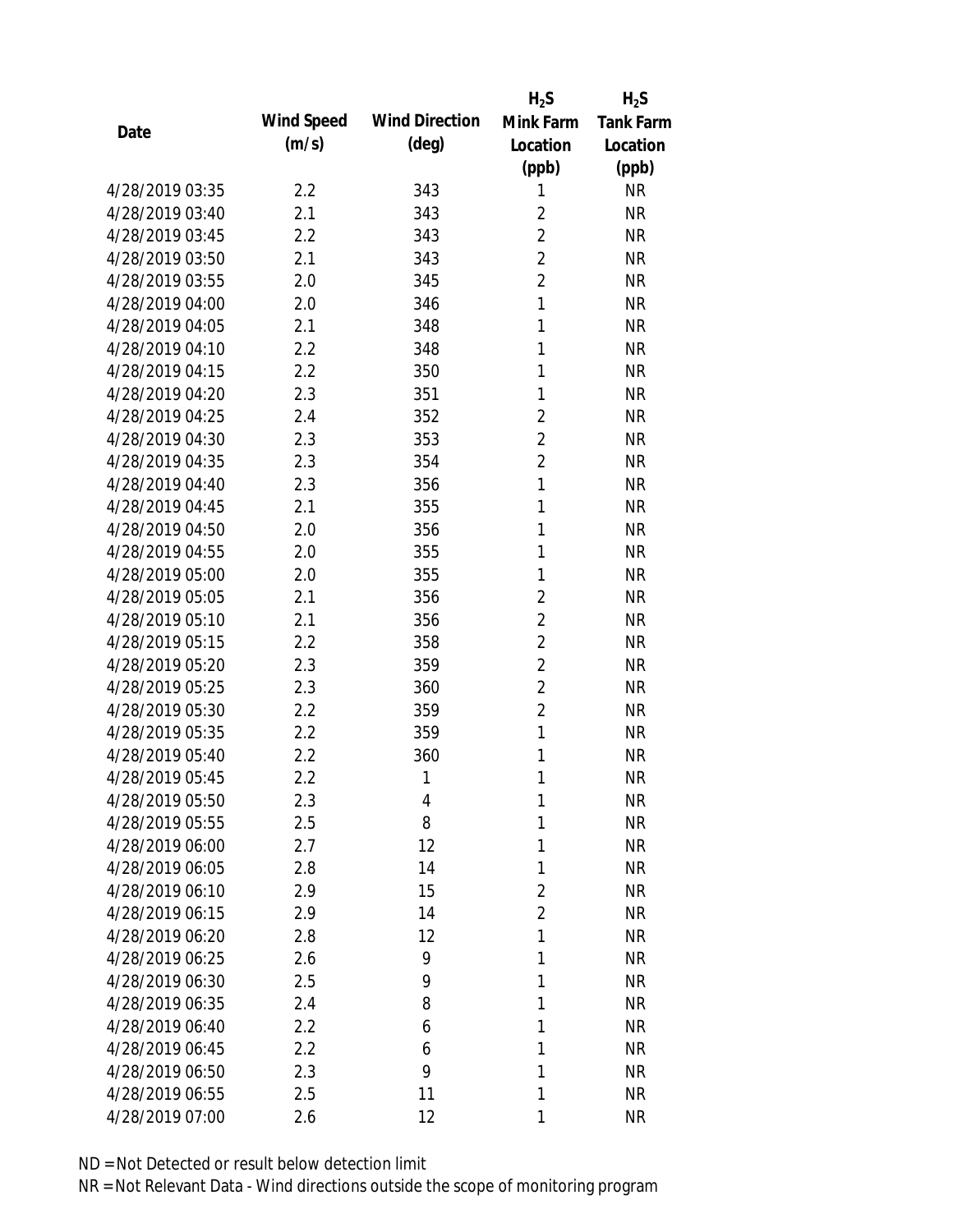|                 |            |                       | $H_2S$    | $H_2S$           |
|-----------------|------------|-----------------------|-----------|------------------|
| Date            | Wind Speed | <b>Wind Direction</b> | Mink Farm | <b>Tank Farm</b> |
|                 | (m/s)      | $(\text{deg})$        | Location  | Location         |
|                 |            |                       | (ppb)     | (ppb)            |
| 4/28/2019 07:05 | 2.7        | 15                    | 1         | <b>NR</b>        |
| 4/28/2019 07:10 | 2.9        | 19                    | 1         | <b>NR</b>        |
| 4/28/2019 07:15 | 3.1        | 21                    | 1         | <b>NR</b>        |
| 4/28/2019 07:20 | 3.1        | 22                    | 1         | <b>NR</b>        |
| 4/28/2019 07:25 | 3.2        | 24                    | 1         | <b>NR</b>        |
| 4/28/2019 07:30 | 3.1        | 28                    | 1         | <b>NR</b>        |
| 4/28/2019 07:35 | 3.0        | 32                    | 1         | <b>NR</b>        |
| 4/28/2019 07:40 | 3.0        | 36                    | 1         | <b>NR</b>        |
| 4/28/2019 07:45 | 3.0        | 39                    | 1         | <b>NR</b>        |
| 4/28/2019 07:50 | 2.9        | 42                    | <b>NR</b> | <b>NR</b>        |
| 4/28/2019 07:55 | 3.0        | 42                    | <b>NR</b> | <b>NR</b>        |
| 4/28/2019 08:00 | 3.1        | 40                    | 1         | <b>NR</b>        |
| 4/28/2019 08:05 | 3.2        | 38                    | 1         | <b>NR</b>        |
| 4/28/2019 08:10 | 3.3        | 37                    | 1         | <b>NR</b>        |
| 4/28/2019 08:15 | 3.3        | 35                    | 1         | <b>NR</b>        |
| 4/28/2019 08:20 | 3.5        | 34                    | 1         | <b>NR</b>        |
| 4/28/2019 08:25 | 3.6        | 33                    | 1         | <b>NR</b>        |
| 4/28/2019 08:30 | 3.6        | 35                    | 1         | <b>NR</b>        |
| 4/28/2019 08:35 | 3.6        | 35                    | 1         | <b>NR</b>        |
| 4/28/2019 08:40 | 3.6        | 35                    | 1         | <b>NR</b>        |
| 4/28/2019 08:45 | 3.5        | 38                    | 1         | <b>NR</b>        |
| 4/28/2019 08:50 | 3.2        | 40                    | 1         | <b>NR</b>        |
| 4/28/2019 08:55 | 3.1        | 42                    | <b>NR</b> | <b>NR</b>        |
| 4/28/2019 09:00 | 3.0        | 42                    | <b>NR</b> | <b>NR</b>        |
| 4/28/2019 09:05 | 2.7        | 42                    | <b>NR</b> | <b>NR</b>        |
| 4/28/2019 09:10 | 2.6        | 44                    | <b>NR</b> | <b>NR</b>        |
| 4/28/2019 09:15 | 2.5        | 48                    | <b>NR</b> | <b>NR</b>        |
| 4/28/2019 09:20 | 2.6        | 49                    | <b>NR</b> | <b>NR</b>        |
| 4/28/2019 09:25 | 2.6        | 51                    | <b>NR</b> | <b>NR</b>        |
| 4/28/2019 09:30 | 2.5        | 52                    | <b>NR</b> | <b>NR</b>        |
| 4/28/2019 09:35 | 2.6        | 59                    | <b>NR</b> | <b>NR</b>        |
| 4/28/2019 09:40 | 2.8        | 56                    | <b>NR</b> | <b>NR</b>        |
| 4/28/2019 09:45 | 2.8        | 49                    | <b>NR</b> | <b>NR</b>        |
| 4/28/2019 09:50 | 2.7        | 53                    | <b>NR</b> | <b>NR</b>        |
| 4/28/2019 09:55 | 2.5        | 57                    | <b>NR</b> | <b>NR</b>        |
| 4/28/2019 10:00 | 2.5        | 61                    | <b>NR</b> | <b>NR</b>        |
| 4/28/2019 10:05 | 2.8        | 58                    | <b>NR</b> | <b>NR</b>        |
| 4/28/2019 10:10 | 2.9        | 59                    | <b>NR</b> | <b>NR</b>        |
| 4/28/2019 10:15 | 3.1        | 62                    | <b>NR</b> | <b>NR</b>        |
| 4/28/2019 10:20 | 3.4        | 56                    | <b>NR</b> | <b>NR</b>        |
| 4/28/2019 10:25 | 3.6        | 52                    | <b>NR</b> | <b>NR</b>        |
| 4/28/2019 10:30 | 3.7        | 49                    | <b>NR</b> | <b>NR</b>        |
|                 |            |                       |           |                  |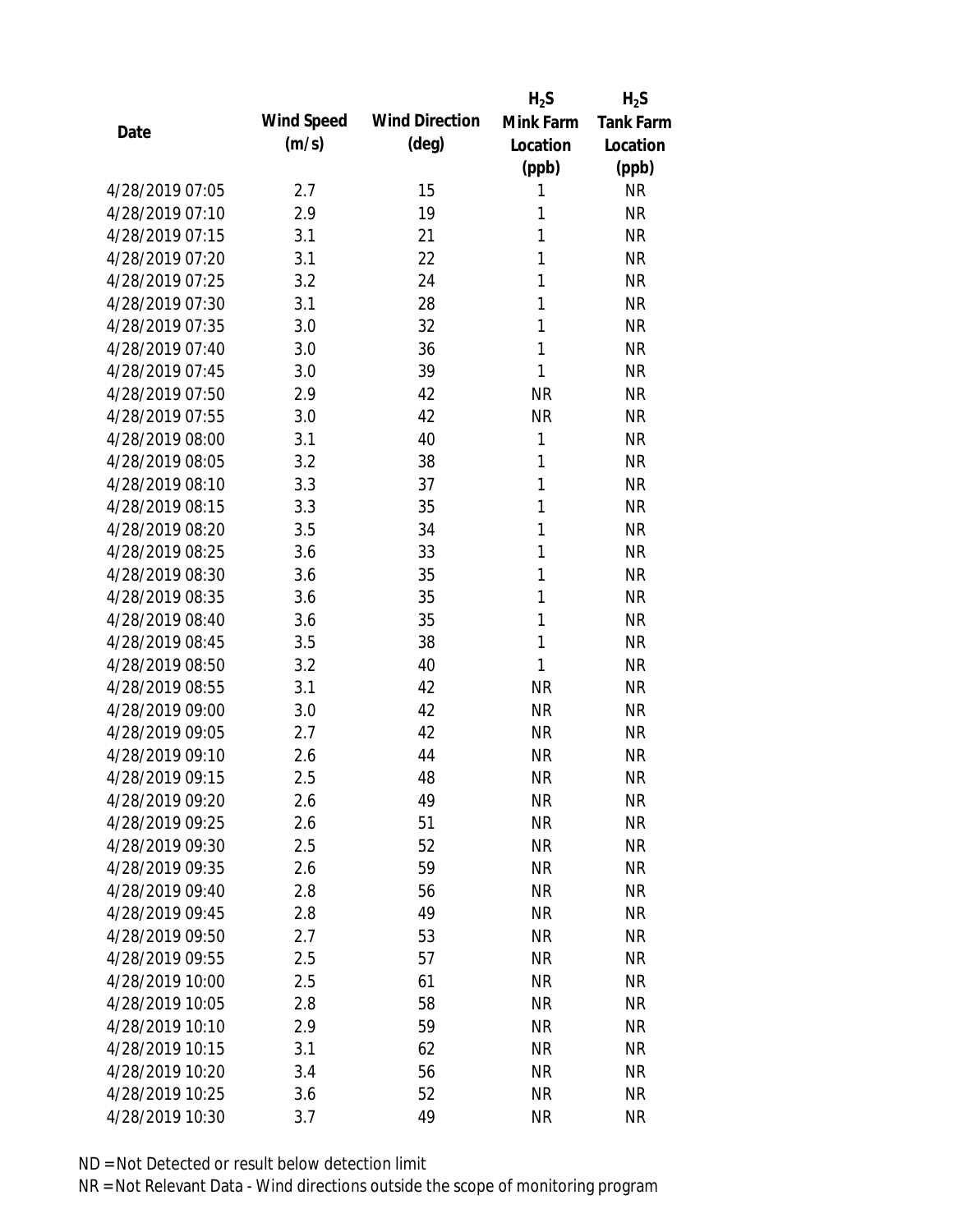|                 |            |                       | $H_2S$    | $H_2S$           |
|-----------------|------------|-----------------------|-----------|------------------|
| Date            | Wind Speed | <b>Wind Direction</b> | Mink Farm | <b>Tank Farm</b> |
|                 | (m/s)      | $(\text{deg})$        | Location  | Location         |
|                 |            |                       | (ppb)     | (ppb)            |
| 4/28/2019 10:35 | 3.7        | 47                    | <b>NR</b> | <b>NR</b>        |
| 4/28/2019 10:40 | 3.8        | 48                    | <b>NR</b> | <b>NR</b>        |
| 4/28/2019 10:45 | 3.9        | 48                    | <b>NR</b> | <b>NR</b>        |
| 4/28/2019 10:50 | 3.9        | 48                    | <b>NR</b> | <b>NR</b>        |
| 4/28/2019 10:55 | 4.2        | 48                    | <b>NR</b> | <b>NR</b>        |
| 4/28/2019 11:00 | 4.4        | 49                    | <b>NR</b> | <b>NR</b>        |
| 4/28/2019 11:05 | 4.5        | 48                    | <b>NR</b> | <b>NR</b>        |
| 4/28/2019 11:10 | 4.6        | 48                    | <b>NR</b> | <b>NR</b>        |
| 4/28/2019 11:15 | 4.5        | 48                    | <b>NR</b> | <b>NR</b>        |
| 4/28/2019 11:20 | 4.4        | 51                    | <b>NR</b> | <b>NR</b>        |
| 4/28/2019 11:25 | 4.2        | 53                    | <b>NR</b> | <b>NR</b>        |
| 4/28/2019 11:30 | 4.4        | 52                    | <b>NR</b> | <b>NR</b>        |
| 4/28/2019 11:35 | 4.3        | 54                    | <b>NR</b> | <b>NR</b>        |
| 4/28/2019 11:40 | 4.1        | 57                    | <b>NR</b> | <b>NR</b>        |
| 4/28/2019 11:45 | 4.2        | 60                    | <b>NR</b> | <b>NR</b>        |
| 4/28/2019 11:50 | 4.2        | 61                    | <b>NR</b> | <b>NR</b>        |
| 4/28/2019 11:55 | 4.2        | 59                    | <b>NR</b> | <b>NR</b>        |
| 4/28/2019 12:00 | 3.9        | 62                    | <b>NR</b> | <b>NR</b>        |
| 4/28/2019 12:05 | 3.8        | 66                    | <b>NR</b> | <b>NR</b>        |
| 4/28/2019 12:10 | 3.7        | 69                    | <b>NR</b> | <b>NR</b>        |
| 4/28/2019 12:15 | 3.7        | 69                    | <b>NR</b> | <b>NR</b>        |
| 4/28/2019 12:20 | 3.7        | 67                    | <b>NR</b> | <b>NR</b>        |
| 4/28/2019 12:25 | 3.7        | 71                    | <b>NR</b> | <b>NR</b>        |
| 4/28/2019 12:30 | 3.8        | 73                    | <b>NR</b> | <b>NR</b>        |
| 4/28/2019 12:35 | 3.8        | 72                    | <b>NR</b> | <b>NR</b>        |
| 4/28/2019 12:40 | 4.0        | 70                    | <b>NR</b> | <b>NR</b>        |
| 4/28/2019 12:45 | 4.0        | 68                    | <b>NR</b> | <b>NR</b>        |
| 4/28/2019 12:50 | 3.9        | 68                    | <b>NR</b> | <b>NR</b>        |
| 4/28/2019 12:55 | 4.0        | 62                    | <b>NR</b> | <b>NR</b>        |
| 4/28/2019 13:00 | 4.0        | 61                    | <b>NR</b> | <b>NR</b>        |
| 4/28/2019 13:05 | 4.1        | 66                    | <b>NR</b> | <b>NR</b>        |
| 4/28/2019 13:10 | 4.1        | 69                    | <b>NR</b> | <b>NR</b>        |
| 4/28/2019 13:15 | 4.1        | 69                    | <b>NR</b> | <b>NR</b>        |
| 4/28/2019 13:20 | 4.0        | 74                    | <b>NR</b> | <b>NR</b>        |
| 4/28/2019 13:25 | 3.9        | 77                    | <b>NR</b> | <b>NR</b>        |
| 4/28/2019 13:30 | 3.9        | 75                    | <b>NR</b> | <b>NR</b>        |
| 4/28/2019 13:35 | 3.8        | 70                    | <b>NR</b> | <b>NR</b>        |
| 4/28/2019 13:40 | 3.7        | 65                    | NR        | <b>NR</b>        |
| 4/28/2019 13:45 | 3.7        | 63                    | <b>NR</b> | <b>NR</b>        |
| 4/28/2019 13:50 | 3.9        | 60                    | <b>NR</b> | <b>NR</b>        |
| 4/28/2019 13:55 | 4.0        | 61                    | <b>NR</b> | <b>NR</b>        |
| 4/28/2019 14:00 | 4.1        | 65                    | <b>NR</b> | <b>NR</b>        |
|                 |            |                       |           |                  |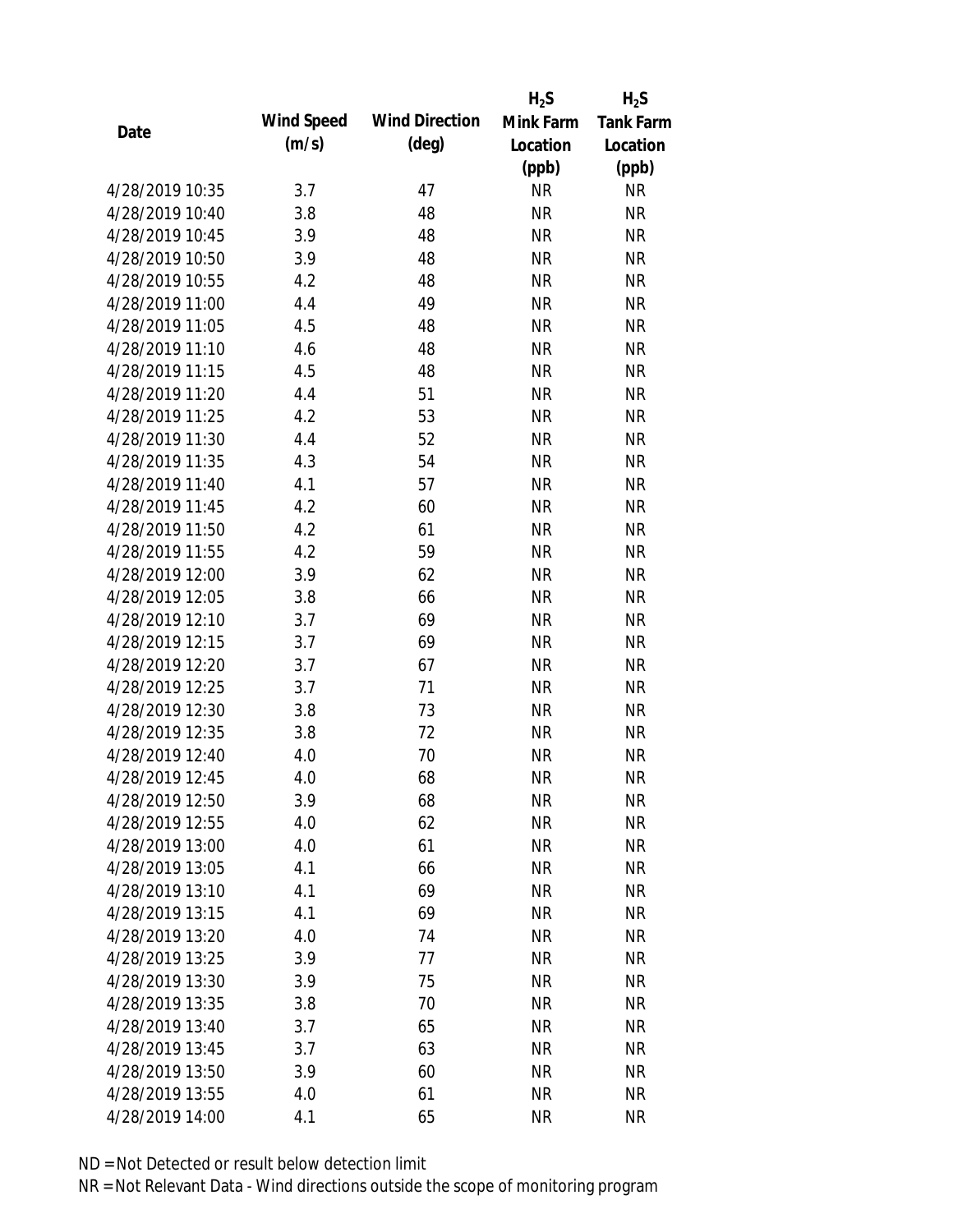|                 |            |                       | $H_2S$    | $H_2S$           |
|-----------------|------------|-----------------------|-----------|------------------|
| Date            | Wind Speed | <b>Wind Direction</b> | Mink Farm | <b>Tank Farm</b> |
|                 | (m/s)      | $(\text{deg})$        | Location  | Location         |
|                 |            |                       | (ppb)     | (ppb)            |
| 4/28/2019 14:05 | 4.3        | 66                    | <b>NR</b> | NR               |
| 4/28/2019 14:10 | 4.5        | 68                    | <b>NR</b> | <b>NR</b>        |
| 4/28/2019 14:15 | 4.4        | 72                    | <b>NR</b> | <b>NR</b>        |
| 4/28/2019 14:20 | 4.2        | 73                    | <b>NR</b> | <b>NR</b>        |
| 4/28/2019 14:25 | 4.1        | 76                    | <b>NR</b> | <b>NR</b>        |
| 4/28/2019 14:30 | 4.1        | 75                    | <b>NR</b> | <b>NR</b>        |
| 4/28/2019 14:35 | 4.1        | 80                    | <b>NR</b> | <b>NR</b>        |
| 4/28/2019 14:40 | 4.0        | 81                    | <b>NR</b> | <b>NR</b>        |
| 4/28/2019 14:45 | 4.0        | 84                    | <b>NR</b> | <b>NR</b>        |
| 4/28/2019 14:50 | 4.2        | 88                    | <b>NR</b> | <b>NR</b>        |
| 4/28/2019 14:55 | 4.2        | 88                    | <b>NR</b> | <b>NR</b>        |
| 4/28/2019 15:00 | 4.2        | 89                    | <b>NR</b> | <b>NR</b>        |
| 4/28/2019 15:05 | 4.3        | 87                    | <b>NR</b> | <b>NR</b>        |
| 4/28/2019 15:10 | 4.4        | 91                    | <b>NR</b> | <b>NR</b>        |
| 4/28/2019 15:15 | 4.6        | 92                    | <b>NR</b> | <b>NR</b>        |
| 4/28/2019 15:20 | 4.3        | 92                    | <b>NR</b> | <b>NR</b>        |
| 4/28/2019 15:25 | 4.3        | 89                    | <b>NR</b> | <b>NR</b>        |
| 4/28/2019 15:30 | 4.1        | 84                    | <b>NR</b> | <b>NR</b>        |
| 4/28/2019 15:35 | 3.9        | 82                    | <b>NR</b> | <b>NR</b>        |
| 4/28/2019 15:40 | 3.7        | 77                    | <b>NR</b> | <b>NR</b>        |
| 4/28/2019 15:45 | 3.5        | 71                    | <b>NR</b> | <b>NR</b>        |
| 4/28/2019 15:50 | 3.7        | 69                    | <b>NR</b> | <b>NR</b>        |
| 4/28/2019 15:55 | 3.9        | 68                    | <b>NR</b> | <b>NR</b>        |
| 4/28/2019 16:00 | 3.9        | 68                    | <b>NR</b> | <b>NR</b>        |
| 4/28/2019 16:05 | 3.8        | 67                    | <b>NR</b> | <b>NR</b>        |
| 4/28/2019 16:10 | 3.8        | 64                    | <b>NR</b> | <b>NR</b>        |
| 4/28/2019 16:15 | 3.8        | 63                    | <b>NR</b> | <b>NR</b>        |
| 4/28/2019 16:20 | 3.8        | 60                    | <b>NR</b> | <b>NR</b>        |
| 4/28/2019 16:25 | 3.6        | 63                    | <b>NR</b> | <b>NR</b>        |
| 4/28/2019 16:30 | 3.6        | 66                    | <b>NR</b> | <b>NR</b>        |
| 4/28/2019 16:35 | 3.8        | 67                    | <b>NR</b> | <b>NR</b>        |
| 4/28/2019 16:40 | 3.8        | 74                    | <b>NR</b> | <b>NR</b>        |
| 4/28/2019 16:45 | 3.8        | 77                    | <b>NR</b> | <b>NR</b>        |
| 4/28/2019 16:50 | 3.8        | 79                    | <b>NR</b> | <b>NR</b>        |
| 4/28/2019 16:55 | 3.8        | 82                    | <b>NR</b> | <b>NR</b>        |
| 4/28/2019 17:00 | 3.8        | 80                    | <b>NR</b> | <b>NR</b>        |
| 4/28/2019 17:05 | 3.7        | 76                    | <b>NR</b> | <b>NR</b>        |
| 4/28/2019 17:10 | 3.6        | 72                    | NR        | <b>NR</b>        |
| 4/28/2019 17:15 | 3.7        | 73                    | <b>NR</b> | <b>NR</b>        |
| 4/28/2019 17:20 | 3.7        | 73                    | <b>NR</b> | NR               |
| 4/28/2019 17:25 | 3.7        | 70                    | <b>NR</b> | <b>NR</b>        |
| 4/28/2019 17:30 | 3.6        | 71                    | <b>NR</b> | <b>NR</b>        |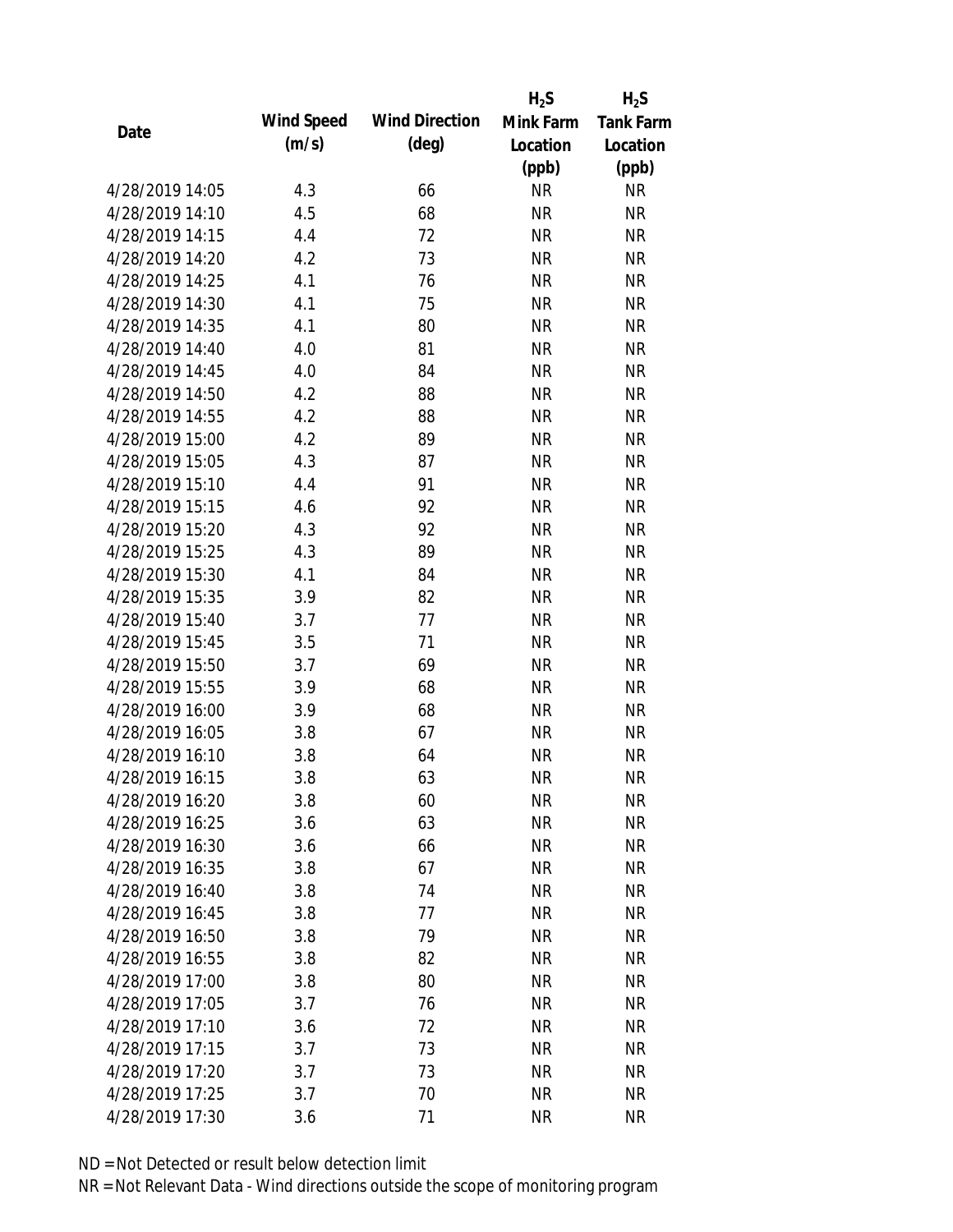|                 |            |                       | $H_2S$    | $H_2S$           |
|-----------------|------------|-----------------------|-----------|------------------|
| Date            | Wind Speed | <b>Wind Direction</b> | Mink Farm | <b>Tank Farm</b> |
|                 | (m/s)      | $(\text{deg})$        | Location  | Location         |
|                 |            |                       | (ppb)     | (ppb)            |
| 4/28/2019 17:35 | 3.6        | 69                    | <b>NR</b> | <b>NR</b>        |
| 4/28/2019 17:40 | 3.5        | 70                    | <b>NR</b> | <b>NR</b>        |
| 4/28/2019 17:45 | 3.4        | 69                    | <b>NR</b> | <b>NR</b>        |
| 4/28/2019 17:50 | 3.2        | 69                    | <b>NR</b> | <b>NR</b>        |
| 4/28/2019 17:55 | 3.2        | 68                    | <b>NR</b> | <b>NR</b>        |
| 4/28/2019 18:00 | 3.1        | 70                    | <b>NR</b> | <b>NR</b>        |
| 4/28/2019 18:05 | 3.0        | 74                    | <b>NR</b> | <b>NR</b>        |
| 4/28/2019 18:10 | 2.9        | 73                    | <b>NR</b> | <b>NR</b>        |
| 4/28/2019 18:15 | 2.8        | 72                    | <b>NR</b> | <b>NR</b>        |
| 4/28/2019 18:20 | 2.7        | 75                    | <b>NR</b> | <b>NR</b>        |
| 4/28/2019 18:25 | 2.6        | 74                    | <b>NR</b> | <b>NR</b>        |
| 4/28/2019 18:30 | 2.7        | 73                    | <b>NR</b> | <b>NR</b>        |
| 4/28/2019 18:35 | 2.6        | 69                    | <b>NR</b> | <b>NR</b>        |
| 4/28/2019 18:40 | 2.7        | 69                    | <b>NR</b> | <b>NR</b>        |
| 4/28/2019 18:45 | 2.8        | 67                    | <b>NR</b> | <b>NR</b>        |
| 4/28/2019 18:50 | 2.9        | 63                    | <b>NR</b> | <b>NR</b>        |
| 4/28/2019 18:55 | 3.1        | 64                    | <b>NR</b> | <b>NR</b>        |
| 4/28/2019 19:00 | 3.0        | 63                    | <b>NR</b> | <b>NR</b>        |
| 4/28/2019 19:05 | 3.1        | 66                    | <b>NR</b> | <b>NR</b>        |
| 4/28/2019 19:10 | 3.2        | 69                    | <b>NR</b> | <b>NR</b>        |
| 4/28/2019 19:15 | 3.4        | 72                    | <b>NR</b> | <b>NR</b>        |
| 4/28/2019 19:20 | 3.5        | 76                    | <b>NR</b> | <b>NR</b>        |
| 4/28/2019 19:25 | 3.5        | 79                    | <b>NR</b> | <b>NR</b>        |
| 4/28/2019 19:30 | 3.5        | 79                    | <b>NR</b> | <b>NR</b>        |
| 4/28/2019 19:35 | 3.5        | 79                    | <b>NR</b> | <b>NR</b>        |
| 4/28/2019 19:40 | 3.4        | 78                    | <b>NR</b> | <b>NR</b>        |
| 4/28/2019 19:45 | 3.3        | 77                    | <b>NR</b> | <b>NR</b>        |
| 4/28/2019 19:50 | 3.2        | 77                    | <b>NR</b> | <b>NR</b>        |
| 4/28/2019 19:55 | 3.2        | 78                    | <b>NR</b> | <b>NR</b>        |
| 4/28/2019 20:00 | 3.4        | 81                    | <b>NR</b> | <b>NR</b>        |
| 4/28/2019 20:05 | 3.6        | 82                    | <b>NR</b> | <b>NR</b>        |
| 4/28/2019 20:10 | 3.6        | 83                    | <b>NR</b> | <b>NR</b>        |
| 4/28/2019 20:15 | 3.7        | 84                    | <b>NR</b> | <b>NR</b>        |
| 4/28/2019 20:20 | 3.7        | 83                    | <b>NR</b> | <b>NR</b>        |
| 4/28/2019 20:25 | 3.7        | 83                    | <b>NR</b> | NR               |
| 4/28/2019 20:30 | 3.7        | 83                    | <b>NR</b> | <b>NR</b>        |
| 4/28/2019 20:35 | 3.7        | 83                    | <b>NR</b> | <b>NR</b>        |
| 4/28/2019 20:40 | 3.7        | 83                    | NR        | <b>NR</b>        |
| 4/28/2019 20:45 | 3.7        | 83                    | <b>NR</b> | <b>NR</b>        |
| 4/28/2019 20:50 | 3.8        | 83                    | <b>NR</b> | NR               |
| 4/28/2019 20:55 | 3.9        | 83                    | <b>NR</b> | <b>NR</b>        |
| 4/28/2019 21:00 | 3.9        | 82                    | <b>NR</b> | <b>NR</b>        |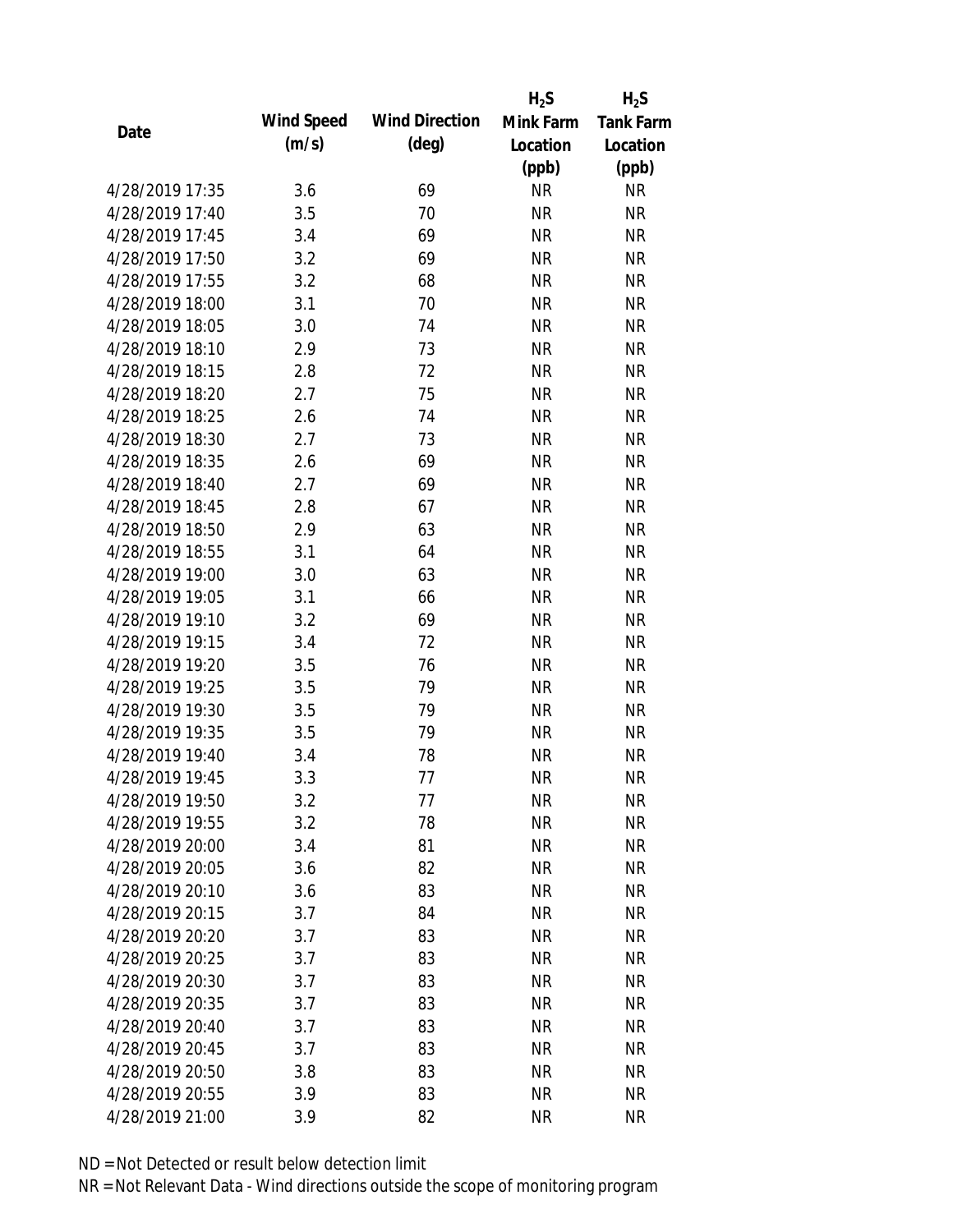|                 |            |                       | $H_2S$    | $H_2S$           |
|-----------------|------------|-----------------------|-----------|------------------|
|                 | Wind Speed | <b>Wind Direction</b> | Mink Farm | <b>Tank Farm</b> |
| Date            | (m/s)      | $(\text{deg})$        | Location  | Location         |
|                 |            |                       | (ppb)     | (ppb)            |
| 4/28/2019 21:05 | 3.9        | 82                    | <b>NR</b> | <b>NR</b>        |
| 4/28/2019 21:10 | 3.8        | 83                    | <b>NR</b> | <b>NR</b>        |
| 4/28/2019 21:15 | 3.8        | 84                    | <b>NR</b> | <b>NR</b>        |
| 4/28/2019 21:20 | 3.5        | 83                    | <b>NR</b> | <b>NR</b>        |
| 4/28/2019 21:25 | 3.4        | 83                    | <b>NR</b> | <b>NR</b>        |
| 4/28/2019 21:30 | 3.4        | 82                    | <b>NR</b> | <b>NR</b>        |
| 4/28/2019 21:35 | 3.3        | 81                    | <b>NR</b> | <b>NR</b>        |
| 4/28/2019 21:40 | 3.3        | 79                    | <b>NR</b> | <b>NR</b>        |
| 4/28/2019 21:45 | 3.2        | 77                    | <b>NR</b> | <b>NR</b>        |
| 4/28/2019 21:50 | 3.3        | 76                    | <b>NR</b> | <b>NR</b>        |
| 4/28/2019 21:55 | 3.2        | 76                    | <b>NR</b> | <b>NR</b>        |
| 4/28/2019 22:00 | 3.0        | 74                    | <b>NR</b> | <b>NR</b>        |
| 4/28/2019 22:05 | 2.9        | 74                    | <b>NR</b> | <b>NR</b>        |
| 4/28/2019 22:10 | 2.8        | 74                    | <b>NR</b> | <b>NR</b>        |
| 4/28/2019 22:15 | 2.7        | 75                    | <b>NR</b> | <b>NR</b>        |
| 4/28/2019 22:20 | 2.6        | 77                    | <b>NR</b> | <b>NR</b>        |
| 4/28/2019 22:25 | 2.6        | 78                    | <b>NR</b> | <b>NR</b>        |
| 4/28/2019 22:30 | 2.7        | 80                    | <b>NR</b> | <b>NR</b>        |
| 4/28/2019 22:35 | 2.6        | 81                    | <b>NR</b> | <b>NR</b>        |
| 4/28/2019 22:40 | 2.6        | 81                    | <b>NR</b> | <b>NR</b>        |
| 4/28/2019 22:45 | 2.6        | 81                    | <b>NR</b> | <b>NR</b>        |
| 4/28/2019 22:50 | 2.5        | 80                    | <b>NR</b> | <b>NR</b>        |
| 4/28/2019 22:55 | 2.5        | 79                    | <b>NR</b> | <b>NR</b>        |
| 4/28/2019 23:00 | 2.4        | 78                    | <b>NR</b> | <b>NR</b>        |
| 4/28/2019 23:05 | 2.6        | 77                    | <b>NR</b> | <b>NR</b>        |
| 4/28/2019 23:10 | 2.6        | 82                    | <b>NR</b> | <b>NR</b>        |
| 4/28/2019 23:15 | 2.7        | 82                    | <b>NR</b> | <b>NR</b>        |
| 4/28/2019 23:20 | 2.8        | 83                    | <b>NR</b> | <b>NR</b>        |
| 4/28/2019 23:25 | 2.8        | 85                    | <b>NR</b> | <b>NR</b>        |
| 4/28/2019 23:30 | 2.8        | 87                    | <b>NR</b> | <b>NR</b>        |
| 4/28/2019 23:35 | 2.9        | 87                    | <b>NR</b> | <b>NR</b>        |
| 4/28/2019 23:40 | 2.8        | 88                    | <b>NR</b> | <b>NR</b>        |
| 4/28/2019 23:45 | 2.8        | 87                    | <b>NR</b> | <b>NR</b>        |
| 4/28/2019 23:50 | 2.8        | 88                    | <b>NR</b> | <b>NR</b>        |
| 4/28/2019 23:55 | 2.9        | 88                    | <b>NR</b> | <b>NR</b>        |
| 4/28/2019 24:00 | 3.0        | 87                    | <b>NR</b> | <b>NR</b>        |
| 4/29/2019 00:05 | 2.8        | 88                    | <b>NR</b> | <b>NR</b>        |
| 4/29/2019 00:10 | 2.8        | 86                    | <b>NR</b> | <b>NR</b>        |
| 4/29/2019 00:15 | 2.9        | 92                    | <b>NR</b> | <b>NR</b>        |
| 4/29/2019 00:20 | 3.0        | 94                    | <b>NR</b> | NR               |
| 4/29/2019 00:25 | 2.9        | 96                    | <b>NR</b> | <b>NR</b>        |
| 4/29/2019 00:30 | 2.8        | 97                    | <b>NR</b> | <b>NR</b>        |
|                 |            |                       |           |                  |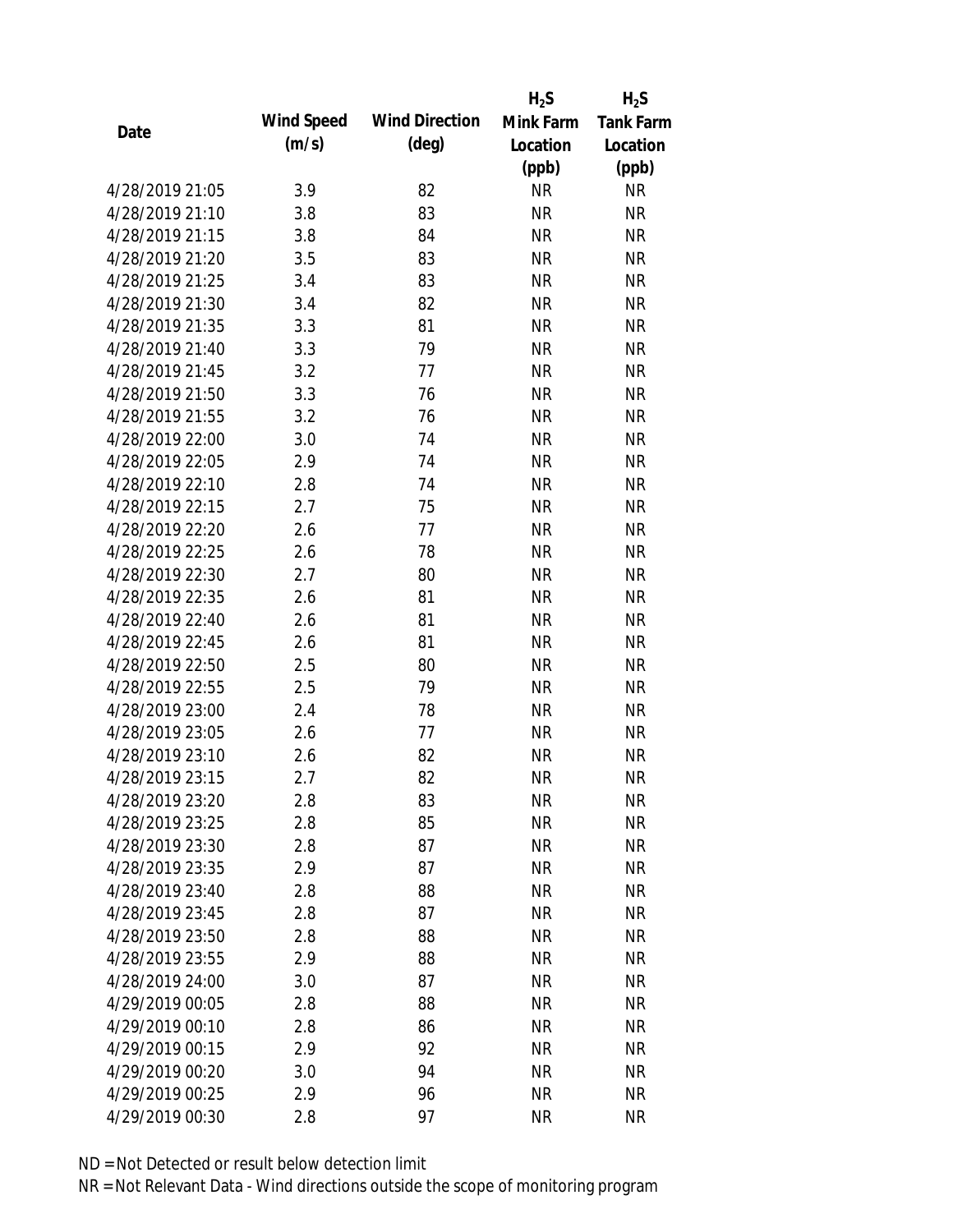|                 |            |                       | $H_2S$    | $H_2S$           |
|-----------------|------------|-----------------------|-----------|------------------|
| Date            | Wind Speed | <b>Wind Direction</b> | Mink Farm | <b>Tank Farm</b> |
|                 | (m/s)      | $(\text{deg})$        | Location  | Location         |
|                 |            |                       | (ppb)     | (ppb)            |
| 4/29/2019 00:35 | 2.7        | 97                    | <b>NR</b> | <b>NR</b>        |
| 4/29/2019 00:40 | 2.8        | 95                    | <b>NR</b> | <b>NR</b>        |
| 4/29/2019 00:45 | 2.7        | 87                    | <b>NR</b> | <b>NR</b>        |
| 4/29/2019 00:50 | 2.6        | 81                    | <b>NR</b> | <b>NR</b>        |
| 4/29/2019 00:55 | 2.6        | 77                    | <b>NR</b> | <b>NR</b>        |
| 4/29/2019 01:00 | 2.7        | 75                    | <b>NR</b> | <b>NR</b>        |
| 4/29/2019 01:05 | 2.9        | 75                    | <b>NR</b> | <b>NR</b>        |
| 4/29/2019 01:10 | 3.0        | 76                    | <b>NR</b> | <b>NR</b>        |
| 4/29/2019 01:15 | 3.0        | 80                    | <b>NR</b> | <b>NR</b>        |
| 4/29/2019 01:20 | 3.1        | 82                    | <b>NR</b> | <b>NR</b>        |
| 4/29/2019 01:25 | 3.1        | 84                    | <b>NR</b> | <b>NR</b>        |
| 4/29/2019 01:30 | 3.1        | 87                    | <b>NR</b> | <b>NR</b>        |
| 4/29/2019 01:35 | 3.0        | 90                    | <b>NR</b> | <b>NR</b>        |
| 4/29/2019 01:40 | 3.1        | 92                    | <b>NR</b> | <b>NR</b>        |
| 4/29/2019 01:45 | 3.4        | 94                    | <b>NR</b> | <b>NR</b>        |
| 4/29/2019 01:50 | 3.4        | 98                    | <b>NR</b> | <b>NR</b>        |
| 4/29/2019 01:55 | 3.4        | 100                   | <b>NR</b> | <b>NR</b>        |
| 4/29/2019 02:00 | 3.4        | 100                   | <b>NR</b> | <b>NR</b>        |
| 4/29/2019 02:05 | 3.5        | 98                    | <b>NR</b> | <b>NR</b>        |
| 4/29/2019 02:10 | 3.4        | 98                    | <b>NR</b> | <b>NR</b>        |
| 4/29/2019 02:15 | 3.3        | 96                    | <b>NR</b> | <b>NR</b>        |
| 4/29/2019 02:20 | 3.2        | 94                    | <b>NR</b> | <b>NR</b>        |
| 4/29/2019 02:25 | 3.3        | 93                    | <b>NR</b> | <b>NR</b>        |
| 4/29/2019 02:30 | 3.2        | 93                    | <b>NR</b> | <b>NR</b>        |
| 4/29/2019 02:35 | 3.2        | 92                    | <b>NR</b> | <b>NR</b>        |
| 4/29/2019 02:40 | 3.2        | 93                    | <b>NR</b> | <b>NR</b>        |
| 4/29/2019 02:45 | 3.1        | 91                    | <b>NR</b> | <b>NR</b>        |
| 4/29/2019 02:50 | 3.1        | 90                    | <b>NR</b> | <b>NR</b>        |
| 4/29/2019 02:55 | 3.0        | 88                    | <b>NR</b> | <b>NR</b>        |
| 4/29/2019 03:00 | 3.0        | 87                    | <b>NR</b> | <b>NR</b>        |
| 4/29/2019 03:05 | 3.0        | 85                    | <b>NR</b> | <b>NR</b>        |
| 4/29/2019 03:10 | 3.0        | 83                    | <b>NR</b> | <b>NR</b>        |
| 4/29/2019 03:15 | 3.0        | 83                    | <b>NR</b> | <b>NR</b>        |
| 4/29/2019 03:20 | 3.0        | 84                    | <b>NR</b> | <b>NR</b>        |
| 4/29/2019 03:25 | 3.2        | 84                    | <b>NR</b> | <b>NR</b>        |
| 4/29/2019 03:30 | 3.2        | 84                    | <b>NR</b> | <b>NR</b>        |
| 4/29/2019 03:35 | 3.1        | 84                    | <b>NR</b> | <b>NR</b>        |
| 4/29/2019 03:40 | 3.0        | 83                    | <b>NR</b> | <b>NR</b>        |
| 4/29/2019 03:45 | 3.0        | 82                    | <b>NR</b> | <b>NR</b>        |
| 4/29/2019 03:50 | 2.9        | 81                    | <b>NR</b> | <b>NR</b>        |
| 4/29/2019 03:55 | 2.8        | 81                    | <b>NR</b> | <b>NR</b>        |
| 4/29/2019 04:00 | 2.8        | 81                    | <b>NR</b> | <b>NR</b>        |
|                 |            |                       |           |                  |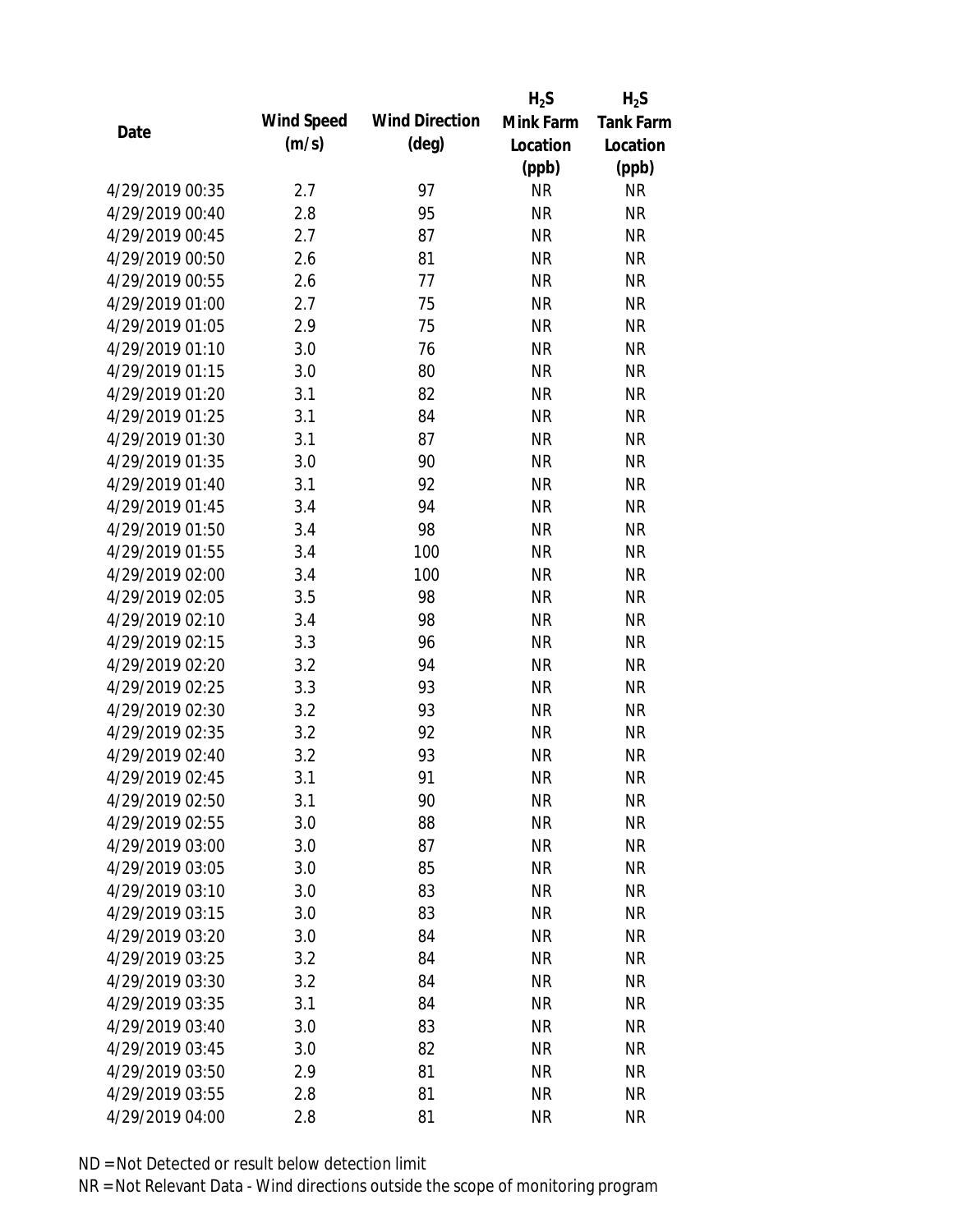|                 |            |                       | $H_2S$    | $H_2S$           |
|-----------------|------------|-----------------------|-----------|------------------|
|                 | Wind Speed | <b>Wind Direction</b> | Mink Farm | <b>Tank Farm</b> |
| Date            | (m/s)      | $(\text{deg})$        | Location  | Location         |
|                 |            |                       | (ppb)     | (ppb)            |
| 4/29/2019 04:05 | 2.9        | 84                    | <b>NR</b> | <b>NR</b>        |
| 4/29/2019 04:10 | 3.0        | 86                    | <b>NR</b> | <b>NR</b>        |
| 4/29/2019 04:15 | 3.0        | 88                    | <b>NR</b> | <b>NR</b>        |
| 4/29/2019 04:20 | 3.2        | 90                    | <b>NR</b> | <b>NR</b>        |
| 4/29/2019 04:25 | 3.3        | 91                    | <b>NR</b> | <b>NR</b>        |
| 4/29/2019 04:30 | 3.4        | 93                    | <b>NR</b> | <b>NR</b>        |
| 4/29/2019 04:35 | 3.5        | 94                    | <b>NR</b> | <b>NR</b>        |
| 4/29/2019 04:40 | 3.6        | 95                    | <b>NR</b> | <b>NR</b>        |
| 4/29/2019 04:45 | 3.8        | 97                    | <b>NR</b> | <b>NR</b>        |
| 4/29/2019 04:50 | 4.0        | 98                    | <b>NR</b> | <b>NR</b>        |
| 4/29/2019 04:55 | 4.3        | 101                   | <b>NR</b> | <b>NR</b>        |
| 4/29/2019 05:00 | 4.6        | 104                   | <b>NR</b> | <b>NR</b>        |
| 4/29/2019 05:05 | 4.9        | 107                   | <b>NR</b> | <b>NR</b>        |
| 4/29/2019 05:10 | 5.3        | 109                   | <b>NR</b> | <b>NR</b>        |
| 4/29/2019 05:15 | 5.6        | 112                   | <b>NR</b> | <b>NR</b>        |
| 4/29/2019 05:20 | 6.1        | 114                   | <b>NR</b> | <b>NR</b>        |
| 4/29/2019 05:25 | 6.3        | 114                   | <b>NR</b> | <b>NR</b>        |
| 4/29/2019 05:30 | 6.5        | 114                   | <b>NR</b> | <b>NR</b>        |
| 4/29/2019 05:35 | 6.5        | 115                   | <b>NR</b> | <b>NR</b>        |
| 4/29/2019 05:40 | 6.6        | 114                   | <b>NR</b> | <b>NR</b>        |
| 4/29/2019 05:45 | 6.6        | 114                   | <b>NR</b> | <b>NR</b>        |
| 4/29/2019 05:50 | 6.5        | 114                   | <b>NR</b> | <b>NR</b>        |
| 4/29/2019 05:55 | 6.3        | 116                   | <b>NR</b> | <b>NR</b>        |
| 4/29/2019 06:00 | 6.2        | 118                   | <b>NR</b> | <b>NR</b>        |
| 4/29/2019 06:05 | 6.2        | 120                   | <b>NR</b> | <b>NR</b>        |
| 4/29/2019 06:10 | 6.0        | 122                   | <b>NR</b> | <b>NR</b>        |
| 4/29/2019 06:15 | 6.0        | 123                   | <b>NR</b> | <b>NR</b>        |
| 4/29/2019 06:20 | 5.6        | 125                   | <b>NR</b> | <b>NR</b>        |
| 4/29/2019 06:25 | 5.6        | 126                   | <b>NR</b> | <b>NR</b>        |
| 4/29/2019 06:30 | 5.4        | 128                   | <b>NR</b> | <b>NR</b>        |
| 4/29/2019 06:35 | 5.2        | 129                   | <b>NR</b> | <b>NR</b>        |
| 4/29/2019 06:40 | 4.9        | 130                   | <b>NR</b> | <b>NR</b>        |
| 4/29/2019 06:45 | 4.6        | 134                   | <b>NR</b> | <b>NR</b>        |
| 4/29/2019 06:50 | 4.7        | 138                   | <b>NR</b> | <b>NR</b>        |
| 4/29/2019 06:55 | 4.9        | 139                   | <b>NR</b> | <b>NR</b>        |
| 4/29/2019 07:00 | 5.4        | 139                   | <b>NR</b> | <b>NR</b>        |
| 4/29/2019 07:05 | 5.8        | 139                   | <b>NR</b> | <b>NR</b>        |
| 4/29/2019 07:10 | 6.0        | 141                   | <b>NR</b> | <b>NR</b>        |
| 4/29/2019 07:15 | 6.3        | 140                   | <b>NR</b> | NR               |
| 4/29/2019 07:20 | 6.7        | 138                   | <b>NR</b> | NR               |
| 4/29/2019 07:25 | 6.7        | 137                   | <b>NR</b> | <b>NR</b>        |
| 4/29/2019 07:30 | 6.4        | 137                   | <b>NR</b> | <b>NR</b>        |
|                 |            |                       |           |                  |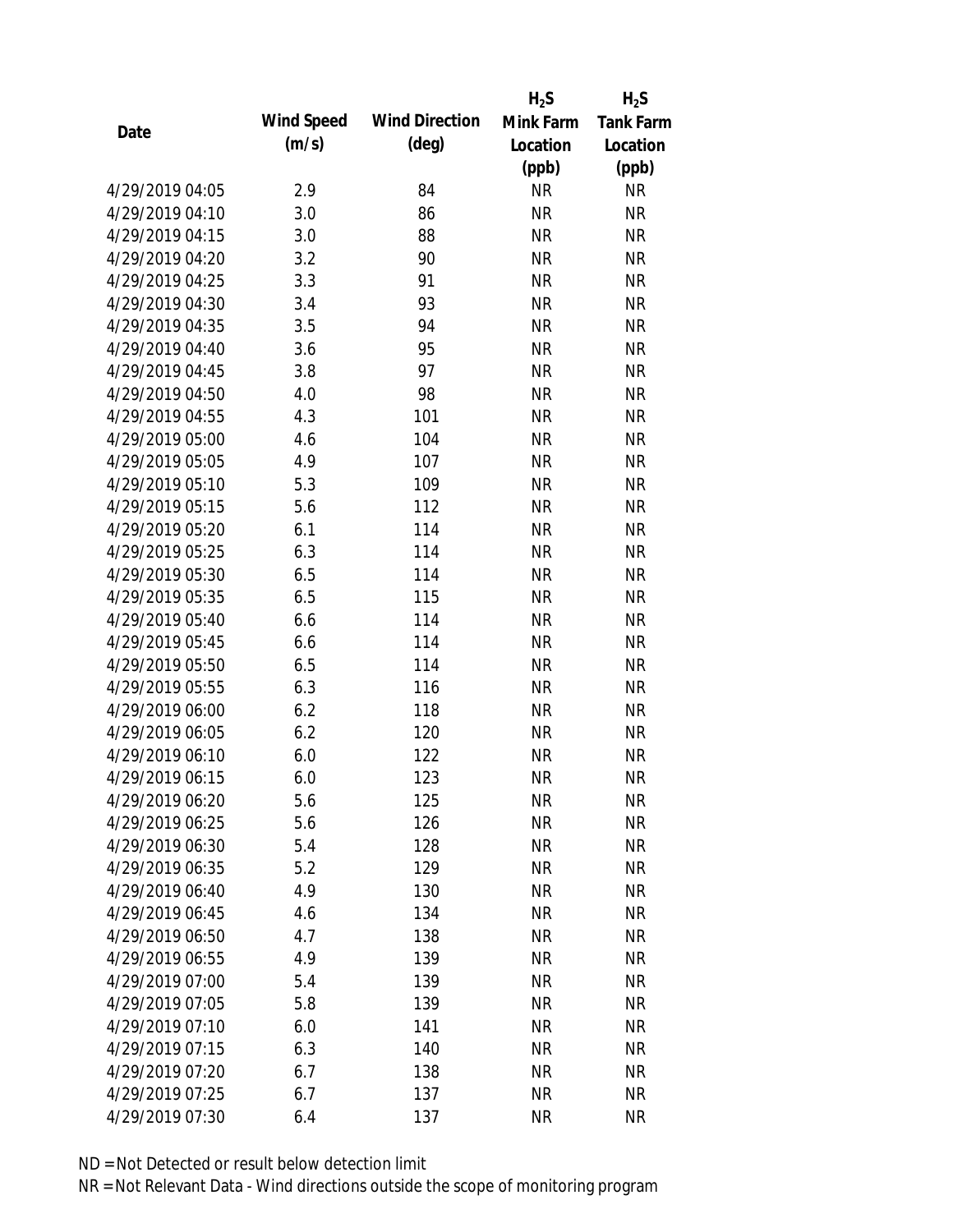|                 |            |                       | $H_2S$    | $H_2S$           |
|-----------------|------------|-----------------------|-----------|------------------|
|                 | Wind Speed | <b>Wind Direction</b> | Mink Farm | <b>Tank Farm</b> |
| Date            | (m/s)      | $(\text{deg})$        | Location  | Location         |
|                 |            |                       | (ppb)     | (ppb)            |
| 4/29/2019 07:35 | 6.3        | 137                   | <b>NR</b> | <b>NR</b>        |
| 4/29/2019 07:40 | 6.6        | 136                   | <b>NR</b> | <b>NR</b>        |
| 4/29/2019 07:45 | 7.0        | 135                   | <b>NR</b> | <b>NR</b>        |
| 4/29/2019 07:50 | 7.4        | 137                   | <b>NR</b> | <b>NR</b>        |
| 4/29/2019 07:55 | 8.1        | 139                   | <b>NR</b> | <b>NR</b>        |
| 4/29/2019 08:00 | 8.9        | 141                   | <b>NR</b> | <b>NR</b>        |
| 4/29/2019 08:05 | 9.3        | 142                   | <b>NR</b> | <b>NR</b>        |
| 4/29/2019 08:10 | 9.6        | 144                   | <b>NR</b> | <b>NR</b>        |
| 4/29/2019 08:15 | 9.5        | 143                   | <b>NR</b> | <b>NR</b>        |
| 4/29/2019 08:20 | 9.1        | 141                   | <b>NR</b> | <b>NR</b>        |
| 4/29/2019 08:25 | 8.7        | 138                   | <b>NR</b> | <b>NR</b>        |
| 4/29/2019 08:30 | 8.0        | 138                   | <b>NR</b> | <b>NR</b>        |
| 4/29/2019 08:35 | 7.6        | 137                   | <b>NR</b> | <b>NR</b>        |
| 4/29/2019 08:40 | 7.2        | 137                   | <b>NR</b> | <b>NR</b>        |
| 4/29/2019 08:45 | 6.8        | 136                   | <b>NR</b> | <b>NR</b>        |
| 4/29/2019 08:50 | 6.6        | 134                   | <b>NR</b> | <b>NR</b>        |
| 4/29/2019 08:55 | 6.5        | 133                   | <b>NR</b> | <b>NR</b>        |
| 4/29/2019 09:00 | 6.5        | 132                   | <b>NR</b> | <b>NR</b>        |
| 4/29/2019 09:05 | 6.4        | 131                   | <b>NR</b> | <b>NR</b>        |
| 4/29/2019 09:10 | 6.4        | 129                   | <b>NR</b> | <b>NR</b>        |
| 4/29/2019 09:15 | 6.4        | 129                   | <b>NR</b> | <b>NR</b>        |
| 4/29/2019 09:20 | 6.3        | 129                   | <b>NR</b> | <b>NR</b>        |
| 4/29/2019 09:25 | 6.1        | 128                   | <b>NR</b> | <b>NR</b>        |
| 4/29/2019 09:30 | 5.9        | 127                   | <b>NR</b> | <b>NR</b>        |
| 4/29/2019 09:35 | 5.8        | 127                   | <b>NR</b> | <b>NR</b>        |
| 4/29/2019 09:40 | 5.7        | 126                   | <b>NR</b> | <b>NR</b>        |
| 4/29/2019 09:45 | 5.6        | 124                   | <b>NR</b> | <b>NR</b>        |
| 4/29/2019 09:50 | 5.7        | 124                   | <b>NR</b> | <b>NR</b>        |
| 4/29/2019 09:55 | 5.9        | 124                   | <b>NR</b> | <b>NR</b>        |
| 4/29/2019 10:00 | 6.2        | 125                   | <b>NR</b> | <b>NR</b>        |
| 4/29/2019 10:05 | 6.6        | 126                   | <b>NR</b> | <b>NR</b>        |
| 4/29/2019 10:10 | 6.8        | 127                   | <b>NR</b> | <b>NR</b>        |
| 4/29/2019 10:15 | 6.9        | 129                   | <b>NR</b> | <b>NR</b>        |
| 4/29/2019 10:20 | 7.0        | 130                   | <b>NR</b> | <b>NR</b>        |
| 4/29/2019 10:25 | 6.9        | 131                   | <b>NR</b> | <b>NR</b>        |
| 4/29/2019 10:30 | 6.8        | 130                   | <b>NR</b> | <b>NR</b>        |
| 4/29/2019 10:35 | 6.5        | 129                   | <b>NR</b> | <b>NR</b>        |
| 4/29/2019 10:40 | 6.3        | 129                   | <b>NR</b> | <b>NR</b>        |
| 4/29/2019 10:45 | 6.1        | 128                   | <b>NR</b> | NR               |
| 4/29/2019 10:50 | 5.8        | 128                   | <b>NR</b> | NR               |
| 4/29/2019 10:55 | 5.7        | 126                   | <b>NR</b> | <b>NR</b>        |
| 4/29/2019 11:00 | 5.5        | 126                   | <b>NR</b> | <b>NR</b>        |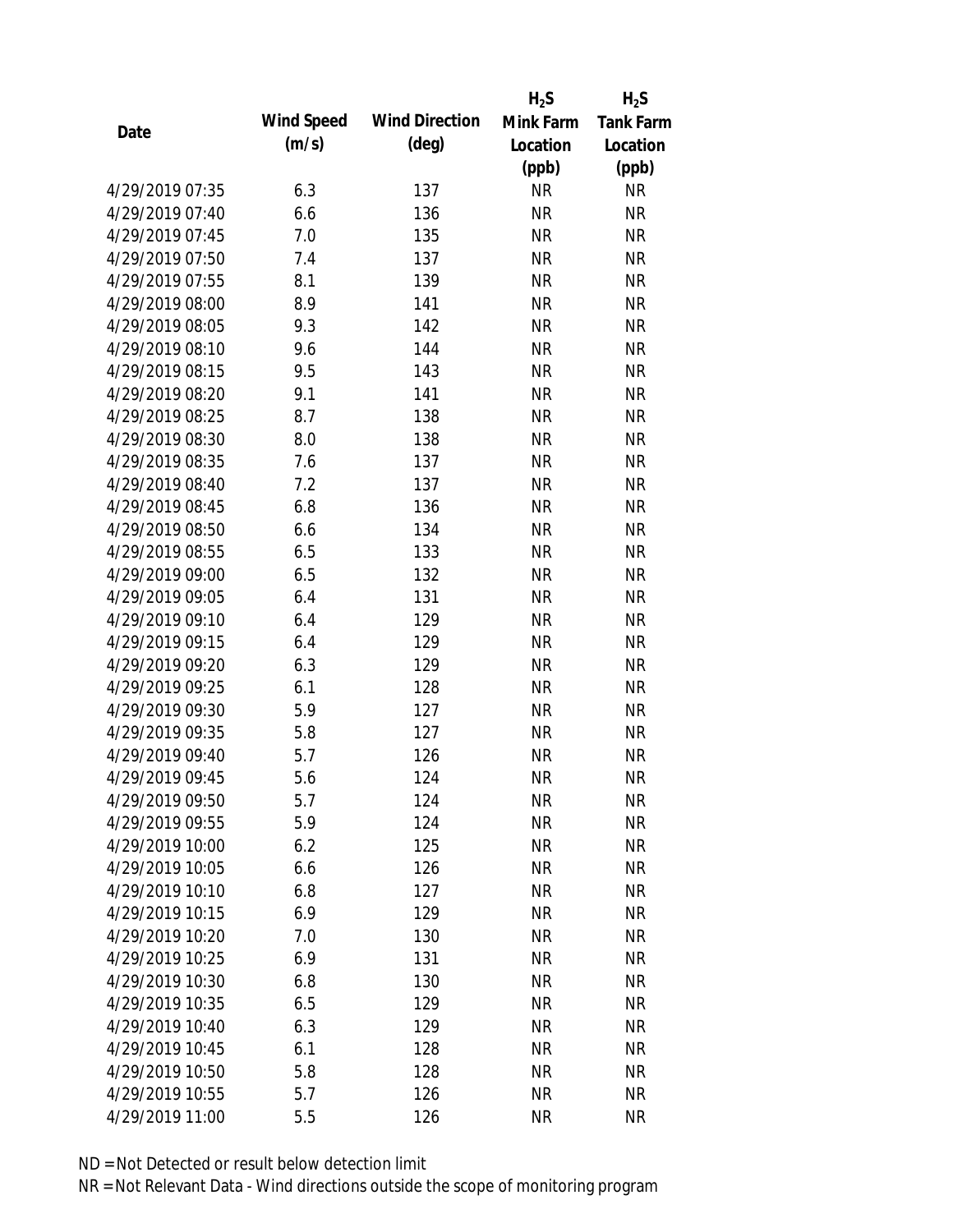|                 |            |                       | $H_2S$    | $H_2S$           |
|-----------------|------------|-----------------------|-----------|------------------|
| Date            | Wind Speed | <b>Wind Direction</b> | Mink Farm | <b>Tank Farm</b> |
|                 | (m/s)      | $(\text{deg})$        | Location  | Location         |
|                 |            |                       | (ppb)     | (ppb)            |
| 4/29/2019 11:05 | 5.4        | 126                   | <b>NR</b> | <b>NR</b>        |
| 4/29/2019 11:10 | 5.5        | 125                   | <b>NR</b> | <b>NR</b>        |
| 4/29/2019 11:15 | 5.5        | 123                   | <b>NR</b> | <b>NR</b>        |
| 4/29/2019 11:20 | 5.5        | 122                   | <b>NR</b> | <b>NR</b>        |
| 4/29/2019 11:25 | 5.7        | 121                   | <b>NR</b> | <b>NR</b>        |
| 4/29/2019 11:30 | 5.8        | 121                   | <b>NR</b> | <b>NR</b>        |
| 4/29/2019 11:35 | 5.9        | 119                   | <b>NR</b> | <b>NR</b>        |
| 4/29/2019 11:40 | 5.8        | 117                   | <b>NR</b> | <b>NR</b>        |
| 4/29/2019 11:45 | 5.8        | 118                   | <b>NR</b> | <b>NR</b>        |
| 4/29/2019 11:50 | 5.9        | 120                   | <b>NR</b> | <b>NR</b>        |
| 4/29/2019 11:55 | 5.9        | 119                   | <b>NR</b> | <b>NR</b>        |
| 4/29/2019 12:00 | 5.8        | 119                   | <b>NR</b> | <b>NR</b>        |
| 4/29/2019 12:05 | 5.4        | 119                   | <b>NR</b> | <b>NR</b>        |
| 4/29/2019 12:10 | 5.2        | 119                   | <b>NR</b> | <b>NR</b>        |
| 4/29/2019 12:15 | 5.1        | 118                   | <b>NR</b> | <b>NR</b>        |
| 4/29/2019 12:20 | 4.9        | 117                   | <b>NR</b> | <b>NR</b>        |
| 4/29/2019 12:25 | 4.5        | 116                   | <b>NR</b> | <b>NR</b>        |
| 4/29/2019 12:30 | 4.1        | 115                   | <b>NR</b> | <b>NR</b>        |
| 4/29/2019 12:35 | 4.3        | 115                   | <b>NR</b> | <b>NR</b>        |
| 4/29/2019 12:40 | 4.2        | 117                   | <b>NR</b> | <b>NR</b>        |
| 4/29/2019 12:45 | 3.9        | 117                   | <b>NR</b> | <b>NR</b>        |
| 4/29/2019 12:50 | 3.9        | 117                   | <b>NR</b> | <b>NR</b>        |
| 4/29/2019 12:55 | 3.6        | 116                   | <b>NR</b> | <b>NR</b>        |
| 4/29/2019 13:00 | 3.6        | 116                   | <b>NR</b> | <b>NR</b>        |
| 4/29/2019 13:05 | 3.3        | 116                   | <b>NR</b> | <b>NR</b>        |
| 4/29/2019 13:10 | 3.1        | 115                   | <b>NR</b> | <b>NR</b>        |
| 4/29/2019 13:15 | 3.1        | 115                   | <b>NR</b> | <b>NR</b>        |
| 4/29/2019 13:20 | 2.8        | 113                   | <b>NR</b> | <b>NR</b>        |
| 4/29/2019 13:25 | 2.9        | 114                   | <b>NR</b> | <b>NR</b>        |
| 4/29/2019 13:30 | 2.9        | 115                   | <b>NR</b> | <b>NR</b>        |
| 4/29/2019 13:35 | 2.8        | 114                   | <b>NR</b> | <b>NR</b>        |
| 4/29/2019 13:40 | 2.9        | 114                   | <b>NR</b> | <b>NR</b>        |
| 4/29/2019 13:45 | 2.9        | 113                   | <b>NR</b> | <b>NR</b>        |
| 4/29/2019 13:50 | 3.0        | 115                   | <b>NR</b> | <b>NR</b>        |
| 4/29/2019 13:55 | 2.8        | 115                   | <b>NR</b> | <b>NR</b>        |
| 4/29/2019 14:00 | 2.7        | 119                   | <b>NR</b> | <b>NR</b>        |
| 4/29/2019 14:05 | 2.8        | 119                   | <b>NR</b> | NR               |
| 4/29/2019 14:10 | 2.8        | 120                   | <b>NR</b> | NR               |
| 4/29/2019 14:15 | 2.7        | 124                   | <b>NR</b> | NR               |
| 4/29/2019 14:20 | 2.6        | 132                   | <b>NR</b> | NR               |
| 4/29/2019 14:25 | 2.5        | 141                   | <b>NR</b> | <b>NR</b>        |
| 4/29/2019 14:30 | 2.4        | 143                   | <b>NR</b> | <b>NR</b>        |
|                 |            |                       |           |                  |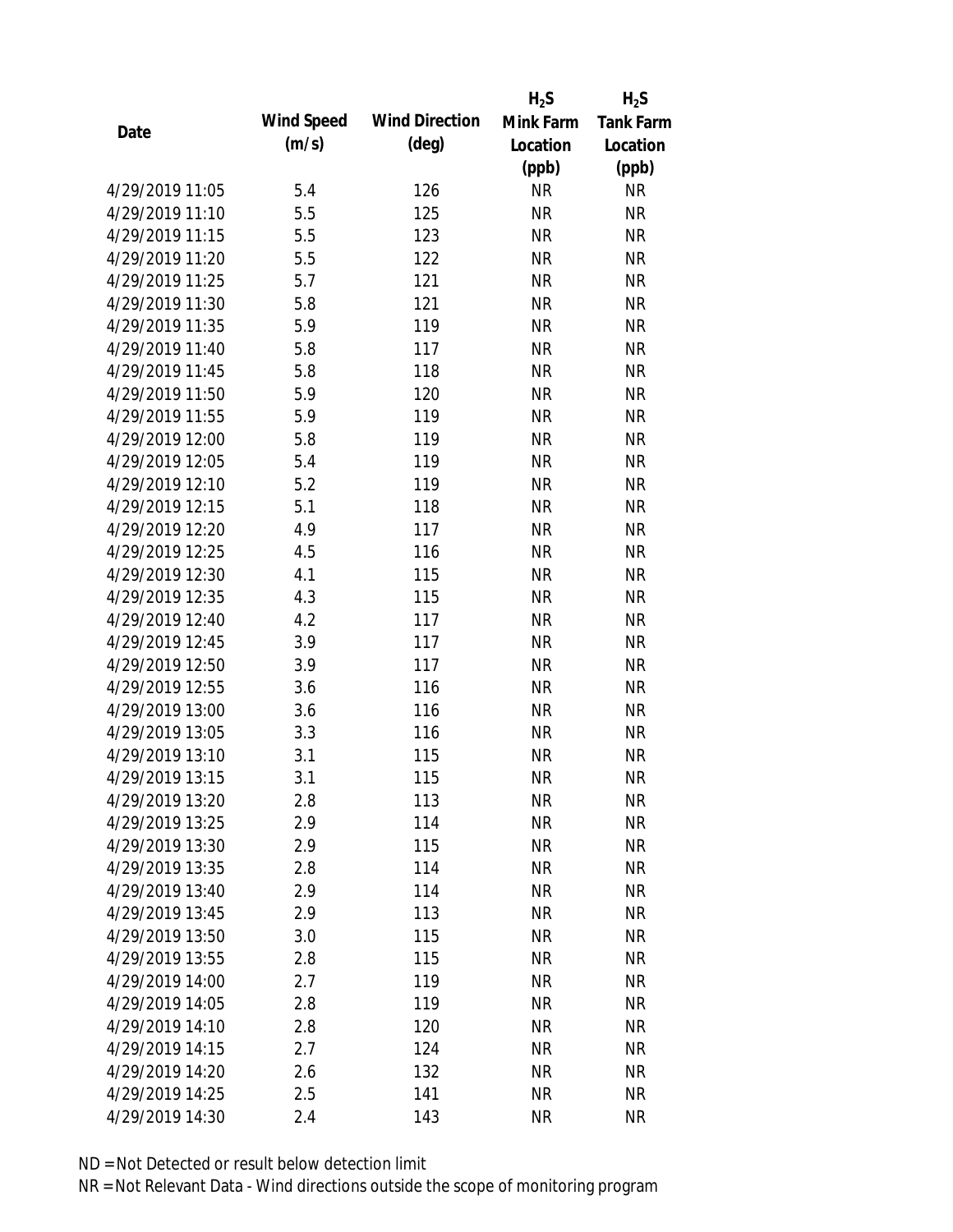|                 |            |                       | $H_2S$         | $H_2S$           |
|-----------------|------------|-----------------------|----------------|------------------|
| Date            | Wind Speed | <b>Wind Direction</b> | Mink Farm      | <b>Tank Farm</b> |
|                 | (m/s)      | $(\text{deg})$        | Location       | Location         |
|                 |            |                       | (ppb)          | (ppb)            |
| 4/29/2019 14:35 | 2.3        | 148                   | <b>NR</b>      | <b>NR</b>        |
| 4/29/2019 14:40 | 2.1        | 152                   | <b>NR</b>      | <b>NR</b>        |
| 4/29/2019 14:45 | 2.1        | 160                   | <b>NR</b>      | <b>NR</b>        |
| 4/29/2019 14:50 | 2.1        | 168                   | <b>NR</b>      | <b>NR</b>        |
| 4/29/2019 14:55 | 2.1        | 176                   | <b>NR</b>      | 1                |
| 4/29/2019 15:00 | 2.1        | 188                   | <b>NR</b>      | 1                |
| 4/29/2019 15:05 | 2.1        | 200                   | <b>NR</b>      | 1                |
| 4/29/2019 15:10 | 2.1        | 210                   | <b>NR</b>      | 1                |
| 4/29/2019 15:15 | 2.1        | 217                   | <b>NR</b>      | 1                |
| 4/29/2019 15:20 | 2.0        | 217                   | <b>NR</b>      | $\overline{2}$   |
| 4/29/2019 15:25 | 1.9        | 222                   | <b>NR</b>      | $\overline{2}$   |
| 4/29/2019 15:30 | 1.9        | 227                   | <b>NR</b>      | 1                |
| 4/29/2019 15:35 | 1.9        | 231                   | 1              | 1                |
| 4/29/2019 15:40 | 1.9        | 236                   | 1              | 1                |
| 4/29/2019 15:45 | 1.9        | 237                   | 1              | 1                |
| 4/29/2019 15:50 | 2.0        | 244                   | 1              | 1                |
| 4/29/2019 15:55 | 2.1        | 247                   | 1              | 1                |
| 4/29/2019 16:00 | 2.2        | 250                   | 1              | 1                |
| 4/29/2019 16:05 | 2.3        | 254                   | 1              | 1                |
| 4/29/2019 16:10 | 2.4        | 258                   | 1              | 1                |
| 4/29/2019 16:15 | 2.5        | 262                   | 1              | 1                |
| 4/29/2019 16:20 | 2.6        | 265                   | 1              | $\overline{2}$   |
| 4/29/2019 16:25 | 2.6        | 264                   | 1              | $\overline{2}$   |
| 4/29/2019 16:30 | 2.7        | 264                   | 1              | 1                |
| 4/29/2019 16:35 | 2.7        | 264                   | 1              | 1                |
| 4/29/2019 16:40 | 2.8        | 266                   | 1              | 1                |
| 4/29/2019 16:45 | 2.9        | 267                   | 1              | 1                |
| 4/29/2019 16:50 | 2.9        | 271                   | 1              | 1                |
| 4/29/2019 16:55 | 3.0        | 277                   | 1              | <b>NR</b>        |
| 4/29/2019 17:00 | 3.0        | 285                   | 1              | <b>NR</b>        |
| 4/29/2019 17:05 | 3.1        | 291                   | 1              | <b>NR</b>        |
| 4/29/2019 17:10 | 3.1        | 295                   | $\overline{2}$ | <b>NR</b>        |
| 4/29/2019 17:15 | 2.9        | 298                   | $\overline{2}$ | <b>NR</b>        |
| 4/29/2019 17:20 | 3.0        | 297                   | $\overline{2}$ | <b>NR</b>        |
| 4/29/2019 17:25 | 3.0        | 295                   | 1              | <b>NR</b>        |
| 4/29/2019 17:30 | 3.0        | 291                   | $\overline{2}$ | <b>NR</b>        |
| 4/29/2019 17:35 | 3.0        | 286                   | $\overline{2}$ | <b>NR</b>        |
| 4/29/2019 17:40 | 3.0        | 281                   | 1              | <b>NR</b>        |
| 4/29/2019 17:45 | 2.9        | 281                   | 1              | <b>NR</b>        |
| 4/29/2019 17:50 | 2.9        | 282                   | 1              | <b>NR</b>        |
| 4/29/2019 17:55 | 2.8        | 282                   | 1              | <b>NR</b>        |
| 4/29/2019 18:00 | 2.7        | 283                   | 1              | <b>NR</b>        |
|                 |            |                       |                |                  |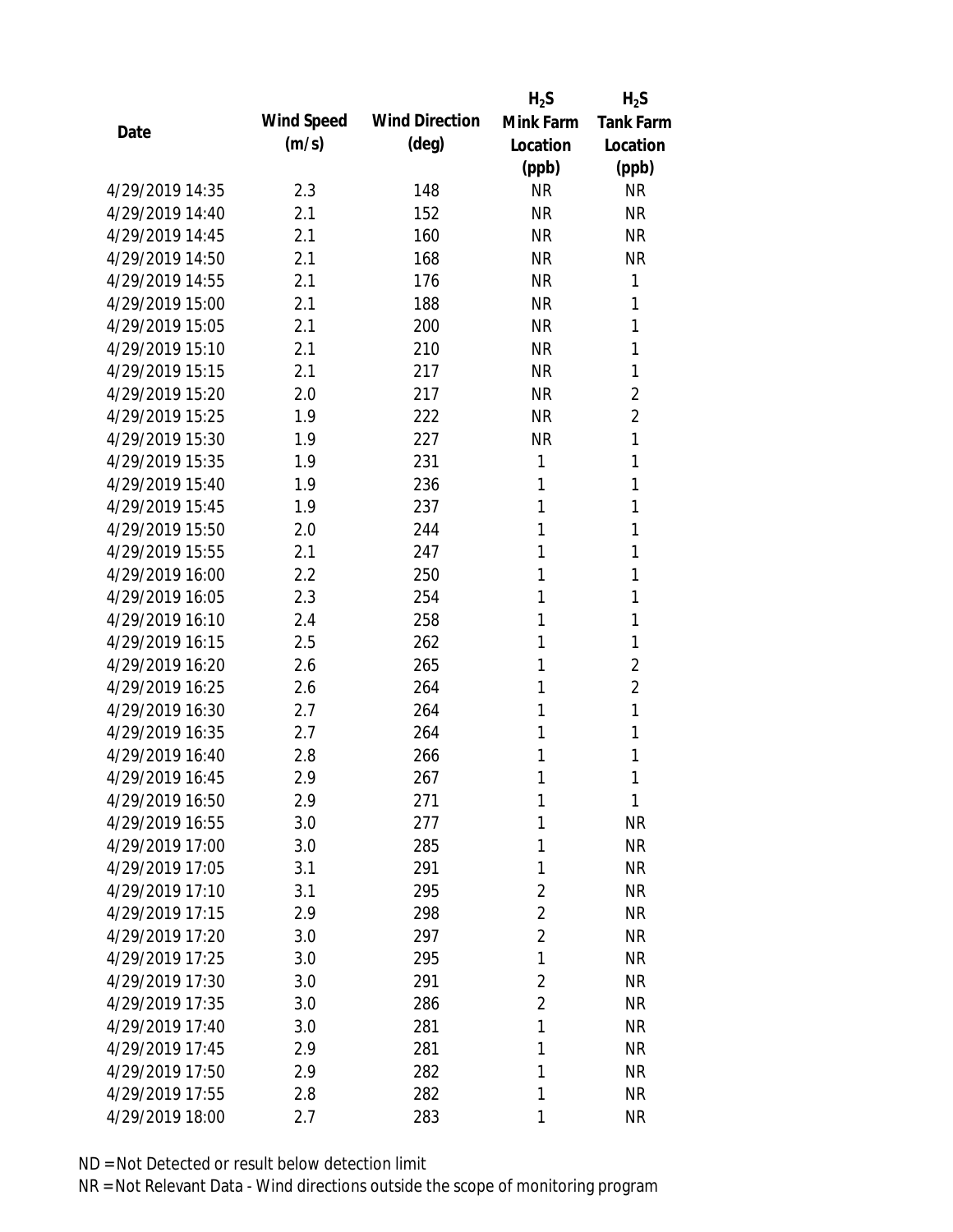|                 |            | $H_2S$                             | $H_2S$           |
|-----------------|------------|------------------------------------|------------------|
| Date            | Wind Speed | <b>Wind Direction</b><br>Mink Farm | <b>Tank Farm</b> |
|                 | (m/s)      | $(\text{deg})$<br>Location         | Location         |
|                 |            | (ppb)                              | (ppb)            |
| 4/29/2019 18:05 | 2.6        | 283<br>1                           | <b>NR</b>        |
| 4/29/2019 18:10 | 2.6        | 283<br>1                           | <b>NR</b>        |
| 4/29/2019 18:15 | 2.6        | $\overline{2}$<br>281              | <b>NR</b>        |
| 4/29/2019 18:20 | 2.5        | 1<br>281                           | <b>NR</b>        |
| 4/29/2019 18:25 | 2.4        | 1<br>282                           | <b>NR</b>        |
| 4/29/2019 18:30 | 2.3        | 1<br>283                           | <b>NR</b>        |
| 4/29/2019 18:35 | 2.3        | 287<br>1                           | <b>NR</b>        |
| 4/29/2019 18:40 | 2.4        | 292<br>1                           | <b>NR</b>        |
| 4/29/2019 18:45 | 2.4        | 1<br>297                           | <b>NR</b>        |
| 4/29/2019 18:50 | 2.3        | 296<br>1                           | <b>NR</b>        |
| 4/29/2019 18:55 | 2.2        | 1<br>294                           | <b>NR</b>        |
| 4/29/2019 19:00 | 2.1        | 1<br>291                           | <b>NR</b>        |
| 4/29/2019 19:05 | 2.0        | 291<br>1                           | <b>NR</b>        |
| 4/29/2019 19:10 | 1.8        | 1<br>290                           | <b>NR</b>        |
| 4/29/2019 19:15 | 1.6        | 1<br>288                           | <b>NR</b>        |
| 4/29/2019 19:20 | 1.6        | 1<br>289                           | <b>NR</b>        |
| 4/29/2019 19:25 | 1.5        | 296<br>1                           | <b>NR</b>        |
| 4/29/2019 19:30 | 1.5        | 1<br>305                           | <b>NR</b>        |
| 4/29/2019 19:35 | 1.5        | 1<br>312                           | <b>NR</b>        |
| 4/29/2019 19:40 | 1.6        | 1<br>321                           | <b>NR</b>        |
| 4/29/2019 19:45 | 1.6        | $\overline{2}$<br>329              | <b>NR</b>        |
| 4/29/2019 19:50 | 1.6        | $\overline{2}$<br>336              | <b>NR</b>        |
| 4/29/2019 19:55 | 1.6        | $\overline{2}$<br>335              | <b>NR</b>        |
| 4/29/2019 20:00 | 1.5        | $\mathbf{1}$<br>334                | <b>NR</b>        |
| 4/29/2019 20:05 | 1.5        | 1<br>332                           | <b>NR</b>        |
| 4/29/2019 20:10 | 1.4        | 323<br>1                           | <b>NR</b>        |
| 4/29/2019 20:15 | 1.3        | 312<br>1                           | <b>NR</b>        |
| 4/29/2019 20:20 | 1.3        | 299<br>1                           | <b>NR</b>        |
| 4/29/2019 20:25 | 1.3        | 289<br>1                           | <b>NR</b>        |
| 4/29/2019 20:30 | 1.3        | 1<br>282                           | <b>NR</b>        |
| 4/29/2019 20:35 | 1.4        | 275<br>1                           | 1                |
| 4/29/2019 20:40 | 1.5        | 270<br>2                           | 1                |
| 4/29/2019 20:45 | 1.6        | $\overline{2}$<br>266              | 1                |
| 4/29/2019 20:50 | 1.6        | $\overline{2}$<br>261              | 1                |
| 4/29/2019 20:55 | 1.6        | 1<br>257                           | 1                |
| 4/29/2019 21:00 | 1.7        | 1<br>254                           | 1                |
| 4/29/2019 21:05 | 1.7        | 250<br>1                           | 1                |
| 4/29/2019 21:10 | 1.8        | 249<br>1                           | 1                |
| 4/29/2019 21:15 | 1.8        | 250<br>1                           | 1                |
| 4/29/2019 21:20 | 1.9        | 254<br>1                           | 1                |
| 4/29/2019 21:25 | 2.0        | 258<br>1                           | 1                |
| 4/29/2019 21:30 | 2.1        | 2<br>261                           | 1                |
|                 |            |                                    |                  |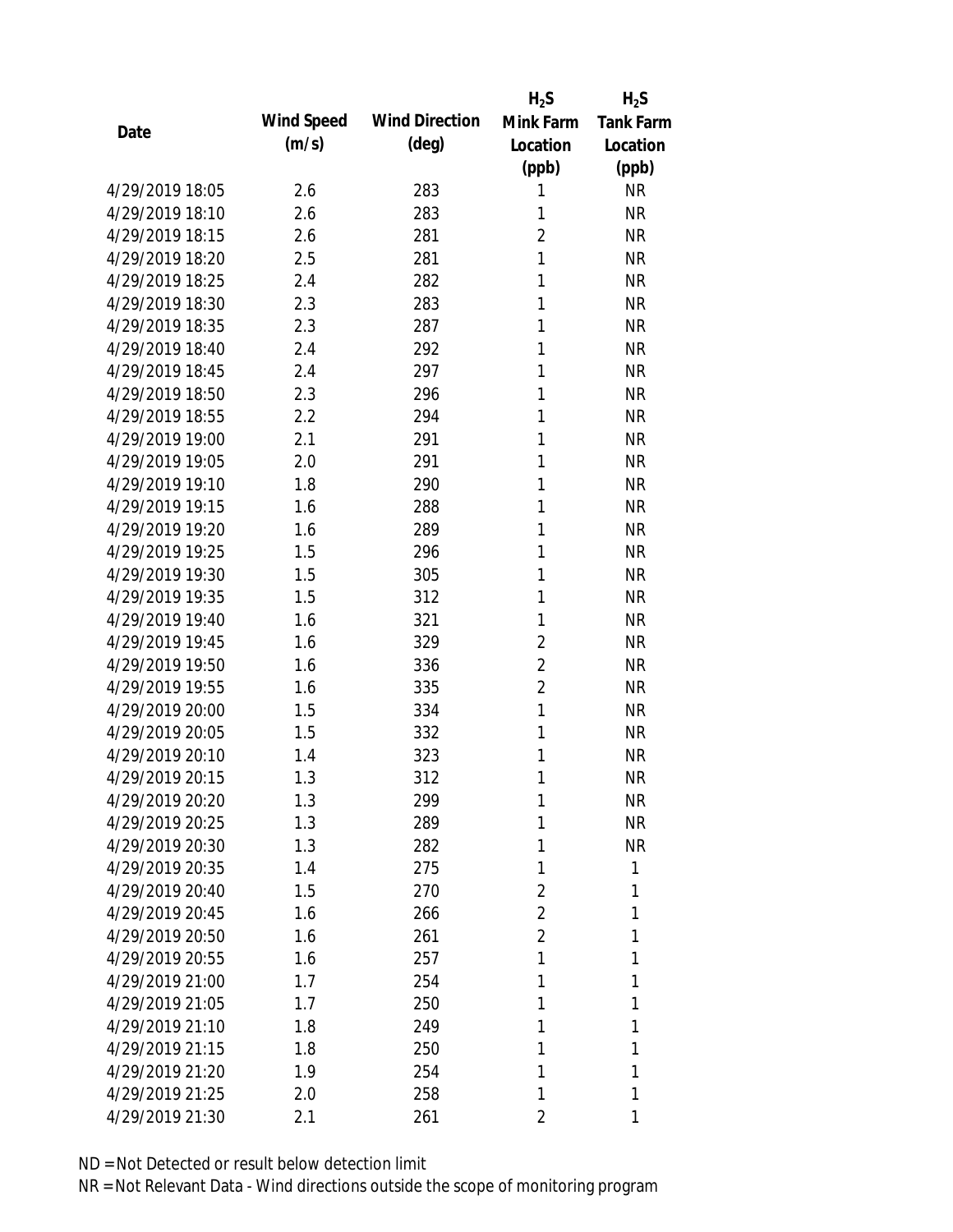|                 |            |                       | $H_2S$         | $H_2S$           |
|-----------------|------------|-----------------------|----------------|------------------|
| Date            | Wind Speed | <b>Wind Direction</b> | Mink Farm      | <b>Tank Farm</b> |
|                 | (m/s)      | $(\text{deg})$        | Location       | Location         |
|                 |            |                       | (ppb)          | (ppb)            |
| 4/29/2019 21:35 | 2.2        | 267                   | 1              | 1                |
| 4/29/2019 21:40 | 2.2        | 273                   | 1              | 1                |
| 4/29/2019 21:45 | 2.2        | 279                   | 1              | <b>NR</b>        |
| 4/29/2019 21:50 | 2.3        | 285                   | 1              | <b>NR</b>        |
| 4/29/2019 21:55 | 2.3        | 291                   | $\overline{2}$ | <b>NR</b>        |
| 4/29/2019 22:00 | 2.4        | 293                   | 1              | <b>NR</b>        |
| 4/29/2019 22:05 | 2.5        | 295                   | 1              | <b>NR</b>        |
| 4/29/2019 22:10 | 2.6        | 299                   | 1              | <b>NR</b>        |
| 4/29/2019 22:15 | 2.6        | 307                   | 1              | <b>NR</b>        |
| 4/29/2019 22:20 | 2.4        | 316                   | 1              | <b>NR</b>        |
| 4/29/2019 22:25 | 2.4        | 324                   | 1              | <b>NR</b>        |
| 4/29/2019 22:30 | 2.3        | 333                   | 1              | <b>NR</b>        |
| 4/29/2019 22:35 | 2.1        | 341                   | $\overline{2}$ | <b>NR</b>        |
| 4/29/2019 22:40 | 1.9        | 349                   | $\overline{2}$ | <b>NR</b>        |
| 4/29/2019 22:45 | 1.8        | 354                   | $\overline{2}$ | <b>NR</b>        |
| 4/29/2019 22:50 | 1.9        | 360                   | 1              | <b>NR</b>        |
| 4/29/2019 22:55 | 1.9        | 6                     | 1              | <b>NR</b>        |
| 4/29/2019 23:00 | 1.9        | 13                    | 1              | <b>NR</b>        |
| 4/29/2019 23:05 | 1.7        | 18                    | 1              | <b>NR</b>        |
| 4/29/2019 23:10 | 1.5        | 28                    | 1              | <b>NR</b>        |
| 4/29/2019 23:15 | 1.4        | 38                    | 1              | <b>NR</b>        |
| 4/29/2019 23:20 | 1.2        | 46                    | <b>NR</b>      | <b>NR</b>        |
| 4/29/2019 23:25 | 1.0        | 58                    | <b>NR</b>      | <b>NR</b>        |
| 4/29/2019 23:30 | 0.7        | 68                    | <b>NR</b>      | <b>NR</b>        |
| 4/29/2019 23:35 | 0.8        | 66                    | <b>NR</b>      | <b>NR</b>        |
| 4/29/2019 23:40 | 0.9        | 58                    | <b>NR</b>      | <b>NR</b>        |
| 4/29/2019 23:45 | 1.0        | 51                    | <b>NR</b>      | <b>NR</b>        |
| 4/29/2019 23:50 | 1.2        | 45                    | <b>NR</b>      | <b>NR</b>        |
| 4/29/2019 23:55 | 1.4        | 39                    | $\mathbf{1}$   | <b>NR</b>        |
| 4/29/2019 24:00 | 1.6        | 36                    | 1              | <b>NR</b>        |
| 4/30/2019 00:05 | 1.7        | 37                    | 1              | <b>NR</b>        |
| 4/30/2019 00:10 | 1.8        | 39                    | $\overline{2}$ | <b>NR</b>        |
| 4/30/2019 00:15 | 1.8        | 40                    | 1              | <b>NR</b>        |
| 4/30/2019 00:20 | 1.7        | 42                    | <b>NR</b>      | <b>NR</b>        |
| 4/30/2019 00:25 | 1.5        | 46                    | <b>NR</b>      | <b>NR</b>        |
| 4/30/2019 00:30 | 1.4        | 55                    | <b>NR</b>      | <b>NR</b>        |
| 4/30/2019 00:35 | 1.3        | 70                    | <b>NR</b>      | <b>NR</b>        |
| 4/30/2019 00:40 | 1.3        | 80                    | <b>NR</b>      | <b>NR</b>        |
| 4/30/2019 00:45 | 1.2        | 92                    | <b>NR</b>      | <b>NR</b>        |
| 4/30/2019 00:50 | 1.2        | 100                   | <b>NR</b>      | <b>NR</b>        |
| 4/30/2019 00:55 | 1.2        | 101                   | <b>NR</b>      | <b>NR</b>        |
| 4/30/2019 01:00 | 1.2        | 95                    | <b>NR</b>      | <b>NR</b>        |
|                 |            |                       |                |                  |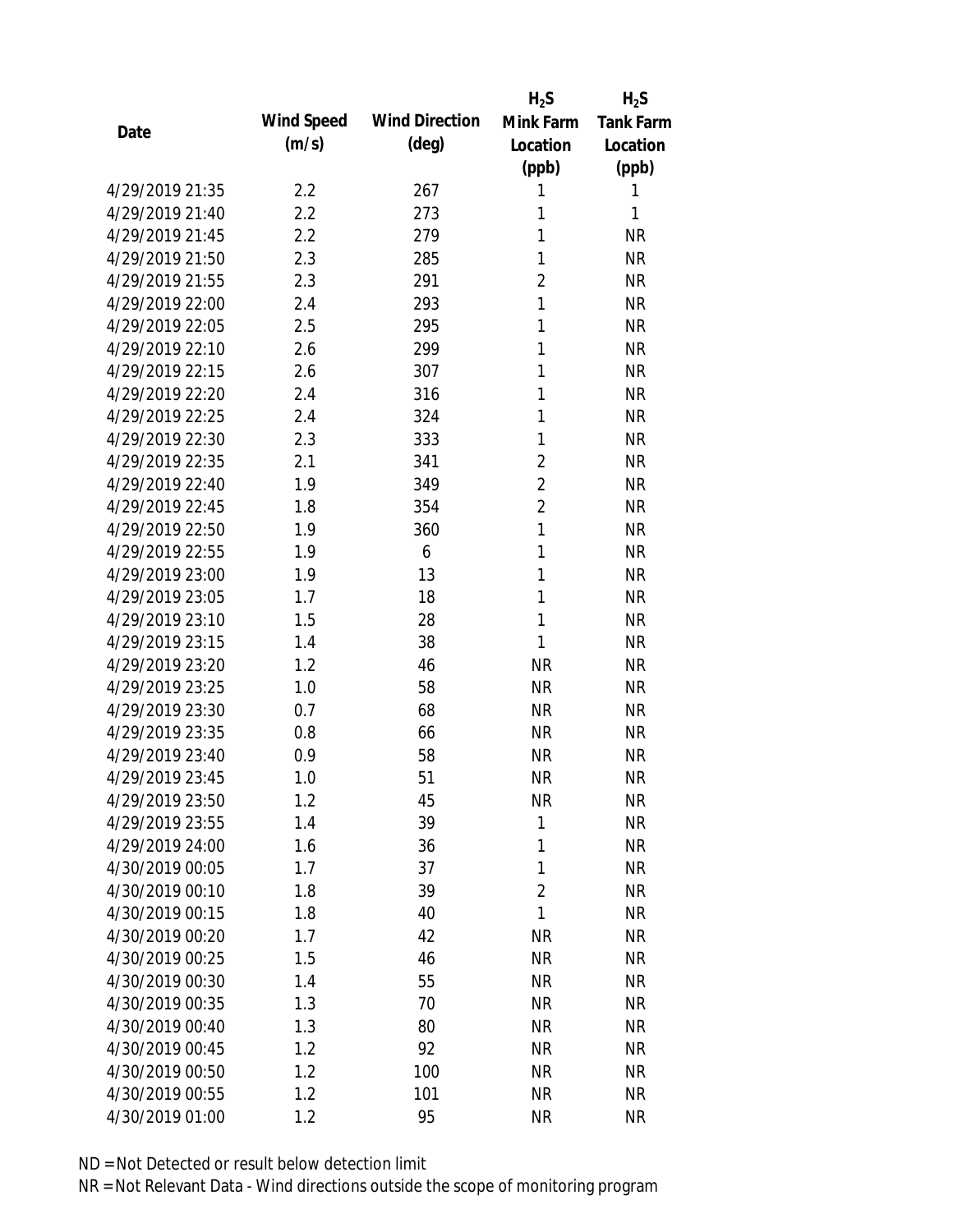|                 |            |                       | $H_2S$       | $H_2S$           |
|-----------------|------------|-----------------------|--------------|------------------|
| Date            | Wind Speed | <b>Wind Direction</b> | Mink Farm    | <b>Tank Farm</b> |
|                 | (m/s)      | $(\text{deg})$        | Location     | Location         |
|                 |            |                       | (ppb)        | (ppb)            |
| 4/30/2019 01:05 | 1.3        | 79                    | <b>NR</b>    | <b>NR</b>        |
| 4/30/2019 01:10 | 1.3        | 70                    | <b>NR</b>    | <b>NR</b>        |
| 4/30/2019 01:15 | 1.5        | 58                    | <b>NR</b>    | <b>NR</b>        |
| 4/30/2019 01:20 | 1.6        | 50                    | <b>NR</b>    | <b>NR</b>        |
| 4/30/2019 01:25 | 1.9        | 46                    | <b>NR</b>    | <b>NR</b>        |
| 4/30/2019 01:30 | 2.3        | 41                    | <b>NR</b>    | <b>NR</b>        |
| 4/30/2019 01:35 | 2.6        | 40                    | $\mathbf{1}$ | <b>NR</b>        |
| 4/30/2019 01:40 | 2.8        | 42                    | <b>NR</b>    | <b>NR</b>        |
| 4/30/2019 01:45 | 2.9        | 43                    | <b>NR</b>    | <b>NR</b>        |
| 4/30/2019 01:50 | 2.7        | 51                    | <b>NR</b>    | <b>NR</b>        |
| 4/30/2019 01:55 | 2.7        | 66                    | <b>NR</b>    | <b>NR</b>        |
| 4/30/2019 02:00 | 2.3        | 86                    | <b>NR</b>    | <b>NR</b>        |
| 4/30/2019 02:05 | 2.0        | 107                   | <b>NR</b>    | <b>NR</b>        |
| 4/30/2019 02:10 | 1.9        | 120                   | <b>NR</b>    | <b>NR</b>        |
| 4/30/2019 02:15 | 1.9        | 124                   | <b>NR</b>    | <b>NR</b>        |
| 4/30/2019 02:20 | 2.0        | 120                   | <b>NR</b>    | <b>NR</b>        |
| 4/30/2019 02:25 | 1.9        | 113                   | <b>NR</b>    | <b>NR</b>        |
| 4/30/2019 02:30 | 2.1        | 105                   | <b>NR</b>    | <b>NR</b>        |
| 4/30/2019 02:35 | 2.1        | 95                    | <b>NR</b>    | <b>NR</b>        |
| 4/30/2019 02:40 | 2.0        | 89                    | <b>NR</b>    | <b>NR</b>        |
| 4/30/2019 02:45 | 2.0        | 85                    | <b>NR</b>    | <b>NR</b>        |
| 4/30/2019 02:50 | 2.0        | 81                    | <b>NR</b>    | <b>NR</b>        |
| 4/30/2019 02:55 | 2.1        | 74                    | <b>NR</b>    | <b>NR</b>        |
| 4/30/2019 03:00 | 2.0        | 69                    | <b>NR</b>    | <b>NR</b>        |
| 4/30/2019 03:05 | 2.1        | 65                    | <b>NR</b>    | <b>NR</b>        |
| 4/30/2019 03:10 | 2.3        | 64                    | <b>NR</b>    | <b>NR</b>        |
| 4/30/2019 03:15 | 2.4        | 63                    | <b>NR</b>    | <b>NR</b>        |
| 4/30/2019 03:20 | 2.3        | 65                    | <b>NR</b>    | <b>NR</b>        |
| 4/30/2019 03:25 | 2.1        | 63                    | <b>NR</b>    | <b>NR</b>        |
| 4/30/2019 03:30 | 1.9        | 64                    | <b>NR</b>    | <b>NR</b>        |
| 4/30/2019 03:35 | 1.8        | 62                    | <b>NR</b>    | <b>NR</b>        |
| 4/30/2019 03:40 | 1.7        | 56                    | <b>NR</b>    | <b>NR</b>        |
| 4/30/2019 03:45 | 1.6        | 61                    | <b>NR</b>    | <b>NR</b>        |
| 4/30/2019 03:50 | 1.7        | 67                    | <b>NR</b>    | <b>NR</b>        |
| 4/30/2019 03:55 | 2.0        | 76                    | <b>NR</b>    | <b>NR</b>        |
| 4/30/2019 04:00 | 2.1        | 77                    | <b>NR</b>    | <b>NR</b>        |
| 4/30/2019 04:05 | 2.1        | 80                    | <b>NR</b>    | <b>NR</b>        |
| 4/30/2019 04:10 | 2.1        | 87                    | <b>NR</b>    | <b>NR</b>        |
| 4/30/2019 04:15 | 2.2        | 87                    | <b>NR</b>    | <b>NR</b>        |
| 4/30/2019 04:20 | 2.2        | 82                    | <b>NR</b>    | <b>NR</b>        |
| 4/30/2019 04:25 | 2.2        | 81                    | <b>NR</b>    | <b>NR</b>        |
| 4/30/2019 04:30 | 2.2        | 83                    | <b>NR</b>    | <b>NR</b>        |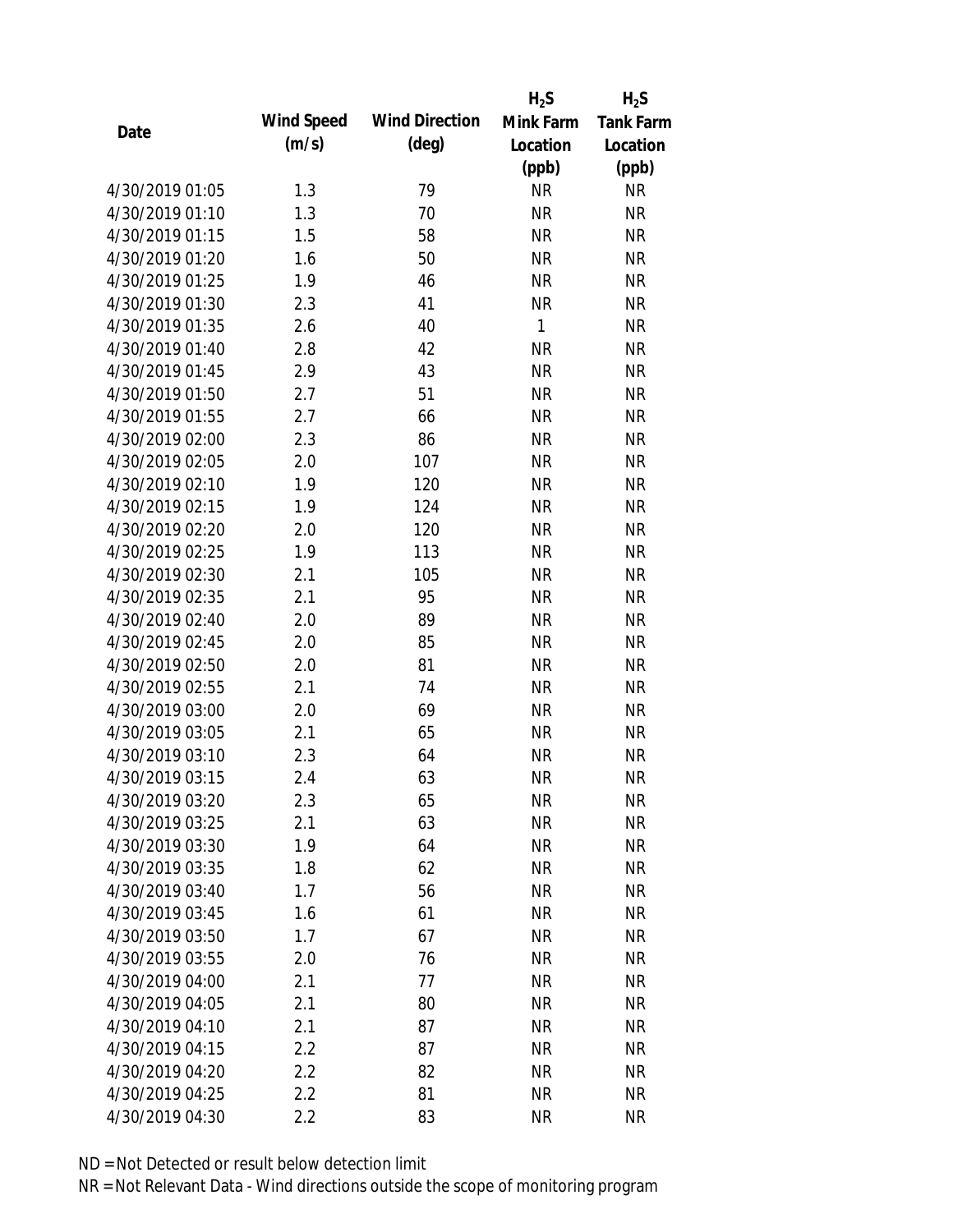|                 |            |                       | $H_2S$       | $H_2S$           |
|-----------------|------------|-----------------------|--------------|------------------|
| Date            | Wind Speed | <b>Wind Direction</b> | Mink Farm    | <b>Tank Farm</b> |
|                 | (m/s)      | $(\text{deg})$        | Location     | Location         |
|                 |            |                       | (ppb)        | (ppb)            |
| 4/30/2019 04:35 | 2.3        | 88                    | <b>NR</b>    | NR               |
| 4/30/2019 04:40 | 2.4        | 90                    | <b>NR</b>    | <b>NR</b>        |
| 4/30/2019 04:45 | 2.5        | 90                    | <b>NR</b>    | <b>NR</b>        |
| 4/30/2019 04:50 | 2.5        | 90                    | <b>NR</b>    | <b>NR</b>        |
| 4/30/2019 04:55 | 2.5        | 88                    | <b>NR</b>    | <b>NR</b>        |
| 4/30/2019 05:00 | 2.4        | 87                    | <b>NR</b>    | <b>NR</b>        |
| 4/30/2019 05:05 | 2.3        | 85                    | <b>NR</b>    | <b>NR</b>        |
| 4/30/2019 05:10 | 2.3        | 81                    | <b>NR</b>    | <b>NR</b>        |
| 4/30/2019 05:15 | 2.3        | 75                    | <b>NR</b>    | <b>NR</b>        |
| 4/30/2019 05:20 | 2.3        | 72                    | <b>NR</b>    | <b>NR</b>        |
| 4/30/2019 05:25 | 2.5        | 66                    | <b>NR</b>    | <b>NR</b>        |
| 4/30/2019 05:30 | 2.6        | 62                    | <b>NR</b>    | <b>NR</b>        |
| 4/30/2019 05:35 | 2.6        | 61                    | <b>NR</b>    | <b>NR</b>        |
| 4/30/2019 05:40 | 2.6        | 57                    | <b>NR</b>    | <b>NR</b>        |
| 4/30/2019 05:45 | 2.4        | 55                    | <b>NR</b>    | <b>NR</b>        |
| 4/30/2019 05:50 | 2.1        | 55                    | <b>NR</b>    | <b>NR</b>        |
| 4/30/2019 05:55 | 1.7        | 58                    | <b>NR</b>    | <b>NR</b>        |
| 4/30/2019 06:00 | 1.6        | 53                    | <b>NR</b>    | <b>NR</b>        |
| 4/30/2019 06:05 | 1.7        | 44                    | <b>NR</b>    | <b>NR</b>        |
| 4/30/2019 06:10 | 1.6        | 45                    | <b>NR</b>    | <b>NR</b>        |
| 4/30/2019 06:15 | 1.6        | 46                    | <b>NR</b>    | <b>NR</b>        |
| 4/30/2019 06:20 | 2.0        | 43                    | <b>NR</b>    | <b>NR</b>        |
| 4/30/2019 06:25 | 2.5        | 40                    | $\mathbf{1}$ | <b>NR</b>        |
| 4/30/2019 06:30 | 2.9        | 42                    | <b>NR</b>    | <b>NR</b>        |
| 4/30/2019 06:35 | 3.1        | 45                    | <b>NR</b>    | <b>NR</b>        |
| 4/30/2019 06:40 | 3.4        | 44                    | <b>NR</b>    | <b>NR</b>        |
| 4/30/2019 06:45 | 3.7        | 43                    | <b>NR</b>    | <b>NR</b>        |
| 4/30/2019 06:50 | 3.7        | 43                    | <b>NR</b>    | <b>NR</b>        |
| 4/30/2019 06:55 | 3.6        | 44                    | <b>NR</b>    | <b>NR</b>        |
| 4/30/2019 07:00 | 3.5        | 46                    | <b>NR</b>    | <b>NR</b>        |
| 4/30/2019 07:05 | 3.5        | 46                    | <b>NR</b>    | <b>NR</b>        |
| 4/30/2019 07:10 | 3.3        | 48                    | <b>NR</b>    | <b>NR</b>        |
| 4/30/2019 07:15 | 3.1        | 50                    | <b>NR</b>    | <b>NR</b>        |
| 4/30/2019 07:20 | 3.2        | 53                    | <b>NR</b>    | <b>NR</b>        |
| 4/30/2019 07:25 | 3.0        | 55                    | <b>NR</b>    | <b>NR</b>        |
| 4/30/2019 07:30 | 3.0        | 54                    | <b>NR</b>    | <b>NR</b>        |
| 4/30/2019 07:35 | 2.9        | 55                    | <b>NR</b>    | <b>NR</b>        |
| 4/30/2019 07:40 | 3.0        | 56                    | NR           | <b>NR</b>        |
| 4/30/2019 07:45 | 3.2        | 54                    | <b>NR</b>    | <b>NR</b>        |
| 4/30/2019 07:50 | 3.0        | 48                    | <b>NR</b>    | NR               |
| 4/30/2019 07:55 | 2.6        | 50                    | <b>NR</b>    | <b>NR</b>        |
| 4/30/2019 08:00 | 2.2        | 46                    | <b>NR</b>    | <b>NR</b>        |
|                 |            |                       |              |                  |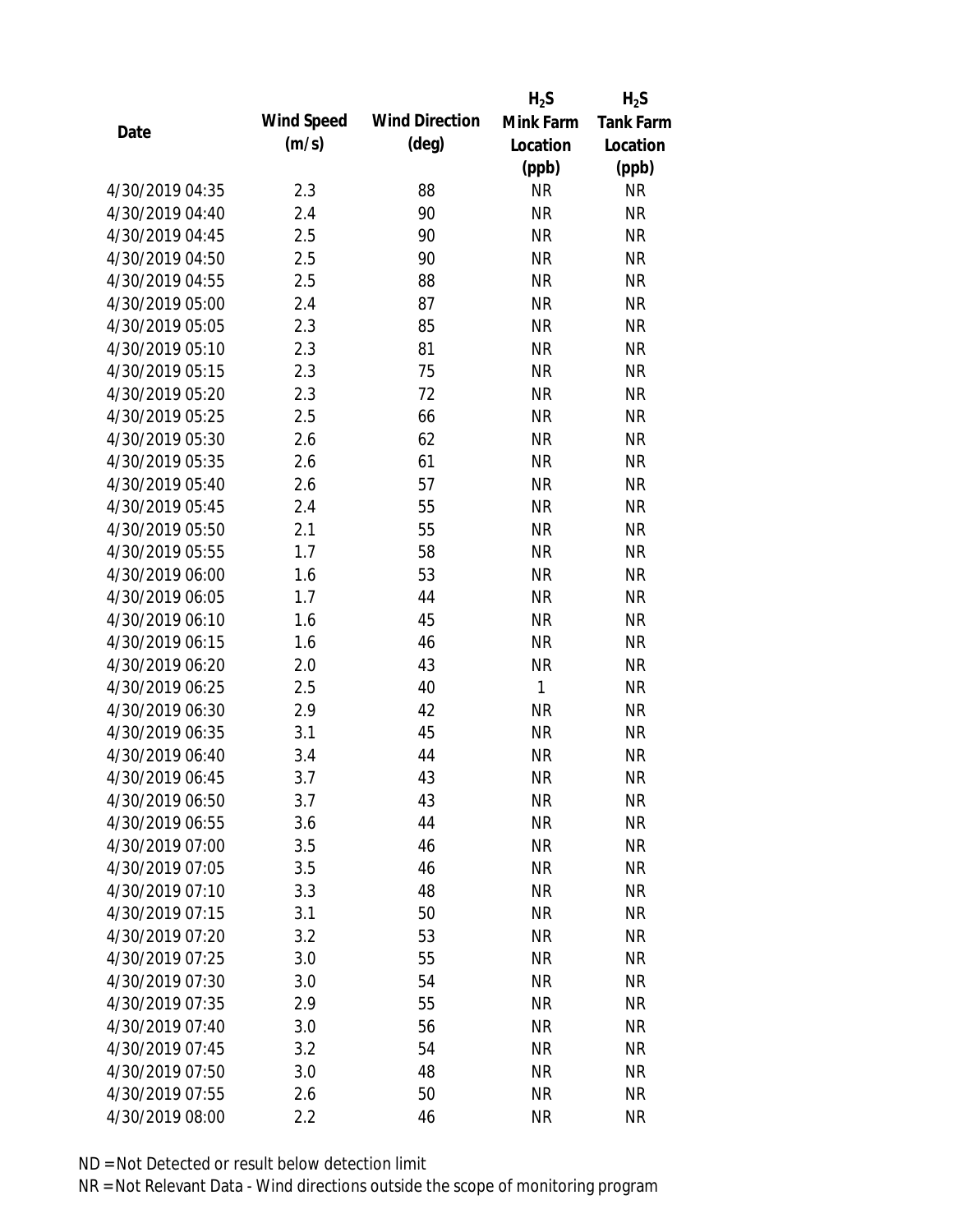|                 |            |                       | $H_2S$    | $H_2S$           |
|-----------------|------------|-----------------------|-----------|------------------|
|                 | Wind Speed | <b>Wind Direction</b> | Mink Farm | <b>Tank Farm</b> |
| Date            | (m/s)      | $(\text{deg})$        | Location  | Location         |
|                 |            |                       | (ppb)     | (ppb)            |
| 4/30/2019 08:05 | 2.2        | 41                    | <b>NR</b> | <b>NR</b>        |
| 4/30/2019 08:10 | 2.2        | 37                    | 1         | <b>NR</b>        |
| 4/30/2019 08:15 | 2.0        | 39                    | 1         | <b>NR</b>        |
| 4/30/2019 08:20 | 2.0        | 45                    | <b>NR</b> | <b>NR</b>        |
| 4/30/2019 08:25 | 2.3        | 46                    | <b>NR</b> | <b>NR</b>        |
| 4/30/2019 08:30 | 2.5        | 52                    | <b>NR</b> | <b>NR</b>        |
| 4/30/2019 08:35 | 2.3        | 56                    | <b>NR</b> | <b>NR</b>        |
| 4/30/2019 08:40 | 2.2        | 60                    | <b>NR</b> | <b>NR</b>        |
| 4/30/2019 08:45 | 2.2        | 64                    | <b>NR</b> | <b>NR</b>        |
| 4/30/2019 08:50 | 2.1        | 67                    | <b>NR</b> | <b>NR</b>        |
| 4/30/2019 08:55 | 2.1        | 68                    | <b>NR</b> | <b>NR</b>        |
| 4/30/2019 09:00 | 2.3        | 68                    | <b>NR</b> | <b>NR</b>        |
| 4/30/2019 09:05 | 2.7        | 67                    | <b>NR</b> | <b>NR</b>        |
| 4/30/2019 09:10 | 3.2        | 66                    | <b>NR</b> | <b>NR</b>        |
| 4/30/2019 09:15 | 3.5        | 61                    | <b>NR</b> | <b>NR</b>        |
| 4/30/2019 09:20 | 3.8        | 58                    | <b>NR</b> | <b>NR</b>        |
| 4/30/2019 09:25 | 3.9        | 57                    | <b>NR</b> | <b>NR</b>        |
| 4/30/2019 09:30 | 3.8        | 59                    | <b>NR</b> | <b>NR</b>        |
| 4/30/2019 09:35 | 3.7        | 59                    | <b>NR</b> | <b>NR</b>        |
| 4/30/2019 09:40 | 3.4        | 63                    | <b>NR</b> | <b>NR</b>        |
| 4/30/2019 09:45 | 3.0        | 67                    | <b>NR</b> | <b>NR</b>        |
| 4/30/2019 09:50 | 2.8        | 67                    | <b>NR</b> | <b>NR</b>        |
| 4/30/2019 09:55 | 2.8        | 64                    | <b>NR</b> | <b>NR</b>        |
| 4/30/2019 10:00 | 2.9        | 59                    | <b>NR</b> | <b>NR</b>        |
| 4/30/2019 10:05 | 2.8        | 56                    | <b>NR</b> | <b>NR</b>        |
| 4/30/2019 10:10 | 2.8        | 55                    | <b>NR</b> | <b>NR</b>        |
| 4/30/2019 10:15 | 2.6        | 54                    | <b>NR</b> | <b>NR</b>        |
| 4/30/2019 10:20 | 2.5        | 55                    | <b>NR</b> | <b>NR</b>        |
| 4/30/2019 10:25 | 2.3        | 56                    | <b>NR</b> | <b>NR</b>        |
| 4/30/2019 10:30 | 2.0        | 58                    | <b>NR</b> | <b>NR</b>        |
| 4/30/2019 10:35 | 1.9        | 64                    | <b>NR</b> | <b>NR</b>        |
| 4/30/2019 10:40 | 2.0        | 60                    | <b>NR</b> | <b>NR</b>        |
| 4/30/2019 10:45 | 2.4        | 57                    | <b>NR</b> | <b>NR</b>        |
| 4/30/2019 10:50 | 2.6        | 58                    | <b>NR</b> | <b>NR</b>        |
| 4/30/2019 10:55 | 2.7        | 55                    | <b>NR</b> | <b>NR</b>        |
| 4/30/2019 11:00 | 2.8        | 55                    | <b>NR</b> | <b>NR</b>        |
| 4/30/2019 11:05 | 2.9        | 52                    | <b>NR</b> | <b>NR</b>        |
| 4/30/2019 11:10 | 2.9        | 50                    | <b>NR</b> | <b>NR</b>        |
| 4/30/2019 11:15 | 2.6        | 52                    | <b>NR</b> | <b>NR</b>        |
| 4/30/2019 11:20 | 2.4        | 52                    | <b>NR</b> | <b>NR</b>        |
| 4/30/2019 11:25 | 2.5        | 57                    | <b>NR</b> | <b>NR</b>        |
| 4/30/2019 11:30 | 2.7        | 60                    | <b>NR</b> | <b>NR</b>        |
|                 |            |                       |           |                  |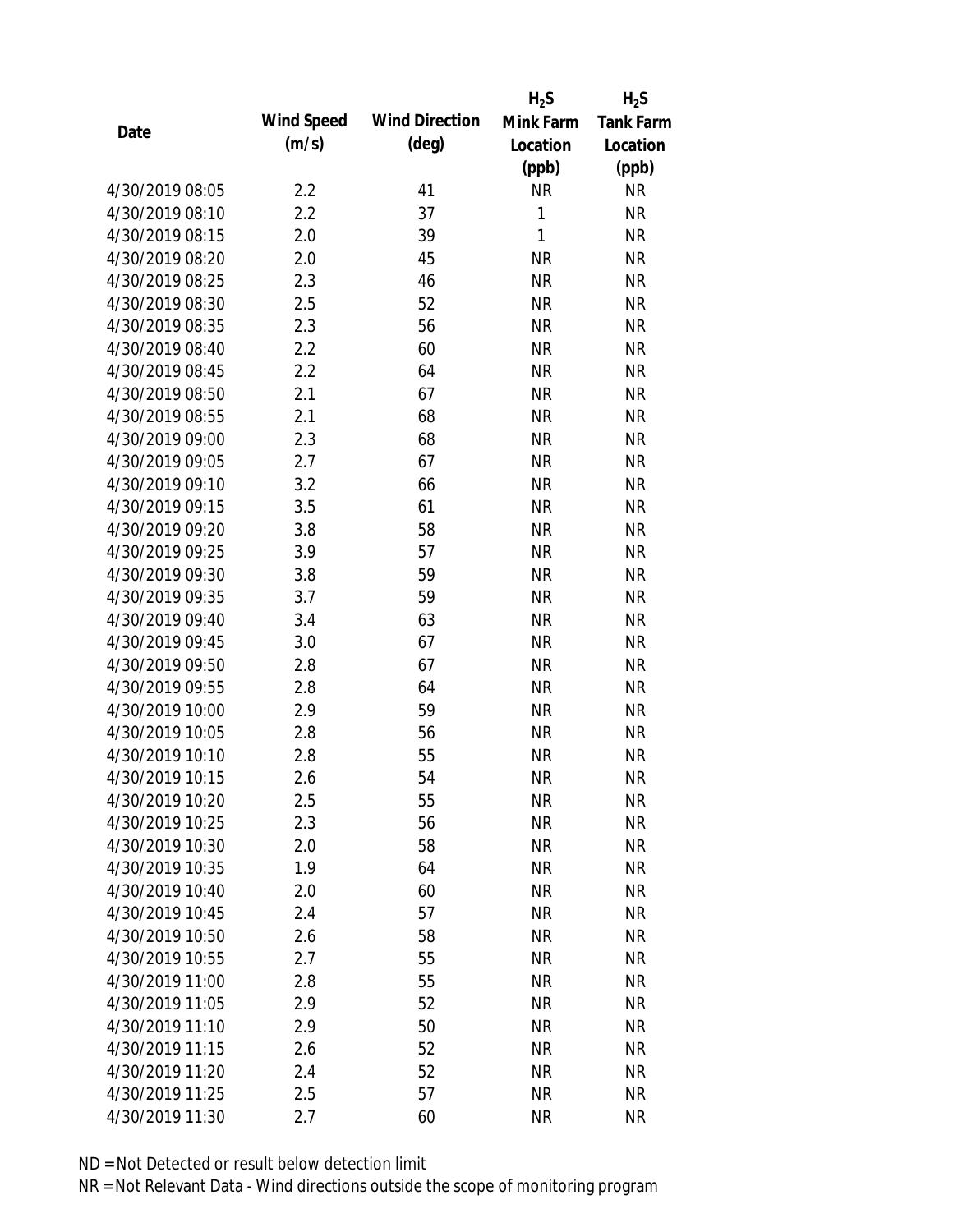|                 |            |                       | $H_2S$         | $H_2S$           |
|-----------------|------------|-----------------------|----------------|------------------|
| Date            | Wind Speed | <b>Wind Direction</b> | Mink Farm      | <b>Tank Farm</b> |
|                 | (m/s)      | $(\text{deg})$        | Location       | Location         |
|                 |            |                       | (ppb)          | (ppb)            |
| 4/30/2019 11:35 | 2.8        | 62                    | <b>NR</b>      | <b>NR</b>        |
| 4/30/2019 11:40 | 2.8        | 67                    | <b>NR</b>      | <b>NR</b>        |
| 4/30/2019 11:45 | 2.9        | 65                    | <b>NR</b>      | <b>NR</b>        |
| 4/30/2019 11:50 | 3.0        | 69                    | <b>NR</b>      | <b>NR</b>        |
| 4/30/2019 11:55 | 3.1        | 70                    | <b>NR</b>      | <b>NR</b>        |
| 4/30/2019 12:00 | 3.1        | 71                    | <b>NR</b>      | <b>NR</b>        |
| 4/30/2019 12:05 | 3.1        | 71                    | <b>NR</b>      | <b>NR</b>        |
| 4/30/2019 12:10 | 3.2        | 71                    | <b>NR</b>      | <b>NR</b>        |
| 4/30/2019 12:15 | 3.3        | 72                    | <b>NR</b>      | <b>NR</b>        |
| 4/30/2019 12:20 | 3.1        | 58                    | <b>NR</b>      | <b>NR</b>        |
| 4/30/2019 12:25 | 2.9        | 48                    | <b>NR</b>      | <b>NR</b>        |
| 4/30/2019 12:30 | 2.8        | 44                    | <b>NR</b>      | <b>NR</b>        |
| 4/30/2019 12:35 | 2.7        | 45                    | <b>NR</b>      | <b>NR</b>        |
| 4/30/2019 12:40 | 2.6        | 44                    | <b>NR</b>      | <b>NR</b>        |
| 4/30/2019 12:45 | 2.5        | 46                    | <b>NR</b>      | <b>NR</b>        |
| 4/30/2019 12:50 | 2.6        | 55                    | <b>NR</b>      | <b>NR</b>        |
| 4/30/2019 12:55 | 2.7        | 61                    | <b>NR</b>      | <b>NR</b>        |
| 4/30/2019 13:00 | 2.6        | 63                    | <b>NR</b>      | <b>NR</b>        |
| 4/30/2019 13:05 | 2.9        | 58                    | <b>NR</b>      | <b>NR</b>        |
| 4/30/2019 13:10 | 3.3        | 53                    | <b>NR</b>      | <b>NR</b>        |
| 4/30/2019 13:15 | 3.5        | 49                    | <b>NR</b>      | <b>NR</b>        |
| 4/30/2019 13:20 | 3.4        | 41                    | <b>NR</b>      | <b>NR</b>        |
| 4/30/2019 13:25 | 3.6        | 37                    | 1              | <b>NR</b>        |
| 4/30/2019 13:30 | 3.6        | 35                    | 1              | <b>NR</b>        |
| 4/30/2019 13:35 | 3.3        | 36                    | 1              | <b>NR</b>        |
| 4/30/2019 13:40 | 3.0        | 39                    | 1              | <b>NR</b>        |
| 4/30/2019 13:45 | 2.9        | 36                    | 1              | <b>NR</b>        |
| 4/30/2019 13:50 | 3.0        | 39                    | 1              | <b>NR</b>        |
| 4/30/2019 13:55 | 3.0        | 37                    | 1              | <b>NR</b>        |
| 4/30/2019 14:00 | 3.2        | 35                    | 1              | <b>NR</b>        |
| 4/30/2019 14:05 | 3.3        | 33                    | 1              | <b>NR</b>        |
| 4/30/2019 14:10 | 3.4        | 30                    | 1              | <b>NR</b>        |
| 4/30/2019 14:15 | 3.5        | 29                    | 1              | <b>NR</b>        |
| 4/30/2019 14:20 | 3.8        | 20                    | 1              | <b>NR</b>        |
| 4/30/2019 14:25 | 3.6        | 25                    | $\overline{2}$ | <b>NR</b>        |
| 4/30/2019 14:30 | 3.2        | 28                    | $\overline{2}$ | <b>NR</b>        |
| 4/30/2019 14:35 | 3.6        | 36                    | <b>NR</b>      | <b>NR</b>        |
| 4/30/2019 14:40 | 3.8        | 46                    | <b>NR</b>      | <b>NR</b>        |
| 4/30/2019 14:45 | 3.9        | 58                    | <b>NR</b>      | NR               |
| 4/30/2019 14:50 | 3.8        | 67                    | <b>NR</b>      | NR               |
| 4/30/2019 14:55 | 4.0        | 67                    | <b>NR</b>      | <b>NR</b>        |
| 4/30/2019 15:00 | 4.4        | 64                    | <b>NR</b>      | <b>NR</b>        |
|                 |            |                       |                |                  |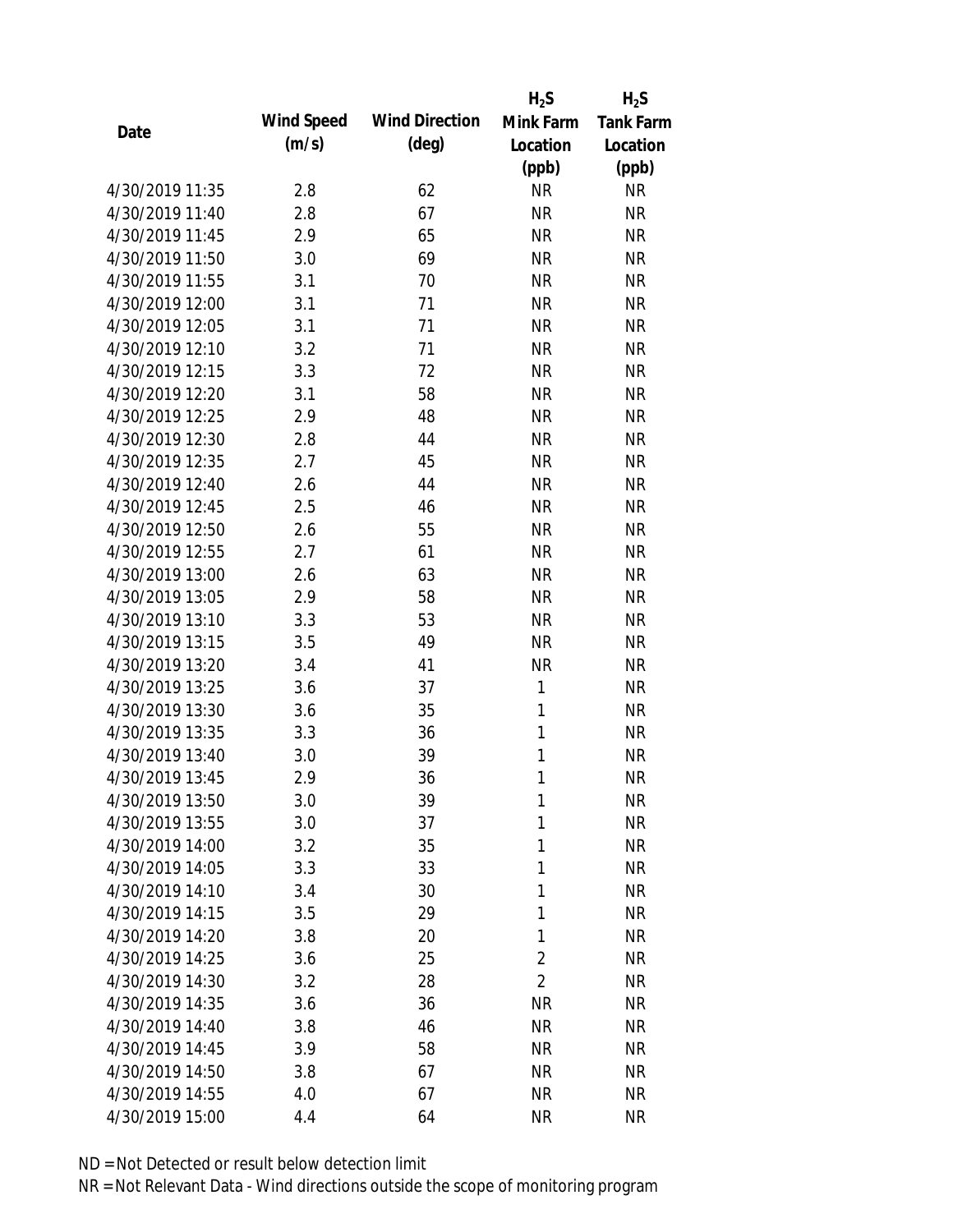|                 |            |                       | $H_2S$    | $H_2S$           |
|-----------------|------------|-----------------------|-----------|------------------|
| Date            | Wind Speed | <b>Wind Direction</b> | Mink Farm | <b>Tank Farm</b> |
|                 | (m/s)      | $(\text{deg})$        | Location  | Location         |
|                 |            |                       | (ppb)     | (ppb)            |
| 4/30/2019 15:05 | 4.2        | 58                    | <b>NR</b> | NR               |
| 4/30/2019 15:10 | 3.7        | 58                    | <b>NR</b> | <b>NR</b>        |
| 4/30/2019 15:15 | 3.3        | 44                    | <b>NR</b> | <b>NR</b>        |
| 4/30/2019 15:20 | 3.1        | 31                    | <b>NR</b> | <b>NR</b>        |
| 4/30/2019 15:25 | 3.1        | 21                    | <b>NR</b> | <b>NR</b>        |
| 4/30/2019 15:30 | 3.0        | 24                    | <b>NR</b> | <b>NR</b>        |
| 4/30/2019 15:35 | 2.8        | 27                    | <b>NR</b> | <b>NR</b>        |
| 4/30/2019 15:40 | 3.1        | 35                    | <b>NR</b> | <b>NR</b>        |
| 4/30/2019 15:45 | 3.4        | 50                    | <b>NR</b> | <b>NR</b>        |
| 4/30/2019 15:50 | 3.8        | 61                    | <b>NR</b> | <b>NR</b>        |
| 4/30/2019 15:55 | 3.9        | 68                    | <b>NR</b> | <b>NR</b>        |
| 4/30/2019 16:00 | 3.7        | 72                    | <b>NR</b> | <b>NR</b>        |
| 4/30/2019 16:05 | 3.7        | 71                    | <b>NR</b> | <b>NR</b>        |
| 4/30/2019 16:10 | 3.7        | 71                    | <b>NR</b> | <b>NR</b>        |
| 4/30/2019 16:15 | 4.0        | 74                    | <b>NR</b> | <b>NR</b>        |
| 4/30/2019 16:20 | 4.2        | 78                    | <b>NR</b> | <b>NR</b>        |
| 4/30/2019 16:25 | 4.4        | 82                    | <b>NR</b> | <b>NR</b>        |
| 4/30/2019 16:30 | 4.6        | 84                    | <b>NR</b> | <b>NR</b>        |
| 4/30/2019 16:35 | 4.8        | 86                    | <b>NR</b> | <b>NR</b>        |
| 4/30/2019 16:40 | 4.9        | 87                    | <b>NR</b> | <b>NR</b>        |
| 4/30/2019 16:45 | 4.9        | 87                    | <b>NR</b> | <b>NR</b>        |
| 4/30/2019 16:50 | 4.8        | 87                    | <b>NR</b> | <b>NR</b>        |
| 4/30/2019 16:55 | 4.8        | 87                    | <b>NR</b> | <b>NR</b>        |
| 4/30/2019 17:00 | 4.8        | 87                    | <b>NR</b> | <b>NR</b>        |
| 4/30/2019 17:05 | 4.9        | 87                    | <b>NR</b> | <b>NR</b>        |
| 4/30/2019 17:10 | 4.8        | 87                    | <b>NR</b> | <b>NR</b>        |
| 4/30/2019 17:15 | 4.8        | 87                    | <b>NR</b> | <b>NR</b>        |
| 4/30/2019 17:20 | 4.9        | 87                    | <b>NR</b> | <b>NR</b>        |
| 4/30/2019 17:25 | 5.0        | 89                    | <b>NR</b> | <b>NR</b>        |
| 4/30/2019 17:30 | 5.1        | 89                    | <b>NR</b> | <b>NR</b>        |
| 4/30/2019 17:35 | 5.0        | 88                    | <b>NR</b> | <b>NR</b>        |
| 4/30/2019 17:40 | 5.1        | 89                    | <b>NR</b> | <b>NR</b>        |
| 4/30/2019 17:45 | 4.8        | 87                    | <b>NR</b> | <b>NR</b>        |
| 4/30/2019 17:50 | 4.6        | 87                    | <b>NR</b> | <b>NR</b>        |
| 4/30/2019 17:55 | 4.2        | 87                    | <b>NR</b> | <b>NR</b>        |
| 4/30/2019 18:00 | 4.1        | 87                    | <b>NR</b> | <b>NR</b>        |
| 4/30/2019 18:05 | 4.0        | 88                    | <b>NR</b> | <b>NR</b>        |
| 4/30/2019 18:10 | 4.0        | 88                    | NR        | <b>NR</b>        |
| 4/30/2019 18:15 | 4.4        | 89                    | <b>NR</b> | <b>NR</b>        |
| 4/30/2019 18:20 | 4.6        | 89                    | <b>NR</b> | <b>NR</b>        |
| 4/30/2019 18:25 | 4.8        | 89                    | <b>NR</b> | <b>NR</b>        |
| 4/30/2019 18:30 | 4.9        | 89                    | <b>NR</b> | <b>NR</b>        |
|                 |            |                       |           |                  |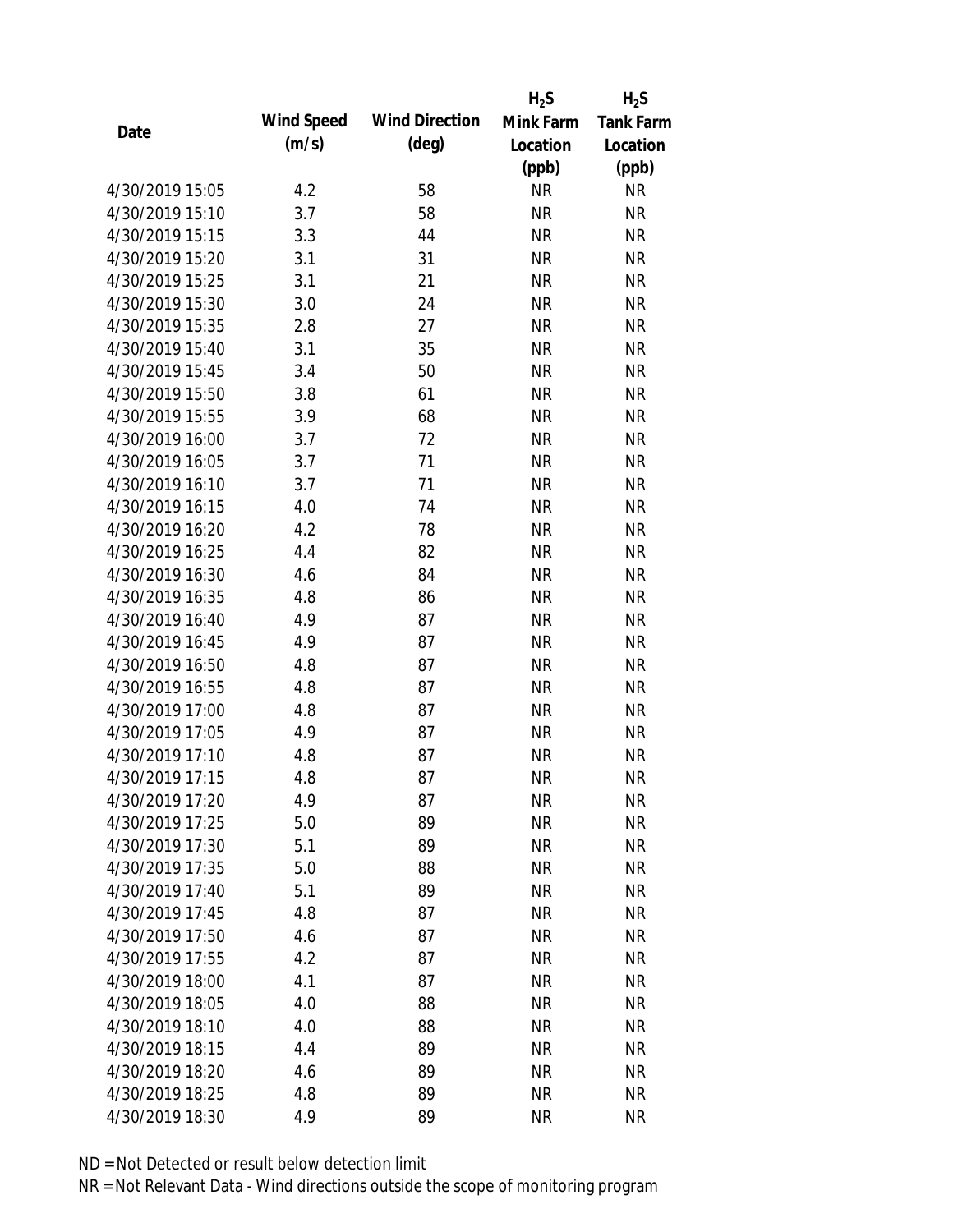|                 |            |                       | $H_2S$    | $H_2S$           |
|-----------------|------------|-----------------------|-----------|------------------|
| Date            | Wind Speed | <b>Wind Direction</b> | Mink Farm | <b>Tank Farm</b> |
|                 | (m/s)      | $(\text{deg})$        | Location  | Location         |
|                 |            |                       | (ppb)     | (ppb)            |
| 4/30/2019 18:35 | 5.2        | 89                    | <b>NR</b> | <b>NR</b>        |
| 4/30/2019 18:40 | 5.2        | 90                    | <b>NR</b> | <b>NR</b>        |
| 4/30/2019 18:45 | 5.0        | 90                    | <b>NR</b> | <b>NR</b>        |
| 4/30/2019 18:50 | 4.7        | 90                    | <b>NR</b> | <b>NR</b>        |
| 4/30/2019 18:55 | 4.7        | 88                    | <b>NR</b> | <b>NR</b>        |
| 4/30/2019 19:00 | 4.6        | 86                    | <b>NR</b> | <b>NR</b>        |
| 4/30/2019 19:05 | 4.2        | 85                    | <b>NR</b> | <b>NR</b>        |
| 4/30/2019 19:10 | 4.0        | 85                    | <b>NR</b> | <b>NR</b>        |
| 4/30/2019 19:15 | 3.9        | 84                    | <b>NR</b> | <b>NR</b>        |
| 4/30/2019 19:20 | 3.7        | 81                    | <b>NR</b> | <b>NR</b>        |
| 4/30/2019 19:25 | 3.5        | 81                    | <b>NR</b> | <b>NR</b>        |
| 4/30/2019 19:30 | 3.4        | 83                    | <b>NR</b> | <b>NR</b>        |
| 4/30/2019 19:35 | 3.3        | 84                    | <b>NR</b> | <b>NR</b>        |
| 4/30/2019 19:40 | 3.3        | 83                    | <b>NR</b> | <b>NR</b>        |
| 4/30/2019 19:45 | 3.4        | 85                    | <b>NR</b> | <b>NR</b>        |
| 4/30/2019 19:50 | 3.5        | 91                    | <b>NR</b> | <b>NR</b>        |
| 4/30/2019 19:55 | 3.3        | 92                    | <b>NR</b> | <b>NR</b>        |
| 4/30/2019 20:00 | 3.3        | 89                    | <b>NR</b> | <b>NR</b>        |
| 4/30/2019 20:05 | 3.1        | 83                    | <b>NR</b> | <b>NR</b>        |
| 4/30/2019 20:10 | 3.1        | 79                    | <b>NR</b> | <b>NR</b>        |
| 4/30/2019 20:15 | 3.0        | 72                    | <b>NR</b> | <b>NR</b>        |
| 4/30/2019 20:20 | 2.8        | 63                    | <b>NR</b> | <b>NR</b>        |
| 4/30/2019 20:25 | 2.8        | 61                    | <b>NR</b> | <b>NR</b>        |
| 4/30/2019 20:30 | 2.9        | 61                    | <b>NR</b> | <b>NR</b>        |
| 4/30/2019 20:35 | 2.9        | 61                    | <b>NR</b> | <b>NR</b>        |
| 4/30/2019 20:40 | 3.0        | 60                    | <b>NR</b> | <b>NR</b>        |
| 4/30/2019 20:45 | 3.0        | 60                    | <b>NR</b> | <b>NR</b>        |
| 4/30/2019 20:50 | 3.1        | 59                    | <b>NR</b> | <b>NR</b>        |
| 4/30/2019 20:55 | 3.2        | 54                    | <b>NR</b> | <b>NR</b>        |
| 4/30/2019 21:00 | 3.3        | 51                    | <b>NR</b> | <b>NR</b>        |
| 4/30/2019 21:05 | 3.4        | 49                    | <b>NR</b> | <b>NR</b>        |
| 4/30/2019 21:10 | 3.3        | 50                    | <b>NR</b> | <b>NR</b>        |
| 4/30/2019 21:15 | 3.4        | 50                    | <b>NR</b> | <b>NR</b>        |
| 4/30/2019 21:20 | 3.3        | 52                    | <b>NR</b> | <b>NR</b>        |
| 4/30/2019 21:25 | 3.2        | 53                    | <b>NR</b> | <b>NR</b>        |
| 4/30/2019 21:30 | 3.1        | 54                    | <b>NR</b> | <b>NR</b>        |
| 4/30/2019 21:35 | 3.2        | 54                    | <b>NR</b> | <b>NR</b>        |
| 4/30/2019 21:40 | 3.4        | 51                    | <b>NR</b> | <b>NR</b>        |
| 4/30/2019 21:45 | 3.5        | 49                    | <b>NR</b> | <b>NR</b>        |
| 4/30/2019 21:50 | 3.5        | 47                    | <b>NR</b> | <b>NR</b>        |
| 4/30/2019 21:55 | 3.5        | 48                    | <b>NR</b> | <b>NR</b>        |
| 4/30/2019 22:00 | 3.6        | 47                    | <b>NR</b> | <b>NR</b>        |
|                 |            |                       |           |                  |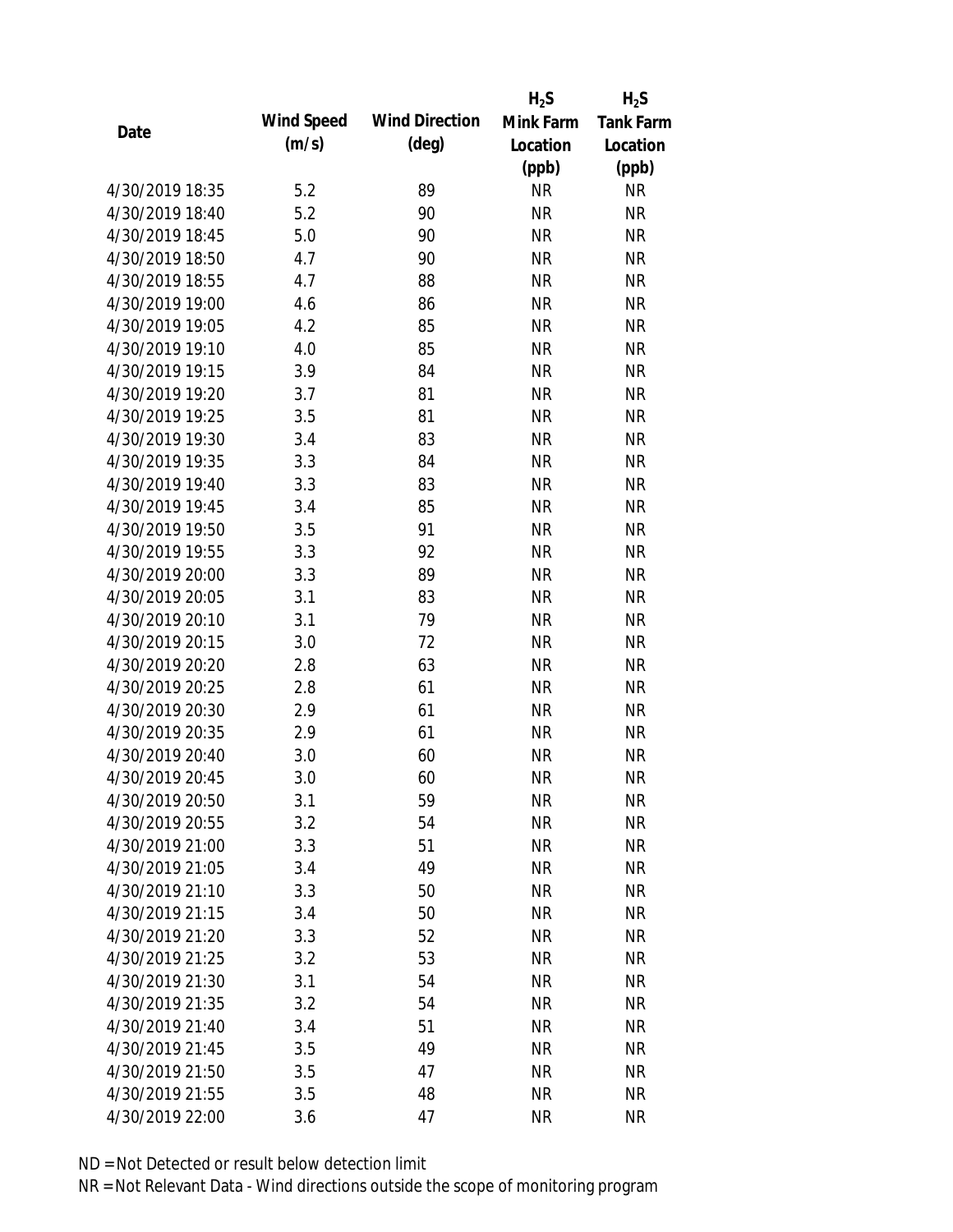|                 |            |                       | $H_2S$         | $H_2S$           |
|-----------------|------------|-----------------------|----------------|------------------|
| Date            | Wind Speed | <b>Wind Direction</b> | Mink Farm      | <b>Tank Farm</b> |
|                 | (m/s)      | $(\text{deg})$        | Location       | Location         |
|                 |            |                       | (ppb)          | (ppb)            |
| 4/30/2019 22:05 | 3.5        | 46                    | <b>NR</b>      | <b>NR</b>        |
| 4/30/2019 22:10 | 3.4        | 49                    | <b>NR</b>      | <b>NR</b>        |
| 4/30/2019 22:15 | 3.4        | 50                    | <b>NR</b>      | <b>NR</b>        |
| 4/30/2019 22:20 | 3.5        | 50                    | <b>NR</b>      | <b>NR</b>        |
| 4/30/2019 22:25 | 3.4        | 49                    | <b>NR</b>      | <b>NR</b>        |
| 4/30/2019 22:30 | 3.4        | 50                    | <b>NR</b>      | <b>NR</b>        |
| 4/30/2019 22:35 | 3.3        | 49                    | <b>NR</b>      | <b>NR</b>        |
| 4/30/2019 22:40 | 3.0        | 46                    | <b>NR</b>      | <b>NR</b>        |
| 4/30/2019 22:45 | 2.8        | 44                    | <b>NR</b>      | <b>NR</b>        |
| 4/30/2019 22:50 | 2.7        | 44                    | <b>NR</b>      | <b>NR</b>        |
| 4/30/2019 22:55 | 2.8        | 41                    | <b>NR</b>      | <b>NR</b>        |
| 4/30/2019 23:00 | 2.9        | 38                    | 1              | <b>NR</b>        |
| 4/30/2019 23:05 | 3.0        | 38                    | $\mathbf{1}$   | <b>NR</b>        |
| 4/30/2019 23:10 | 3.4        | 40                    | $\mathbf{1}$   | <b>NR</b>        |
| 4/30/2019 23:15 | 3.6        | 40                    | $\mathbf{1}$   | <b>NR</b>        |
| 4/30/2019 23:20 | 3.6        | 40                    | 1              | <b>NR</b>        |
| 4/30/2019 23:25 | 3.6        | 41                    | <b>NR</b>      | <b>NR</b>        |
| 4/30/2019 23:30 | 3.6        | 41                    | <b>NR</b>      | <b>NR</b>        |
| 4/30/2019 23:35 | 3.7        | 40                    | $\overline{2}$ | <b>NR</b>        |
| 4/30/2019 23:40 | 3.6        | 40                    | $\overline{2}$ | <b>NR</b>        |
| 4/30/2019 23:45 | 3.6        | 41                    | <b>NR</b>      | <b>NR</b>        |
| 4/30/2019 23:50 | 3.6        | 40                    | $\mathbf{1}$   | <b>NR</b>        |
| 4/30/2019 23:55 | 3.6        | 42                    | <b>NR</b>      | <b>NR</b>        |
| 4/30/2019 24:00 | 3.4        | 43                    | <b>NR</b>      | <b>NR</b>        |
| 5/1/2019 00:05  | 3.4        | 46                    | <b>NR</b>      | <b>NR</b>        |
| 5/1/2019 00:10  | 3.4        | 48                    | <b>NR</b>      | <b>NR</b>        |
| 5/1/2019 00:15  | 3.5        | 49                    | <b>NR</b>      | <b>NR</b>        |
| 5/1/2019 00:20  | 3.5        | 51                    | <b>NR</b>      | <b>NR</b>        |
| 5/1/2019 00:25  | 3.5        | 53                    | <b>NR</b>      | <b>NR</b>        |
| 5/1/2019 00:30  | 3.6        | 55                    | <b>NR</b>      | <b>NR</b>        |
| 5/1/2019 00:35  | 3.7        | 57                    | <b>NR</b>      | <b>NR</b>        |
| 5/1/2019 00:40  | 3.6        | 58                    | <b>NR</b>      | <b>NR</b>        |
| 5/1/2019 00:45  | 3.5        | 60                    | <b>NR</b>      | <b>NR</b>        |
| 5/1/2019 00:50  | 3.4        | 62                    | <b>NR</b>      | <b>NR</b>        |
| 5/1/2019 00:55  | 3.5        | 64                    | <b>NR</b>      | <b>NR</b>        |
| 5/1/2019 01:00  | 3.3        | 66                    | <b>NR</b>      | <b>NR</b>        |
| 5/1/2019 01:05  | 3.3        | 66                    | <b>NR</b>      | <b>NR</b>        |
| 5/1/2019 01:10  | 3.4        | 69                    | NR             | <b>NR</b>        |
| 5/1/2019 01:15  | 3.4        | 71                    | <b>NR</b>      | <b>NR</b>        |
| 5/1/2019 01:20  | 3.4        | 71                    | <b>NR</b>      | <b>NR</b>        |
| 5/1/2019 01:25  | 3.2        | 73                    | <b>NR</b>      | <b>NR</b>        |
| 5/1/2019 01:30  | 3.2        | 76                    | <b>NR</b>      | <b>NR</b>        |
|                 |            |                       |                |                  |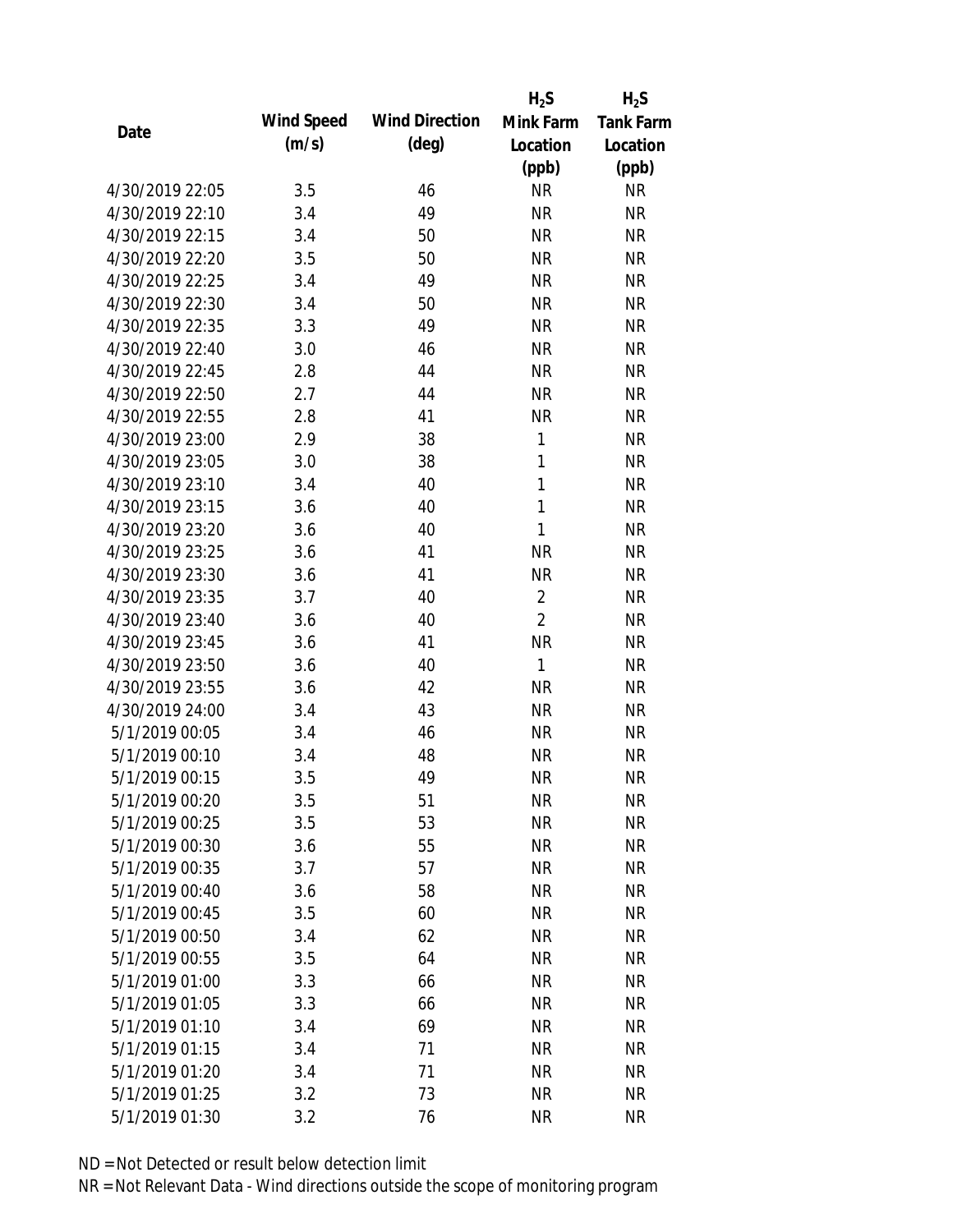|                |            |                       | $H_2S$    | $H_2S$           |
|----------------|------------|-----------------------|-----------|------------------|
|                | Wind Speed | <b>Wind Direction</b> | Mink Farm | <b>Tank Farm</b> |
| Date           | (m/s)      | $(\text{deg})$        | Location  | Location         |
|                |            |                       | (ppb)     | (ppb)            |
| 5/1/2019 01:35 | 3.1        | 79                    | <b>NR</b> | <b>NR</b>        |
| 5/1/2019 01:40 | 3.1        | 80                    | <b>NR</b> | <b>NR</b>        |
| 5/1/2019 01:45 | 3.0        | 79                    | <b>NR</b> | <b>NR</b>        |
| 5/1/2019 01:50 | 3.2        | 81                    | <b>NR</b> | <b>NR</b>        |
| 5/1/2019 01:55 | 3.4        | 81                    | <b>NR</b> | <b>NR</b>        |
| 5/1/2019 02:00 | 3.5        | 83                    | <b>NR</b> | <b>NR</b>        |
| 5/1/2019 02:05 | 3.6        | 83                    | <b>NR</b> | <b>NR</b>        |
| 5/1/2019 02:10 | 3.8        | 85                    | <b>NR</b> | <b>NR</b>        |
| 5/1/2019 02:15 | 3.9        | 86                    | <b>NR</b> | <b>NR</b>        |
| 5/1/2019 02:20 | 4.0        | 89                    | <b>NR</b> | <b>NR</b>        |
| 5/1/2019 02:25 | 4.1        | 90                    | <b>NR</b> | <b>NR</b>        |
| 5/1/2019 02:30 | 4.1        | 91                    | <b>NR</b> | <b>NR</b>        |
| 5/1/2019 02:35 | 4.1        | 92                    | <b>NR</b> | <b>NR</b>        |
| 5/1/2019 02:40 | 4.1        | 93                    | <b>NR</b> | <b>NR</b>        |
| 5/1/2019 02:45 | 4.2        | 94                    | <b>NR</b> | <b>NR</b>        |
| 5/1/2019 02:50 | 4.2        | 95                    | <b>NR</b> | <b>NR</b>        |
| 5/1/2019 02:55 | 4.1        | 97                    | <b>NR</b> | <b>NR</b>        |
| 5/1/2019 03:00 | 4.0        | 98                    | <b>NR</b> | <b>NR</b>        |
| 5/1/2019 03:05 | 4.0        | 101                   | <b>NR</b> | <b>NR</b>        |
| 5/1/2019 03:10 | 4.0        | 102                   | <b>NR</b> | <b>NR</b>        |
| 5/1/2019 03:15 | 3.9        | 104                   | <b>NR</b> | <b>NR</b>        |
| 5/1/2019 03:20 | 3.8        | 105                   | <b>NR</b> | <b>NR</b>        |
| 5/1/2019 03:25 | 3.9        | 105                   | <b>NR</b> | <b>NR</b>        |
| 5/1/2019 03:30 | 4.1        | 107                   | <b>NR</b> | <b>NR</b>        |
| 5/1/2019 03:35 | 4.0        | 105                   | <b>NR</b> | <b>NR</b>        |
| 5/1/2019 03:40 | 4.0        | 105                   | <b>NR</b> | <b>NR</b>        |
| 5/1/2019 03:45 | 4.1        | 105                   | <b>NR</b> | <b>NR</b>        |
| 5/1/2019 03:50 | 4.1        | 105                   | <b>NR</b> | <b>NR</b>        |
| 5/1/2019 03:55 | 4.2        | 104                   | <b>NR</b> | <b>NR</b>        |
| 5/1/2019 04:00 | 4.1        | 101                   | <b>NR</b> | <b>NR</b>        |
| 5/1/2019 04:05 | 3.8        | 103                   | <b>NR</b> | <b>NR</b>        |
| 5/1/2019 04:10 | 3.5        | 97                    | <b>NR</b> | <b>NR</b>        |
| 5/1/2019 04:15 | 3.3        | 95                    | <b>NR</b> | <b>NR</b>        |
| 5/1/2019 04:20 | 3.3        | 95                    | <b>NR</b> | <b>NR</b>        |
| 5/1/2019 04:25 | 3.4        | 98                    | <b>NR</b> | <b>NR</b>        |
| 5/1/2019 04:30 | 3.7        | 100                   | <b>NR</b> | <b>NR</b>        |
| 5/1/2019 04:35 | 4.3        | 100                   | <b>NR</b> | <b>NR</b>        |
| 5/1/2019 04:40 | 4.8        | 106                   | <b>NR</b> | <b>NR</b>        |
| 5/1/2019 04:45 | 5.3        | 110                   | <b>NR</b> | <b>NR</b>        |
| 5/1/2019 04:50 | 5.5        | 113                   | <b>NR</b> | <b>NR</b>        |
| 5/1/2019 04:55 | 5.5        | 114                   | <b>NR</b> | <b>NR</b>        |
| 5/1/2019 05:00 | 5.6        | 116                   | <b>NR</b> | <b>NR</b>        |
|                |            |                       |           |                  |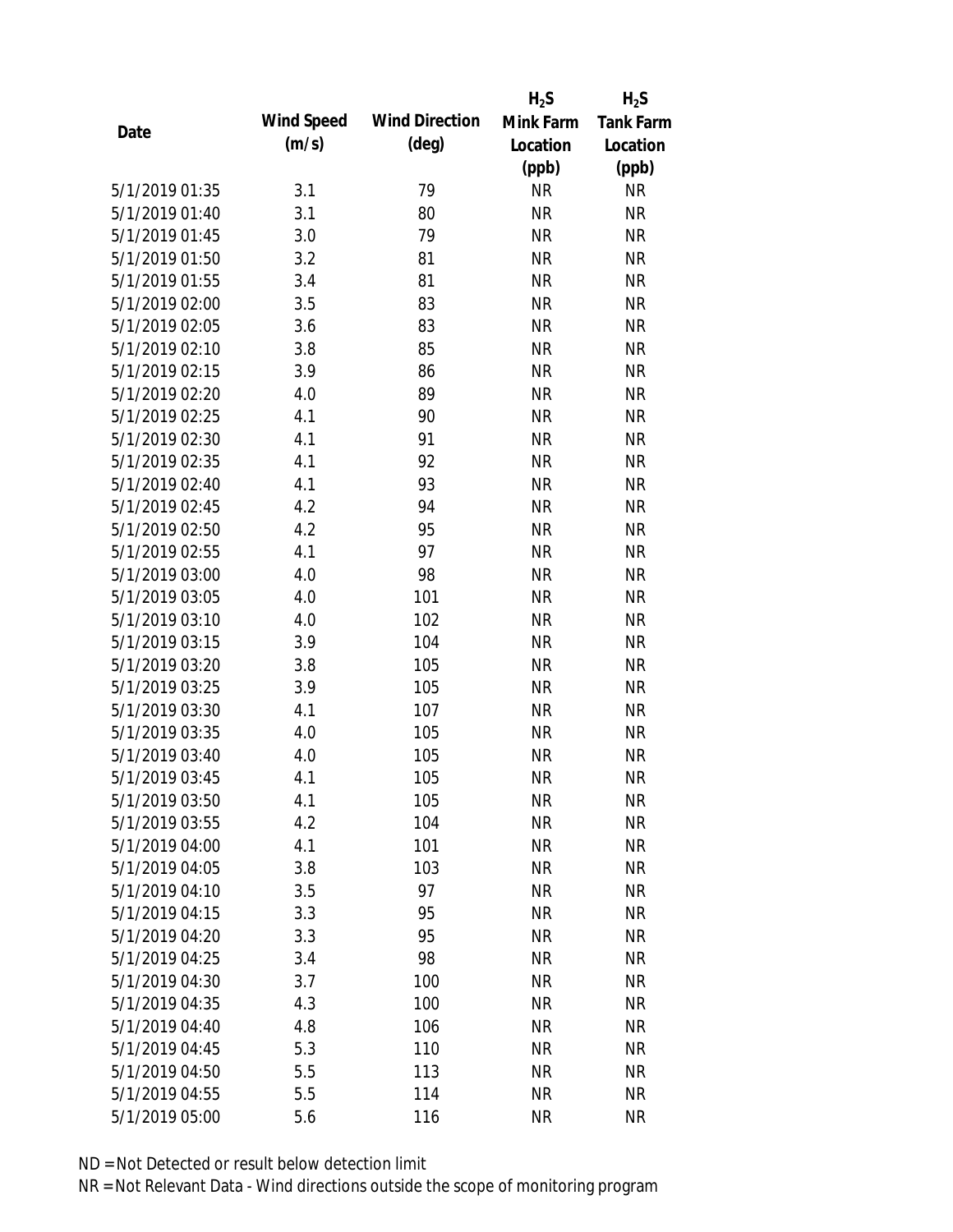|                |            |                       | $H_2S$    | $H_2S$           |
|----------------|------------|-----------------------|-----------|------------------|
|                | Wind Speed | <b>Wind Direction</b> | Mink Farm | <b>Tank Farm</b> |
| Date           | (m/s)      | $(\text{deg})$        | Location  | Location         |
|                |            |                       | (ppb)     | (ppb)            |
| 5/1/2019 05:05 | 5.7        | 117                   | <b>NR</b> | <b>NR</b>        |
| 5/1/2019 05:10 | 5.8        | 118                   | <b>NR</b> | <b>NR</b>        |
| 5/1/2019 05:15 | 5.7        | 118                   | <b>NR</b> | <b>NR</b>        |
| 5/1/2019 05:20 | 5.9        | 118                   | <b>NR</b> | <b>NR</b>        |
| 5/1/2019 05:25 | 6.1        | 117                   | <b>NR</b> | <b>NR</b>        |
| 5/1/2019 05:30 | 6.1        | 117                   | <b>NR</b> | <b>NR</b>        |
| 5/1/2019 05:35 | 6.1        | 118                   | <b>NR</b> | <b>NR</b>        |
| 5/1/2019 05:40 | 5.9        | 118                   | <b>NR</b> | <b>NR</b>        |
| 5/1/2019 05:45 | 5.8        | 117                   | <b>NR</b> | <b>NR</b>        |
| 5/1/2019 05:50 | 5.4        | 116                   | <b>NR</b> | <b>NR</b>        |
| 5/1/2019 05:55 | 4.9        | 114                   | <b>NR</b> | <b>NR</b>        |
| 5/1/2019 06:00 | 4.2        | 112                   | <b>NR</b> | <b>NR</b>        |
| 5/1/2019 06:05 | 3.5        | 105                   | <b>NR</b> | <b>NR</b>        |
| 5/1/2019 06:10 | 2.9        | 101                   | <b>NR</b> | <b>NR</b>        |
| 5/1/2019 06:15 | 2.7        | 111                   | <b>NR</b> | <b>NR</b>        |
| 5/1/2019 06:20 | 2.5        | 272                   | <b>NR</b> | <b>NR</b>        |
| 5/1/2019 06:25 | 2.4        | 278                   | <b>NR</b> | <b>NR</b>        |
| 5/1/2019 06:30 | 2.1        | 280                   | <b>NR</b> | <b>NR</b>        |
| 5/1/2019 06:35 | 1.9        | 269                   | <b>NR</b> | <b>NR</b>        |
| 5/1/2019 06:40 | 1.6        | 250                   | <b>NR</b> | <b>NR</b>        |
| 5/1/2019 06:45 | 1.5        | 213                   | <b>NR</b> | <b>NR</b>        |
| 5/1/2019 06:50 | 1.8        | 211                   | <b>NR</b> | <b>NR</b>        |
| 5/1/2019 06:55 | 2.4        | 223                   | <b>NR</b> | <b>NR</b>        |
| 5/1/2019 07:00 | 3.1        | 240                   | <b>NR</b> | <b>NR</b>        |
| 5/1/2019 07:05 | 3.9        | 252                   | <b>NR</b> | <b>NR</b>        |
| 5/1/2019 07:10 | 4.3        | 265                   | <b>NR</b> | <b>NR</b>        |
| 5/1/2019 07:15 | 4.4        | 278                   | 1         | <b>NR</b>        |
| 5/1/2019 07:20 | 4.1        | 289                   | 1         | <b>NR</b>        |
| 5/1/2019 07:25 | 3.4        | 297                   | 1         | <b>NR</b>        |
| 5/1/2019 07:30 | 2.6        | 303                   | 1         | <b>NR</b>        |
| 5/1/2019 07:35 | 1.9        | 310                   | 1         | <b>NR</b>        |
| 5/1/2019 07:40 | 1.3        | 322                   | 1         | <b>NR</b>        |
| 5/1/2019 07:45 | 1.0        | 5                     | <b>NR</b> | <b>NR</b>        |
| 5/1/2019 07:50 | 0.7        | 63                    | <b>NR</b> | <b>NR</b>        |
| 5/1/2019 07:55 | 0.5        | 88                    | <b>NR</b> | <b>NR</b>        |
| 5/1/2019 08:00 | 0.7        | 118                   | <b>NR</b> | <b>NR</b>        |
| 5/1/2019 08:05 | 0.8        | 165                   | <b>NR</b> | NR               |
| 5/1/2019 08:10 | 0.9        | 179                   | <b>NR</b> | <b>NR</b>        |
| 5/1/2019 08:15 | 1.0        | 194                   | <b>NR</b> | 1                |
| 5/1/2019 08:20 | 1.2        | 206                   | <b>NR</b> | 1                |
| 5/1/2019 08:25 | 1.5        | 206                   | <b>NR</b> | 1                |
|                |            |                       |           |                  |
| 5/1/2019 08:30 | 1.8        | 204                   | <b>NR</b> | 1                |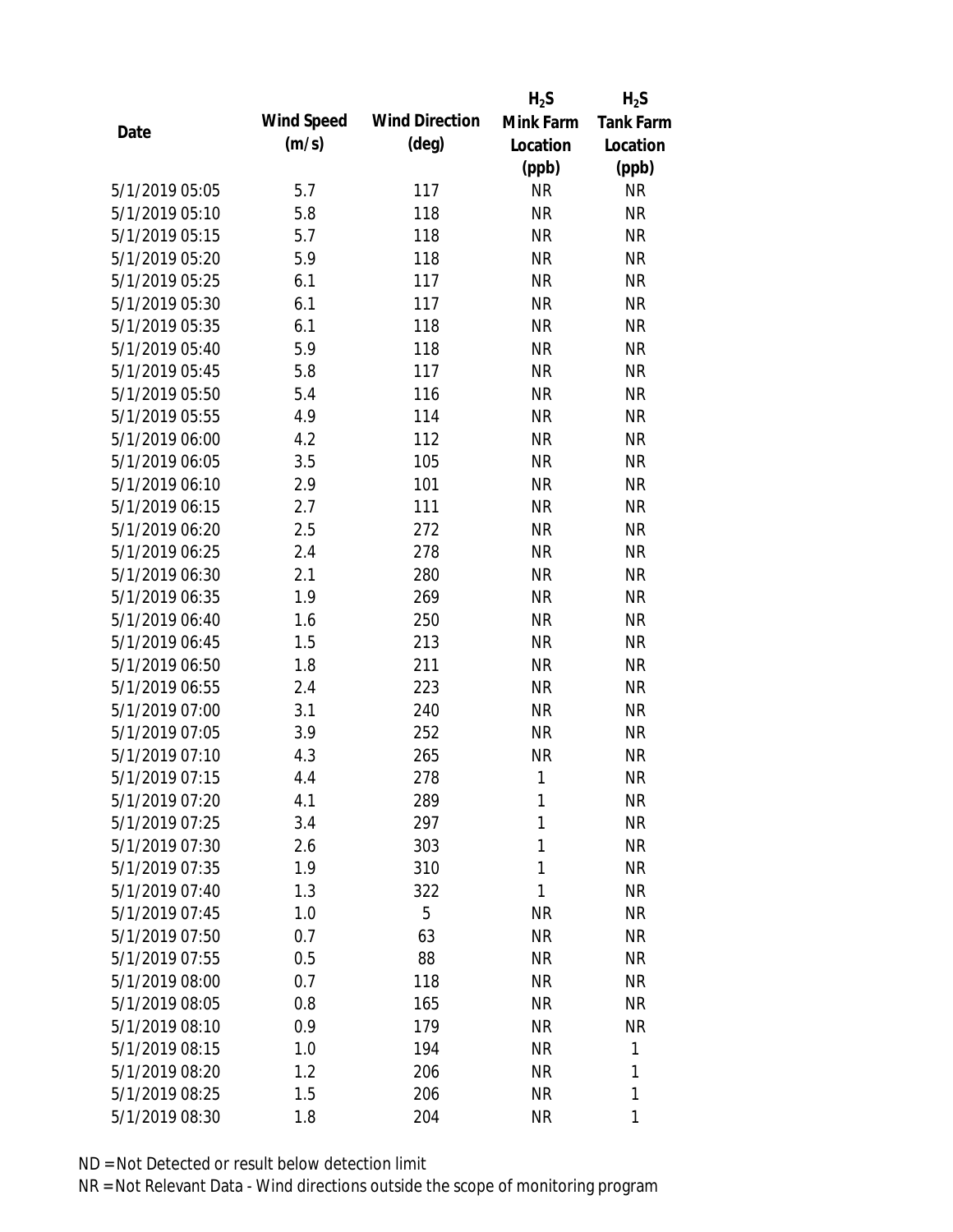|                |            |                       | $H_2S$         | $H_2S$           |
|----------------|------------|-----------------------|----------------|------------------|
| Date           | Wind Speed | <b>Wind Direction</b> | Mink Farm      | <b>Tank Farm</b> |
|                | (m/s)      | $(\text{deg})$        | Location       | Location         |
|                |            |                       | (ppb)          | (ppb)            |
| 5/1/2019 08:35 | 2.3        | 201                   | <b>NR</b>      | 2                |
| 5/1/2019 08:40 | 2.8        | 204                   | <b>NR</b>      | $\overline{2}$   |
| 5/1/2019 08:45 | 3.3        | 208                   | <b>NR</b>      | 1                |
| 5/1/2019 08:50 | 3.8        | 208                   | <b>NR</b>      | $\overline{2}$   |
| 5/1/2019 08:55 | 4.4        | 211                   | <b>NR</b>      | $\overline{2}$   |
| 5/1/2019 09:00 | 4.8        | 213                   | <b>NR</b>      | 1                |
| 5/1/2019 09:05 | 5.3        | 216                   | <b>NR</b>      | 1                |
| 5/1/2019 09:10 | 5.3        | 222                   | <b>NR</b>      | 1                |
| 5/1/2019 09:15 | 5.7        | 228                   | <b>NR</b>      | $\overline{2}$   |
| 5/1/2019 09:20 | 6.1        | 235                   | $\mathbf{1}$   | 1                |
| 5/1/2019 09:25 | 6.4        | 240                   | 1              | 1                |
| 5/1/2019 09:30 | 6.6        | 242                   | 1              | 1                |
| 5/1/2019 09:35 | 6.7        | 247                   | 1              | $\overline{2}$   |
| 5/1/2019 09:40 | 6.9        | 249                   | 1              | $\overline{2}$   |
| 5/1/2019 09:45 | 6.6        | 249                   | 1              | $\overline{2}$   |
| 5/1/2019 09:50 | 6.0        | 247                   | 1              | $\overline{2}$   |
| 5/1/2019 09:55 | 5.6        | 245                   | 1              | $\overline{2}$   |
| 5/1/2019 10:00 | 5.2        | 242                   | 1              | $\overline{2}$   |
| 5/1/2019 10:05 | 4.9        | 239                   | 1              | $\overline{2}$   |
| 5/1/2019 10:10 | 5.1        | 234                   | 1              | $\overline{2}$   |
| 5/1/2019 10:15 | 5.1        | 232                   | $\overline{2}$ | $\overline{2}$   |
| 5/1/2019 10:20 | 5.7        | 235                   | 1              | $\overline{2}$   |
| 5/1/2019 10:25 | 6.2        | 238                   | 1              | $\overline{2}$   |
| 5/1/2019 10:30 | 6.6        | 243                   | 1              | 1                |
| 5/1/2019 10:35 | 6.9        | 246                   | 1              | 1                |
| 5/1/2019 10:40 | 7.0        | 251                   | 1              | 1                |
| 5/1/2019 10:45 | 7.2        | 254                   | 1              | $\overline{2}$   |
| 5/1/2019 10:50 | 7.0        | 254                   | 1              | $\overline{2}$   |
| 5/1/2019 10:55 | 6.7        | 254                   | 1              | 1                |
| 5/1/2019 11:00 | 6.5        | 253                   | 1              | 2                |
| 5/1/2019 11:05 | 6.4        | 253                   | 1              | 1                |
| 5/1/2019 11:10 | 5.9        | 254                   | 1              | 1                |
| 5/1/2019 11:15 | 5.6        | 255                   | 1              | 1                |
| 5/1/2019 11:20 | 5.4        | 255                   | 1              | 1                |
| 5/1/2019 11:25 | 5.3        | 257                   | 1              | 1                |
| 5/1/2019 11:30 | 5.2        | 258                   | 1              | 1                |
| 5/1/2019 11:35 | 5.1        | 257                   | 1              | $\overline{2}$   |
| 5/1/2019 11:40 | 5.4        | 256                   | 1              | $\overline{2}$   |
| 5/1/2019 11:45 | 5.5        | 255                   | 1              | $\overline{2}$   |
| 5/1/2019 11:50 | 5.5        | 255                   | 1              | $\overline{2}$   |
| 5/1/2019 11:55 | 5.5        | 253                   | 1              | $\overline{2}$   |
| 5/1/2019 12:00 | 5.4        | 253                   | 1              | 2                |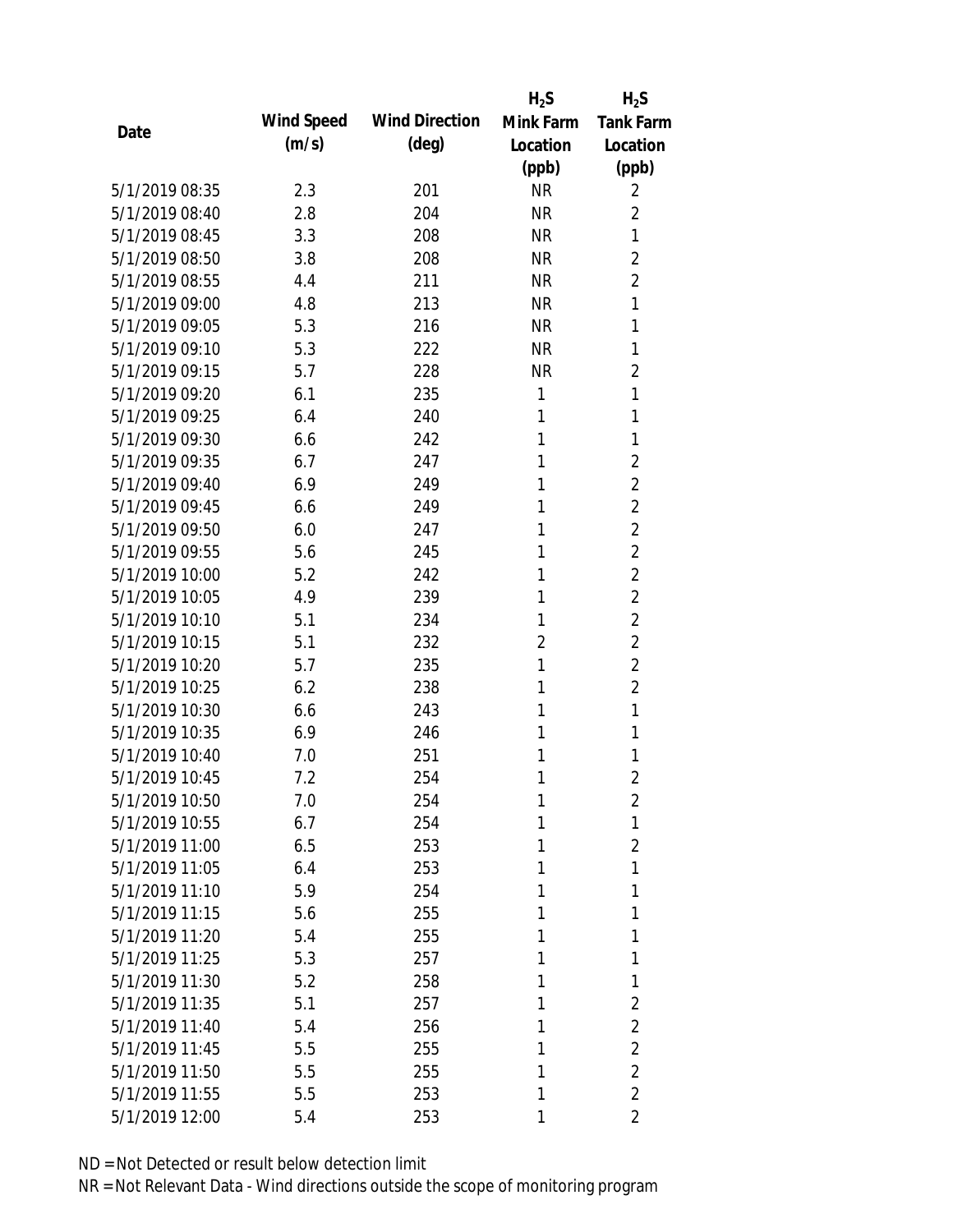|                |            |                       | $H_2S$         | $H_2S$           |
|----------------|------------|-----------------------|----------------|------------------|
| Date           | Wind Speed | <b>Wind Direction</b> | Mink Farm      | <b>Tank Farm</b> |
|                | (m/s)      | (deg)                 | Location       | Location         |
|                |            |                       | (ppb)          | (ppb)            |
| 5/1/2019 12:05 | 5.1        | 254                   | 1              | 2                |
| 5/1/2019 12:10 | 5.1        | 258                   | 1              | $\overline{2}$   |
| 5/1/2019 12:15 | 5.2        | 258                   | 1              | $\overline{2}$   |
| 5/1/2019 12:20 | 5.2        | 258                   | 1              | $\overline{2}$   |
| 5/1/2019 12:25 | 5.0        | 260                   | 1              | $\overline{2}$   |
| 5/1/2019 12:30 | 4.7        | 259                   | 1              | $\overline{2}$   |
| 5/1/2019 12:35 | 4.9        | 259                   | 1              | $\overline{2}$   |
| 5/1/2019 12:40 | 4.8        | 258                   | 1              | $\overline{2}$   |
| 5/1/2019 12:45 | 4.8        | 259                   | 1              | $\overline{2}$   |
| 5/1/2019 12:50 | 4.8        | 259                   | 1              | $\overline{2}$   |
| 5/1/2019 12:55 | 4.9        | 258                   | 1              | $\overline{2}$   |
| 5/1/2019 13:00 | 5.2        | 259                   | 1              | $\overline{2}$   |
| 5/1/2019 13:05 | 5.1        | 260                   | 1              | 1                |
| 5/1/2019 13:10 | 5.0        | 261                   | 1              | 1                |
| 5/1/2019 13:15 | 4.9        | 262                   | $\overline{2}$ | 1                |
| 5/1/2019 13:20 | 4.8        | 263                   | $\overline{2}$ | 1                |
| 5/1/2019 13:25 | 4.7        | 262                   | $\overline{2}$ | 1                |
| 5/1/2019 13:30 | 4.6        | 262                   | $\overline{2}$ | 1                |
| 5/1/2019 13:35 | 4.7        | 260                   | $\overline{2}$ | 1                |
| 5/1/2019 13:40 | 4.7        | 257                   | 1              | 1                |
| 5/1/2019 13:45 | 4.5        | 257                   | 1              | 1                |
| 5/1/2019 13:50 | 4.5        | 257                   | 1              | 1                |
| 5/1/2019 13:55 | 4.3        | 258                   | 1              | 1                |
| 5/1/2019 14:00 | 4.2        | 256                   | 1              | 1                |
| 5/1/2019 14:05 | 4.1        | 257                   | 1              | 1                |
| 5/1/2019 14:10 | 4.1        | 256                   | $\overline{2}$ | 1                |
| 5/1/2019 14:15 | 4.1        | 254                   | 1              | 1                |
| 5/1/2019 14:20 | 4.0        | 254                   | 1              | 1                |
| 5/1/2019 14:25 | 3.9        | 255                   | $\overline{2}$ | 1                |
| 5/1/2019 14:30 | 3.8        | 261                   | 1              | 1                |
| 5/1/2019 14:35 | 3.6        | 264                   | 1              | 1                |
| 5/1/2019 14:40 | 3.3        | 268                   | 1              | 1                |
| 5/1/2019 14:45 | 3.3        | 274                   | 1              | 1                |
| 5/1/2019 14:50 | 3.3        | 278                   | 1              | <b>NR</b>        |
| 5/1/2019 14:55 | 3.3        | 283                   | 1              | <b>NR</b>        |
| 5/1/2019 15:00 | 3.4        | 281                   | 1              | <b>NR</b>        |
| 5/1/2019 15:05 | 3.5        | 286                   | 1              | <b>NR</b>        |
| 5/1/2019 15:10 | 3.7        | 290                   | 1              | <b>NR</b>        |
| 5/1/2019 15:15 | 3.5        | 290                   | 1              | <b>NR</b>        |
| 5/1/2019 15:20 | 3.6        | 289                   | 1              | <b>NR</b>        |
| 5/1/2019 15:25 | 3.4        | 286                   | 1              | <b>NR</b>        |
| 5/1/2019 15:30 | 3.2        | 285                   | 1              | <b>NR</b>        |
|                |            |                       |                |                  |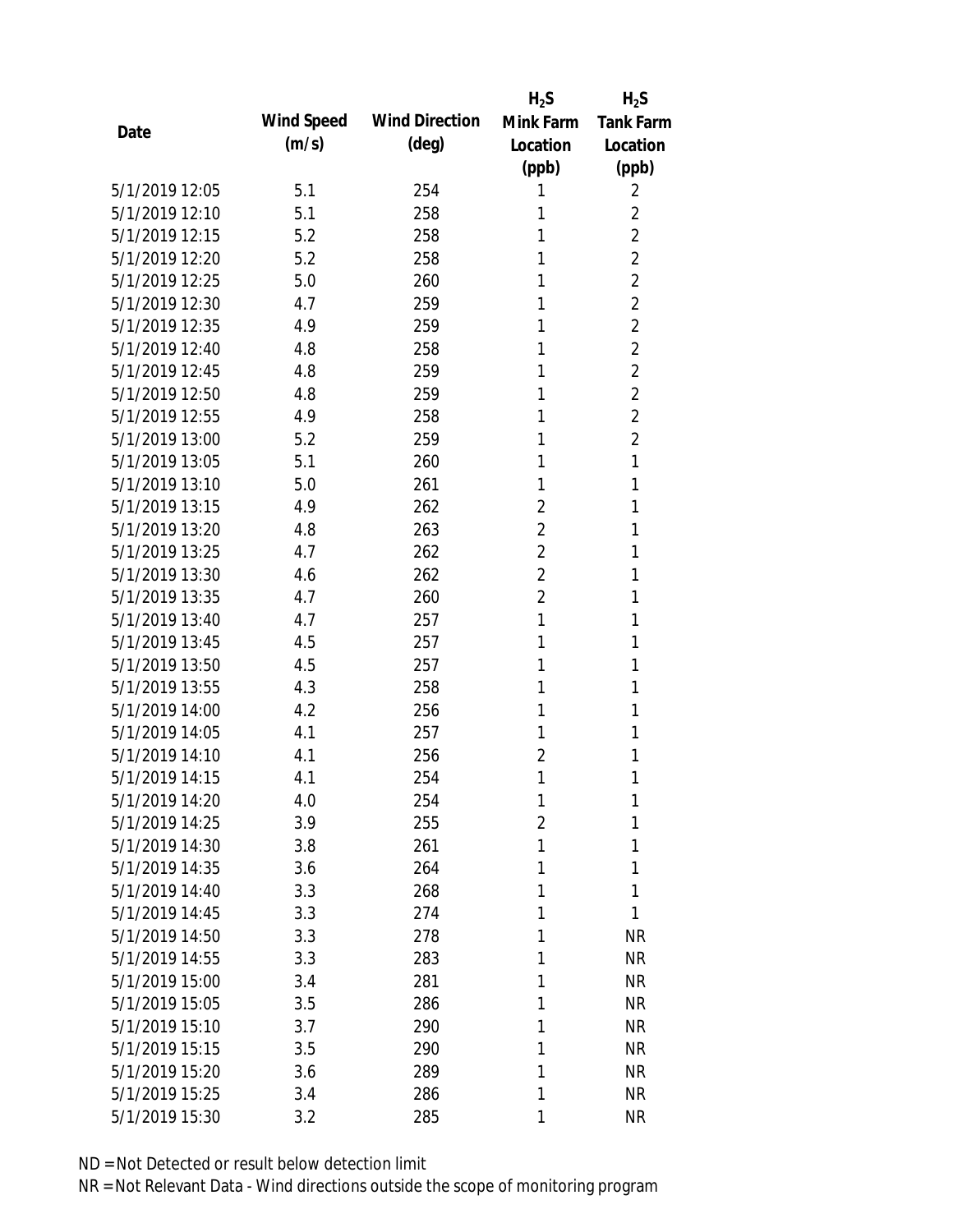|                |            |                       | $H_2S$         | $H_2S$           |
|----------------|------------|-----------------------|----------------|------------------|
| Date           | Wind Speed | <b>Wind Direction</b> | Mink Farm      | <b>Tank Farm</b> |
|                | (m/s)      | $(\text{deg})$        | Location       | Location         |
|                |            |                       | (ppb)          | (ppb)            |
| 5/1/2019 15:35 | 3.2        | 281                   | 1              | <b>NR</b>        |
| 5/1/2019 15:40 | 3.0        | 276                   | 1              | <b>NR</b>        |
| 5/1/2019 15:45 | 3.1        | 274                   | 1              | 1                |
| 5/1/2019 15:50 | 3.0        | 273                   | 1              | 1                |
| 5/1/2019 15:55 | 3.1        | 273                   | 1              | 1                |
| 5/1/2019 16:00 | 3.2        | 273                   | 1              | 1                |
| 5/1/2019 16:05 | 3.1        | 275                   | 1              | 1                |
| 5/1/2019 16:10 | 3.1        | 281                   | 1              | <b>NR</b>        |
| 5/1/2019 16:15 | 2.9        | 282                   | 1              | <b>NR</b>        |
| 5/1/2019 16:20 | 3.0        | 284                   | 1              | <b>NR</b>        |
| 5/1/2019 16:25 | 3.0        | 291                   | 1              | <b>NR</b>        |
| 5/1/2019 16:30 | 3.0        | 293                   | 1              | <b>NR</b>        |
| 5/1/2019 16:35 | 3.0        | 295                   | 1              | <b>NR</b>        |
| 5/1/2019 16:40 | 2.9        | 291                   | 1              | <b>NR</b>        |
| 5/1/2019 16:45 | 2.8        | 291                   | 1              | <b>NR</b>        |
| 5/1/2019 16:50 | 2.5        | 293                   | 1              | <b>NR</b>        |
| 5/1/2019 16:55 | 2.3        | 288                   | 1              | <b>NR</b>        |
| 5/1/2019 17:00 | 2.2        | 286                   | 1              | <b>NR</b>        |
| 5/1/2019 17:05 | 2.0        | 285                   | 1              | <b>NR</b>        |
| 5/1/2019 17:10 | 1.8        | 286                   | 1              | <b>NR</b>        |
| 5/1/2019 17:15 | 1.8        | 284                   | 1              | <b>NR</b>        |
| 5/1/2019 17:20 | 1.7        | 279                   | 1              | <b>NR</b>        |
| 5/1/2019 17:25 | 1.7        | 279                   | 1              | <b>NR</b>        |
| 5/1/2019 17:30 | 1.8        | 286                   | 1              | <b>NR</b>        |
| 5/1/2019 17:35 | 1.8        | 290                   | 1              | <b>NR</b>        |
| 5/1/2019 17:40 | 2.0        | 293                   | 1              | <b>NR</b>        |
| 5/1/2019 17:45 | 2.1        | 302                   | 1              | <b>NR</b>        |
| 5/1/2019 17:50 | 2.3        | 308                   | $\mathbf{1}$   | <b>NR</b>        |
| 5/1/2019 17:55 | 2.3        | 314                   | 1              | <b>NR</b>        |
| 5/1/2019 18:00 | 2.4        | 318                   | 1              | <b>NR</b>        |
| 5/1/2019 18:05 | 2.4        | 318                   | 1              | <b>NR</b>        |
| 5/1/2019 18:10 | 2.2        | 320                   | 1              | <b>NR</b>        |
| 5/1/2019 18:15 | 2.1        | 321                   | $\overline{2}$ | <b>NR</b>        |
| 5/1/2019 18:20 | 2.1        | 322                   | $\overline{2}$ | <b>NR</b>        |
| 5/1/2019 18:25 | 1.9        | 320                   | 1              | <b>NR</b>        |
| 5/1/2019 18:30 | 1.9        | 318                   | 1              | <b>NR</b>        |
| 5/1/2019 18:35 | 1.7        | 317                   | 1              | <b>NR</b>        |
| 5/1/2019 18:40 | 1.8        | 317                   | 1              | <b>NR</b>        |
| 5/1/2019 18:45 |            |                       |                | <b>NR</b>        |
|                | 1.8        | 310                   | 1              |                  |
| 5/1/2019 18:50 | 1.8        | 303                   | 1              | <b>NR</b>        |
| 5/1/2019 18:55 | 1.8        | 299                   | 1              | <b>NR</b>        |
| 5/1/2019 19:00 | 1.7        | 300                   | 1              | <b>NR</b>        |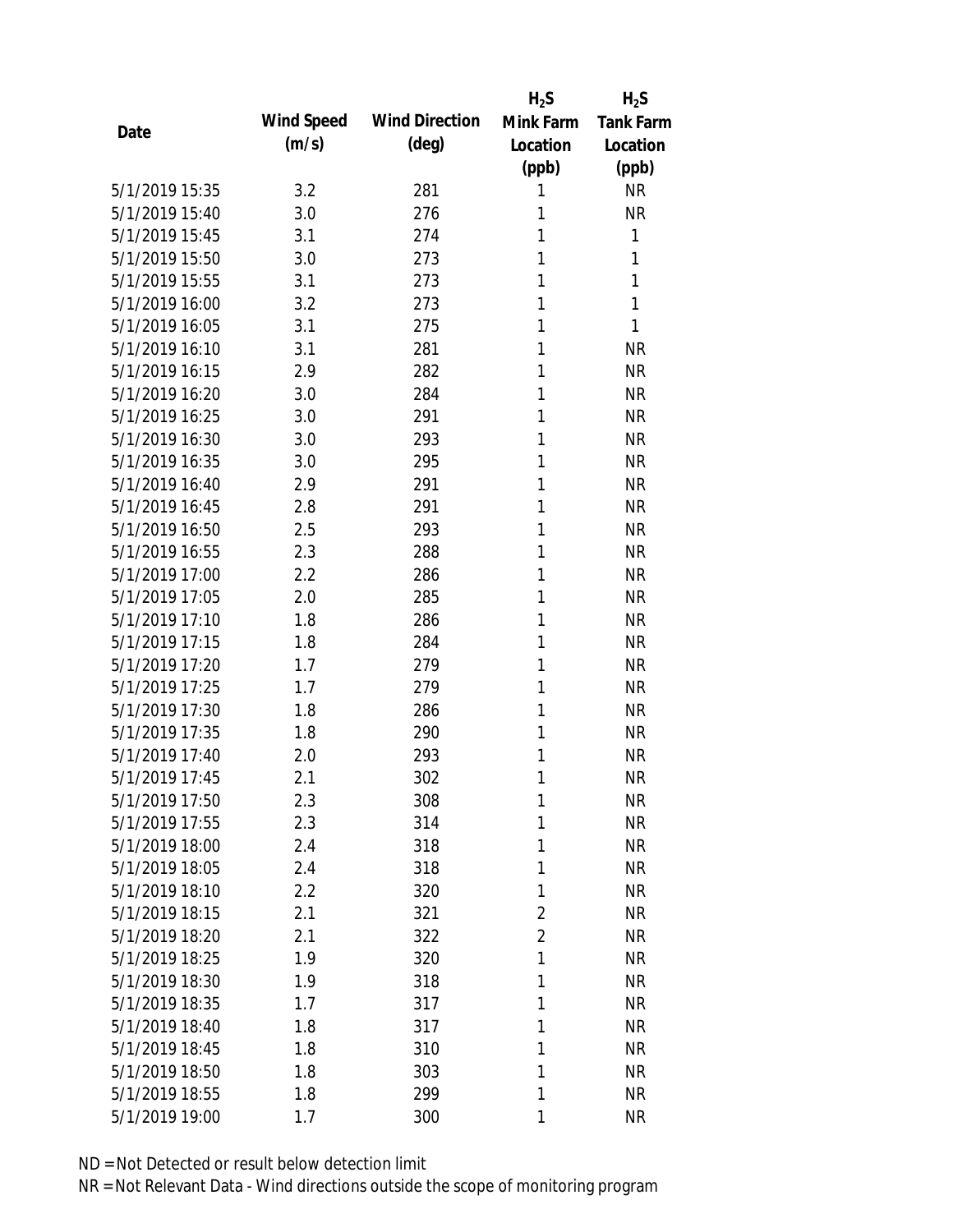|                |            |                       | $H_2S$         | $H_2S$           |
|----------------|------------|-----------------------|----------------|------------------|
| Date           | Wind Speed | <b>Wind Direction</b> | Mink Farm      | <b>Tank Farm</b> |
|                | (m/s)      | $(\text{deg})$        | Location       | Location         |
|                |            |                       | (ppb)          | (ppb)            |
| 5/1/2019 19:05 | 1.8        | 307                   | 1              | <b>NR</b>        |
| 5/1/2019 19:10 | 1.7        | 314                   | 1              | <b>NR</b>        |
| 5/1/2019 19:15 | 1.7        | 327                   | 1              | <b>NR</b>        |
| 5/1/2019 19:20 | 1.6        | 343                   | 1              | <b>NR</b>        |
| 5/1/2019 19:25 | 1.5        | 354                   | 1              | <b>NR</b>        |
| 5/1/2019 19:30 | 1.5        | 358                   | 1              | <b>NR</b>        |
| 5/1/2019 19:35 | 1.5        | 356                   | 1              | <b>NR</b>        |
| 5/1/2019 19:40 | 1.5        | 355                   | 1              | <b>NR</b>        |
| 5/1/2019 19:45 | 1.6        | 351                   | 1              | <b>NR</b>        |
| 5/1/2019 19:50 | 1.5        | 348                   | 1              | <b>NR</b>        |
| 5/1/2019 19:55 | 1.6        | 350                   | 1              | <b>NR</b>        |
| 5/1/2019 20:00 | 1.5        | 352                   | 1              | <b>NR</b>        |
| 5/1/2019 20:05 | 1.4        | 355                   | $\overline{2}$ | <b>NR</b>        |
| 5/1/2019 20:10 | 1.2        | $\overline{2}$        | $\overline{2}$ | <b>NR</b>        |
| 5/1/2019 20:15 | 1.2        | 9                     | $\mathbf{1}$   | <b>NR</b>        |
| 5/1/2019 20:20 | 1.3        | 14                    | 1              | <b>NR</b>        |
| 5/1/2019 20:25 | 1.4        | 18                    | $\mathbf{1}$   | <b>NR</b>        |
| 5/1/2019 20:30 | 1.6        | 26                    | $\mathbf{1}$   | <b>NR</b>        |
| 5/1/2019 20:35 | 1.9        | 35                    | 1              | <b>NR</b>        |
| 5/1/2019 20:40 | 2.1        | 44                    | <b>NR</b>      | <b>NR</b>        |
| 5/1/2019 20:45 | 2.3        | 54                    | <b>NR</b>      | <b>NR</b>        |
| 5/1/2019 20:50 | 2.4        | 64                    | <b>NR</b>      | <b>NR</b>        |
| 5/1/2019 20:55 | 2.8        | 73                    | <b>NR</b>      | <b>NR</b>        |
| 5/1/2019 21:00 | 3.0        | 77                    | <b>NR</b>      | <b>NR</b>        |
| 5/1/2019 21:05 | 3.1        | 80                    | <b>NR</b>      | <b>NR</b>        |
| 5/1/2019 21:10 | 3.3        | 81                    | <b>NR</b>      | <b>NR</b>        |
| 5/1/2019 21:15 | 3.2        | 82                    | <b>NR</b>      | <b>NR</b>        |
| 5/1/2019 21:20 | 3.2        | 82                    | <b>NR</b>      | <b>NR</b>        |
| 5/1/2019 21:25 | 3.0        | 80                    | <b>NR</b>      | <b>NR</b>        |
| 5/1/2019 21:30 | 2.8        | 77                    | <b>NR</b>      | <b>NR</b>        |
| 5/1/2019 21:35 | 2.5        | 74                    | <b>NR</b>      | <b>NR</b>        |
| 5/1/2019 21:40 | 2.3        | 72                    | <b>NR</b>      | <b>NR</b>        |
| 5/1/2019 21:45 | 2.3        | 69                    | <b>NR</b>      | <b>NR</b>        |
| 5/1/2019 21:50 | 2.1        | 67                    | <b>NR</b>      | <b>NR</b>        |
| 5/1/2019 21:55 | 2.1        | 68                    | <b>NR</b>      | <b>NR</b>        |
| 5/1/2019 22:00 | 2.1        | 71                    | <b>NR</b>      | <b>NR</b>        |
| 5/1/2019 22:05 | 2.2        | 73                    | <b>NR</b>      | <b>NR</b>        |
| 5/1/2019 22:10 | 2.2        | 75                    | <b>NR</b>      | <b>NR</b>        |
| 5/1/2019 22:15 | 2.3        | 76                    | <b>NR</b>      | <b>NR</b>        |
| 5/1/2019 22:20 | 2.4        | 76                    | <b>NR</b>      | <b>NR</b>        |
| 5/1/2019 22:25 | 2.5        | 74                    | <b>NR</b>      | <b>NR</b>        |
| 5/1/2019 22:30 | 2.6        | 73                    | <b>NR</b>      | <b>NR</b>        |
|                |            |                       |                |                  |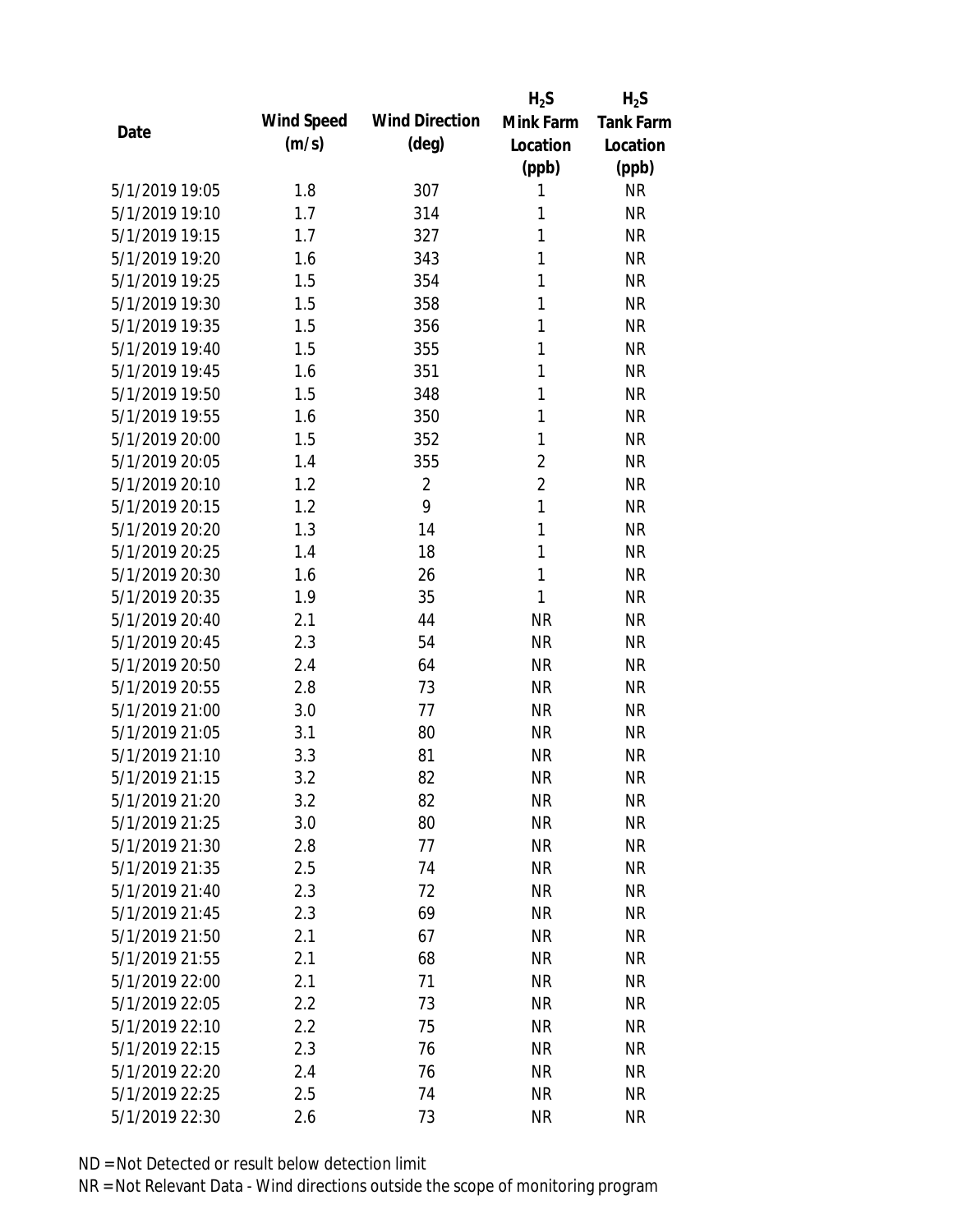|                |            |                       | $H_2S$    | $H_2S$           |
|----------------|------------|-----------------------|-----------|------------------|
| Date           | Wind Speed | <b>Wind Direction</b> | Mink Farm | <b>Tank Farm</b> |
|                | (m/s)      | $(\text{deg})$        | Location  | Location         |
|                |            |                       | (ppb)     | (ppb)            |
| 5/1/2019 22:35 | 2.6        | 70                    | <b>NR</b> | <b>NR</b>        |
| 5/1/2019 22:40 | 2.6        | 69                    | <b>NR</b> | <b>NR</b>        |
| 5/1/2019 22:45 | 2.5        | 67                    | <b>NR</b> | <b>NR</b>        |
| 5/1/2019 22:50 | 2.5        | 65                    | <b>NR</b> | <b>NR</b>        |
| 5/1/2019 22:55 | 2.5        | 64                    | <b>NR</b> | <b>NR</b>        |
| 5/1/2019 23:00 | 2.4        | 64                    | <b>NR</b> | <b>NR</b>        |
| 5/1/2019 23:05 | 2.2        | 67                    | <b>NR</b> | <b>NR</b>        |
| 5/1/2019 23:10 | 2.3        | 65                    | <b>NR</b> | <b>NR</b>        |
| 5/1/2019 23:15 | 2.3        | 65                    | <b>NR</b> | <b>NR</b>        |
| 5/1/2019 23:20 | 2.4        | 67                    | <b>NR</b> | <b>NR</b>        |
| 5/1/2019 23:25 | 2.3        | 64                    | <b>NR</b> | <b>NR</b>        |
| 5/1/2019 23:30 | 2.4        | 63                    | <b>NR</b> | <b>NR</b>        |
| 5/1/2019 23:35 | 2.6        | 59                    | <b>NR</b> | <b>NR</b>        |
| 5/1/2019 23:40 | 2.7        | 57                    | <b>NR</b> | <b>NR</b>        |
| 5/1/2019 23:45 | 2.6        | 56                    | <b>NR</b> | <b>NR</b>        |
| 5/1/2019 23:50 | 2.6        | 56                    | <b>NR</b> | <b>NR</b>        |
| 5/1/2019 23:55 | 2.5        | 59                    | <b>NR</b> | <b>NR</b>        |
| 5/1/2019 24:00 | 2.5        | 57                    | <b>NR</b> | <b>NR</b>        |
| 5/2/2019 00:05 | 2.3        | 59                    | <b>NR</b> | <b>NR</b>        |
| 5/2/2019 00:10 | 2.2        | 61                    | <b>NR</b> | <b>NR</b>        |
| 5/2/2019 00:15 | 2.1        | 64                    | <b>NR</b> | <b>NR</b>        |
| 5/2/2019 00:20 | 2.1        | 65                    | <b>NR</b> | <b>NR</b>        |
| 5/2/2019 00:25 | 2.1        | 67                    | <b>NR</b> | <b>NR</b>        |
| 5/2/2019 00:30 | 2.1        | 70                    | <b>NR</b> | <b>NR</b>        |
| 5/2/2019 00:35 | 2.2        | 71                    | <b>NR</b> | <b>NR</b>        |
| 5/2/2019 00:40 | 2.2        | 74                    | <b>NR</b> | <b>NR</b>        |
| 5/2/2019 00:45 | 2.2        | 77                    | <b>NR</b> | <b>NR</b>        |
| 5/2/2019 00:50 | 2.3        | 79                    | <b>NR</b> | <b>NR</b>        |
| 5/2/2019 00:55 | 2.3        | 80                    | <b>NR</b> | <b>NR</b>        |
| 5/2/2019 01:00 | 2.2        | 81                    | <b>NR</b> | <b>NR</b>        |
| 5/2/2019 01:05 | $2.2\,$    | 81                    | <b>NR</b> | <b>NR</b>        |
| 5/2/2019 01:10 | 2.1        | 81                    | <b>NR</b> | <b>NR</b>        |
| 5/2/2019 01:15 | 2.2        | 81                    | <b>NR</b> | <b>NR</b>        |
| 5/2/2019 01:20 | 2.1        | 82                    | <b>NR</b> | <b>NR</b>        |
| 5/2/2019 01:25 | 2.3        | 82                    | <b>NR</b> | <b>NR</b>        |
| 5/2/2019 01:30 | 2.5        | 83                    | <b>NR</b> | <b>NR</b>        |
| 5/2/2019 01:35 | 2.6        | 85                    | <b>NR</b> | <b>NR</b>        |
| 5/2/2019 01:40 | 2.7        | 83                    | <b>NR</b> | <b>NR</b>        |
| 5/2/2019 01:45 | 2.7        | 80                    | <b>NR</b> | <b>NR</b>        |
| 5/2/2019 01:50 | 2.7        | 77                    | <b>NR</b> | <b>NR</b>        |
| 5/2/2019 01:55 | 2.6        | 73                    | <b>NR</b> | <b>NR</b>        |
| 5/2/2019 02:00 | 2.5        | 66                    | <b>NR</b> | <b>NR</b>        |
|                |            |                       |           |                  |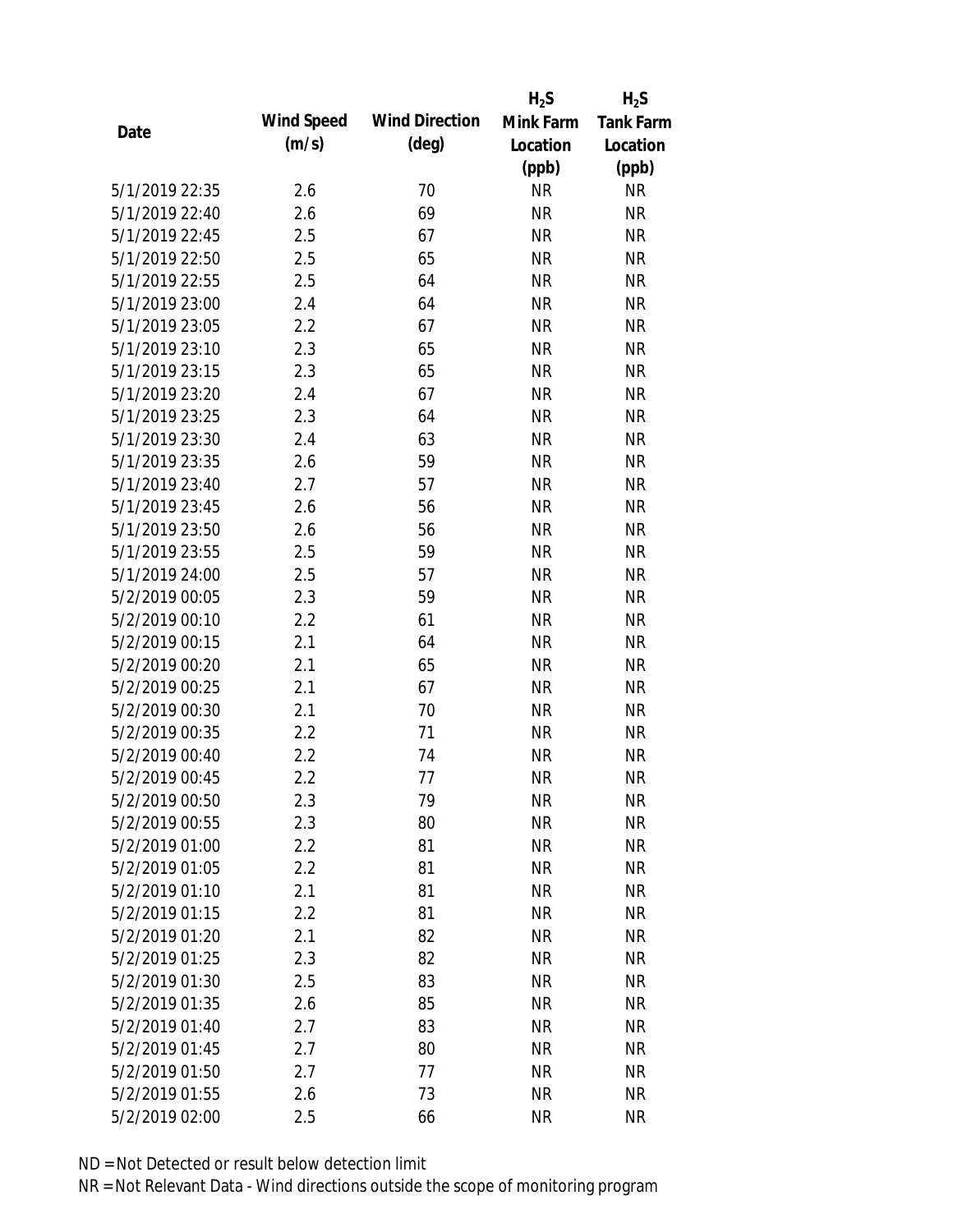|                |            |                       | $H_2S$    | $H_2S$           |
|----------------|------------|-----------------------|-----------|------------------|
| Date           | Wind Speed | <b>Wind Direction</b> | Mink Farm | <b>Tank Farm</b> |
|                | (m/s)      | $(\text{deg})$        | Location  | Location         |
|                |            |                       | (ppb)     | (ppb)            |
| 5/2/2019 02:05 | 2.4        | 64                    | <b>NR</b> | <b>NR</b>        |
| 5/2/2019 02:10 | 2.4        | 66                    | <b>NR</b> | <b>NR</b>        |
| 5/2/2019 02:15 | 2.5        | 70                    | <b>NR</b> | <b>NR</b>        |
| 5/2/2019 02:20 | 2.7        | 71                    | <b>NR</b> | <b>NR</b>        |
| 5/2/2019 02:25 | 2.7        | 65                    | <b>NR</b> | <b>NR</b>        |
| 5/2/2019 02:30 | 2.8        | 64                    | <b>NR</b> | <b>NR</b>        |
| 5/2/2019 02:35 | 2.9        | 60                    | <b>NR</b> | <b>NR</b>        |
| 5/2/2019 02:40 | 2.9        | 57                    | <b>NR</b> | <b>NR</b>        |
| 5/2/2019 02:45 | 2.7        | 53                    | <b>NR</b> | <b>NR</b>        |
| 5/2/2019 02:50 | 2.5        | 55                    | <b>NR</b> | <b>NR</b>        |
| 5/2/2019 02:55 | 2.3        | 60                    | <b>NR</b> | <b>NR</b>        |
| 5/2/2019 03:00 | 2.3        | 67                    | <b>NR</b> | <b>NR</b>        |
| 5/2/2019 03:05 | 2.1        | 72                    | <b>NR</b> | <b>NR</b>        |
| 5/2/2019 03:10 | 2.2        | 76                    | <b>NR</b> | <b>NR</b>        |
| 5/2/2019 03:15 | 2.5        | 81                    | <b>NR</b> | <b>NR</b>        |
| 5/2/2019 03:20 | 2.5        | 79                    | <b>NR</b> | <b>NR</b>        |
| 5/2/2019 03:25 | 2.6        | 76                    | <b>NR</b> | <b>NR</b>        |
| 5/2/2019 03:30 | 2.6        | 68                    | <b>NR</b> | <b>NR</b>        |
| 5/2/2019 03:35 | 2.7        | 62                    | <b>NR</b> | <b>NR</b>        |
| 5/2/2019 03:40 | 2.7        | 56                    | <b>NR</b> | <b>NR</b>        |
| 5/2/2019 03:45 | 2.6        | 47                    | <b>NR</b> | <b>NR</b>        |
| 5/2/2019 03:50 | 2.7        | 43                    | <b>NR</b> | <b>NR</b>        |
| 5/2/2019 03:55 | 2.8        | 43                    | <b>NR</b> | <b>NR</b>        |
| 5/2/2019 04:00 | 2.9        | 43                    | <b>NR</b> | <b>NR</b>        |
| 5/2/2019 04:05 | 3.0        | 45                    | <b>NR</b> | <b>NR</b>        |
| 5/2/2019 04:10 | 3.1        | 45                    | <b>NR</b> | <b>NR</b>        |
| 5/2/2019 04:15 | 3.0        | 48                    | <b>NR</b> | <b>NR</b>        |
| 5/2/2019 04:20 | 2.9        | 49                    | <b>NR</b> | <b>NR</b>        |
| 5/2/2019 04:25 | 2.9        | 51                    | <b>NR</b> | <b>NR</b>        |
| 5/2/2019 04:30 | 2.8        | 53                    | <b>NR</b> | <b>NR</b>        |
| 5/2/2019 04:35 | 2.7        | 52                    | <b>NR</b> | <b>NR</b>        |
| 5/2/2019 04:40 | 2.6        | 53                    | <b>NR</b> | <b>NR</b>        |
| 5/2/2019 04:45 | 2.7        | 52                    | <b>NR</b> | <b>NR</b>        |
| 5/2/2019 04:50 | 2.7        | 53                    | <b>NR</b> | <b>NR</b>        |
| 5/2/2019 04:55 | 2.9        | 54                    | <b>NR</b> | <b>NR</b>        |
| 5/2/2019 05:00 | 2.9        | 56                    | <b>NR</b> | <b>NR</b>        |
| 5/2/2019 05:05 | 2.9        | 57                    | <b>NR</b> | <b>NR</b>        |
| 5/2/2019 05:10 | 3.0        | 55                    | <b>NR</b> | <b>NR</b>        |
| 5/2/2019 05:15 | 3.0        | 53                    | <b>NR</b> | <b>NR</b>        |
| 5/2/2019 05:20 | 3.1        | 52                    | <b>NR</b> | <b>NR</b>        |
| 5/2/2019 05:25 | 3.1        | 50                    | <b>NR</b> | <b>NR</b>        |
| 5/2/2019 05:30 | 3.2        | 48                    | <b>NR</b> | <b>NR</b>        |
|                |            |                       |           |                  |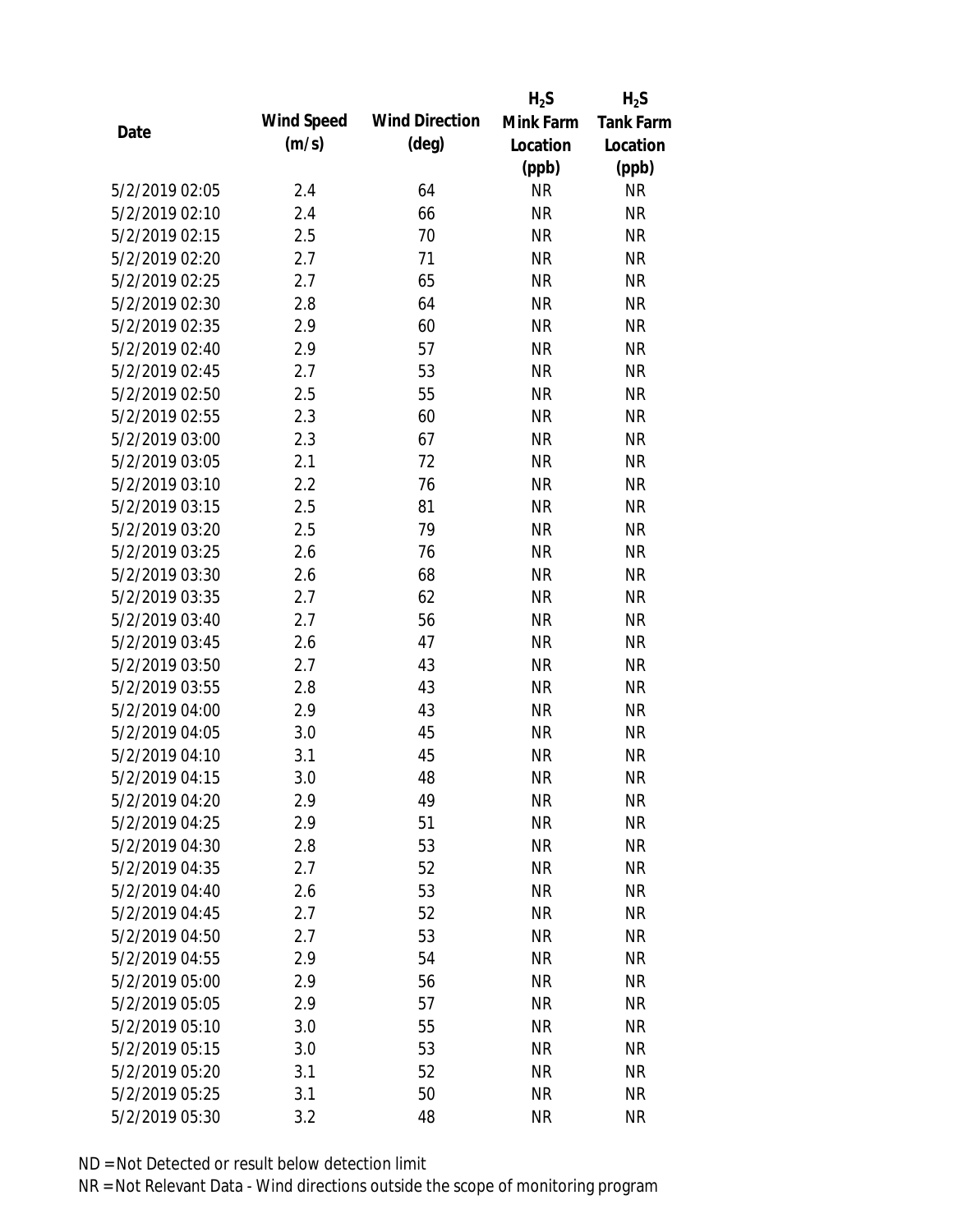|                |            |                       | $H_2S$         | $H_2S$           |
|----------------|------------|-----------------------|----------------|------------------|
| Date           | Wind Speed | <b>Wind Direction</b> | Mink Farm      | <b>Tank Farm</b> |
|                | (m/s)      | $(\text{deg})$        | Location       | Location         |
|                |            |                       | (ppb)          | (ppb)            |
| 5/2/2019 05:35 | 3.2        | 50                    | <b>NR</b>      | <b>NR</b>        |
| 5/2/2019 05:40 | 3.1        | 51                    | <b>NR</b>      | <b>NR</b>        |
| 5/2/2019 05:45 | 2.9        | 55                    | <b>NR</b>      | <b>NR</b>        |
| 5/2/2019 05:50 | 2.9        | 58                    | <b>NR</b>      | <b>NR</b>        |
| 5/2/2019 05:55 | 2.6        | 61                    | <b>NR</b>      | <b>NR</b>        |
| 5/2/2019 06:00 | 2.4        | 63                    | <b>NR</b>      | <b>NR</b>        |
| 5/2/2019 06:05 | 2.3        | 60                    | <b>NR</b>      | <b>NR</b>        |
| 5/2/2019 06:10 | 2.1        | 62                    | <b>NR</b>      | <b>NR</b>        |
| 5/2/2019 06:15 | 1.8        | 62                    | <b>NR</b>      | <b>NR</b>        |
| 5/2/2019 06:20 | 1.7        | 58                    | <b>NR</b>      | <b>NR</b>        |
| 5/2/2019 06:25 | 1.5        | 53                    | <b>NR</b>      | <b>NR</b>        |
| 5/2/2019 06:30 | 1.6        | 47                    | <b>NR</b>      | <b>NR</b>        |
| 5/2/2019 06:35 | 1.7        | 43                    | <b>NR</b>      | <b>NR</b>        |
| 5/2/2019 06:40 | 1.9        | 38                    | 1              | <b>NR</b>        |
| 5/2/2019 06:45 | 2.1        | 35                    | $\mathbf{1}$   | <b>NR</b>        |
| 5/2/2019 06:50 | 2.3        | 36                    | 1              | <b>NR</b>        |
| 5/2/2019 06:55 | 2.5        | 39                    | $\overline{2}$ | <b>NR</b>        |
| 5/2/2019 07:00 | 2.5        | 46                    | <b>NR</b>      | <b>NR</b>        |
| 5/2/2019 07:05 | 2.4        | 53                    | <b>NR</b>      | <b>NR</b>        |
| 5/2/2019 07:10 | 2.3        | 53                    | <b>NR</b>      | <b>NR</b>        |
| 5/2/2019 07:15 | 2.4        | 55                    | <b>NR</b>      | <b>NR</b>        |
| 5/2/2019 07:20 | 2.4        | 56                    | <b>NR</b>      | <b>NR</b>        |
| 5/2/2019 07:25 | 2.5        | 55                    | <b>NR</b>      | <b>NR</b>        |
| 5/2/2019 07:30 | 2.4        | 52                    | <b>NR</b>      | <b>NR</b>        |
| 5/2/2019 07:35 | 2.5        | 49                    | <b>NR</b>      | <b>NR</b>        |
| 5/2/2019 07:40 | 2.6        | 51                    | <b>NR</b>      | <b>NR</b>        |
| 5/2/2019 07:45 | 2.7        | 53                    | <b>NR</b>      | <b>NR</b>        |
| 5/2/2019 07:50 | 2.6        | 54                    | <b>NR</b>      | <b>NR</b>        |
| 5/2/2019 07:55 | 2.5        | 54                    | <b>NR</b>      | <b>NR</b>        |
| 5/2/2019 08:00 | 2.5        | 51                    | <b>NR</b>      | <b>NR</b>        |
| 5/2/2019 08:05 | 2.4        | 47                    | <b>NR</b>      | <b>NR</b>        |
| 5/2/2019 08:10 | 2.2        | 45                    | <b>NR</b>      | <b>NR</b>        |
| 5/2/2019 08:15 | 2.1        | 41                    | <b>NR</b>      | <b>NR</b>        |
| 5/2/2019 08:20 | 2.1        | 39                    | 1              | <b>NR</b>        |
| 5/2/2019 08:25 | 2.0        | 40                    | $\overline{2}$ | <b>NR</b>        |
| 5/2/2019 08:30 | 2.0        | 45                    | <b>NR</b>      | <b>NR</b>        |
| 5/2/2019 08:35 | 2.1        | 51                    | <b>NR</b>      | <b>NR</b>        |
| 5/2/2019 08:40 | 2.2        | 56                    | <b>NR</b>      | <b>NR</b>        |
| 5/2/2019 08:45 | 2.1        | 61                    | <b>NR</b>      | <b>NR</b>        |
| 5/2/2019 08:50 | 2.1        | 62                    | <b>NR</b>      | <b>NR</b>        |
| 5/2/2019 08:55 | 2.2        | 62                    | <b>NR</b>      | <b>NR</b>        |
| 5/2/2019 09:00 | 2.1        | 56                    | <b>NR</b>      | <b>NR</b>        |
|                |            |                       |                |                  |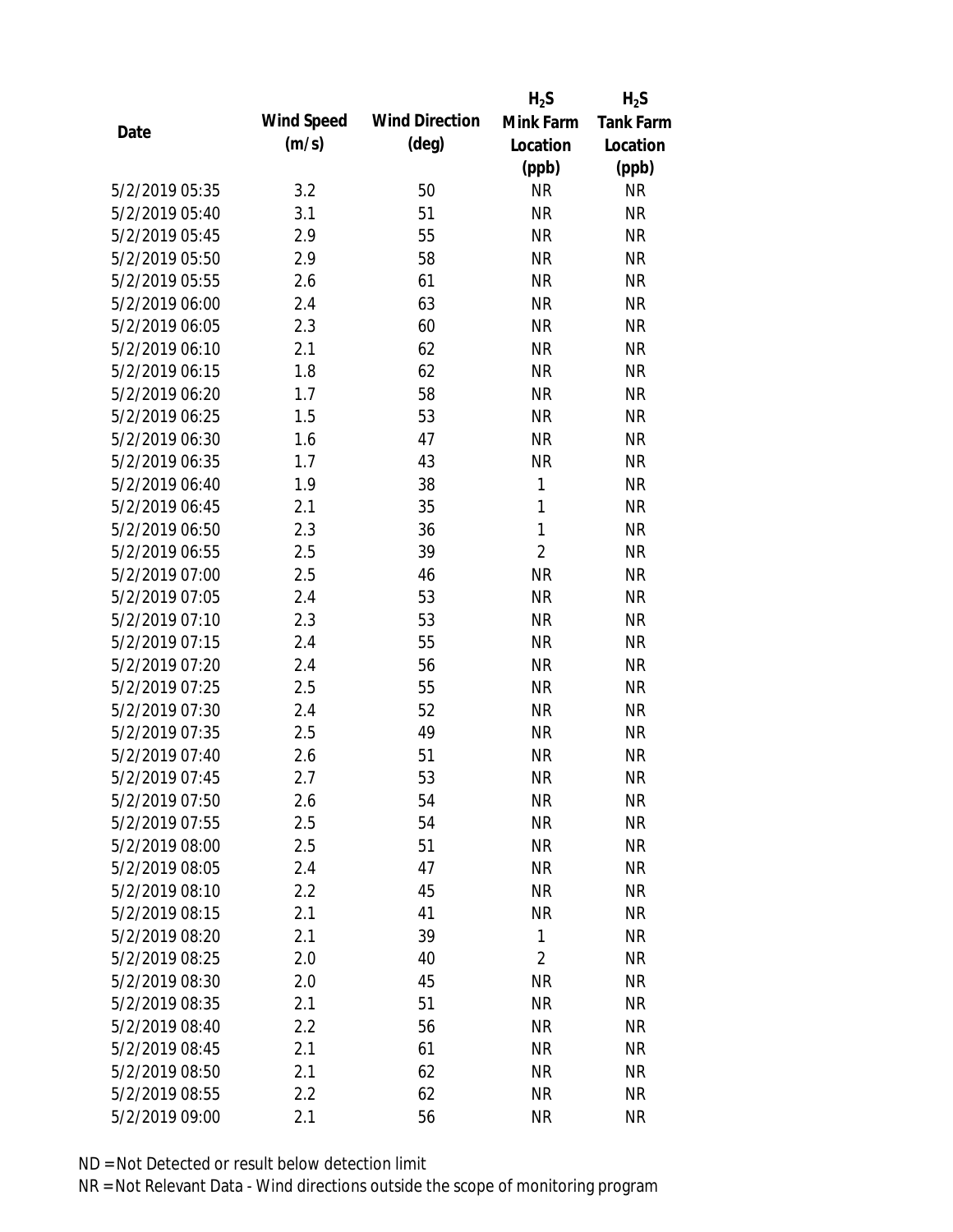|                |            |                       | $H_2S$         | $H_2S$           |
|----------------|------------|-----------------------|----------------|------------------|
| Date           | Wind Speed | <b>Wind Direction</b> | Mink Farm      | <b>Tank Farm</b> |
|                | (m/s)      | $(\text{deg})$        | Location       | Location         |
|                |            |                       | (ppb)          | (ppb)            |
| 5/2/2019 09:05 | 2.1        | 54                    | <b>NR</b>      | <b>NR</b>        |
| 5/2/2019 09:10 | 2.1        | 48                    | <b>NR</b>      | <b>NR</b>        |
| 5/2/2019 09:15 | 2.0        | 44                    | <b>NR</b>      | <b>NR</b>        |
| 5/2/2019 09:20 | 2.0        | 40                    | $\mathbf{1}$   | <b>NR</b>        |
| 5/2/2019 09:25 | 2.1        | 36                    | $\mathbf{1}$   | <b>NR</b>        |
| 5/2/2019 09:30 | 2.3        | 34                    | $\mathbf{1}$   | <b>NR</b>        |
| 5/2/2019 09:35 | 2.5        | 31                    | $\mathbf{1}$   | <b>NR</b>        |
| 5/2/2019 09:40 | 2.6        | 29                    | $\mathbf{1}$   | <b>NR</b>        |
| 5/2/2019 09:45 | 2.7        | 31                    | $\mathbf{1}$   | <b>NR</b>        |
| 5/2/2019 09:50 | 2.9        | 35                    | $\mathbf{1}$   | <b>NR</b>        |
| 5/2/2019 09:55 | 3.0        | 42                    | <b>NR</b>      | <b>NR</b>        |
| 5/2/2019 10:00 | 3.1        | 48                    | <b>NR</b>      | <b>NR</b>        |
| 5/2/2019 10:05 | 3.1        | 57                    | <b>NR</b>      | <b>NR</b>        |
| 5/2/2019 10:10 | 3.3        | 67                    | <b>NR</b>      | <b>NR</b>        |
| 5/2/2019 10:15 | 3.5        | 73                    | <b>NR</b>      | <b>NR</b>        |
| 5/2/2019 10:20 | 3.5        | 75                    | <b>NR</b>      | <b>NR</b>        |
| 5/2/2019 10:25 | 3.6        | 65                    | <b>NR</b>      | <b>NR</b>        |
| 5/2/2019 10:30 | 3.7        | 60                    | <b>NR</b>      | <b>NR</b>        |
| 5/2/2019 10:35 | 3.9        | 51                    | <b>NR</b>      | <b>NR</b>        |
| 5/2/2019 10:40 | 3.9        | 41                    | <b>NR</b>      | <b>NR</b>        |
| 5/2/2019 10:45 | 4.0        | 35                    | 1              | <b>NR</b>        |
| 5/2/2019 10:50 | 4.0        | 32                    | 1              | <b>NR</b>        |
| 5/2/2019 10:55 | 4.1        | 35                    | 1              | <b>NR</b>        |
| 5/2/2019 11:00 | 4.0        | 35                    | $\overline{2}$ | <b>NR</b>        |
| 5/2/2019 11:05 | 4.0        | 36                    | $\overline{2}$ | <b>NR</b>        |
| 5/2/2019 11:10 | 4.0        | 37                    | $\overline{2}$ | <b>NR</b>        |
| 5/2/2019 11:15 | 3.9        | 38                    | $\overline{2}$ | <b>NR</b>        |
| 5/2/2019 11:20 | 3.9        | 37                    | 1              | <b>NR</b>        |
| 5/2/2019 11:25 | 3.7        | 38                    | 1              | <b>NR</b>        |
| 5/2/2019 11:30 | 3.7        | 38                    | $\overline{2}$ | <b>NR</b>        |
| 5/2/2019 11:35 | 3.5        | 41                    | <b>NR</b>      | <b>NR</b>        |
| 5/2/2019 11:40 | 3.4        | 43                    | <b>NR</b>      | <b>NR</b>        |
| 5/2/2019 11:45 | 3.3        | 47                    | <b>NR</b>      | <b>NR</b>        |
| 5/2/2019 11:50 | 3.2        | 52                    | <b>NR</b>      | <b>NR</b>        |
| 5/2/2019 11:55 | 3.2        | 53                    | <b>NR</b>      | <b>NR</b>        |
| 5/2/2019 12:00 | 3.1        | 54                    | <b>NR</b>      | <b>NR</b>        |
| 5/2/2019 12:05 | 3.2        | 53                    | <b>NR</b>      | <b>NR</b>        |
| 5/2/2019 12:10 | 3.2        | 53                    | <b>NR</b>      | <b>NR</b>        |
| 5/2/2019 12:15 | 3.2        | 51                    | <b>NR</b>      | <b>NR</b>        |
| 5/2/2019 12:20 | 3.2        | 49                    | <b>NR</b>      | <b>NR</b>        |
| 5/2/2019 12:25 | 3.2        | 51                    | <b>NR</b>      | <b>NR</b>        |
| 5/2/2019 12:30 | 3.3        | 52                    | <b>NR</b>      | <b>NR</b>        |
|                |            |                       |                |                  |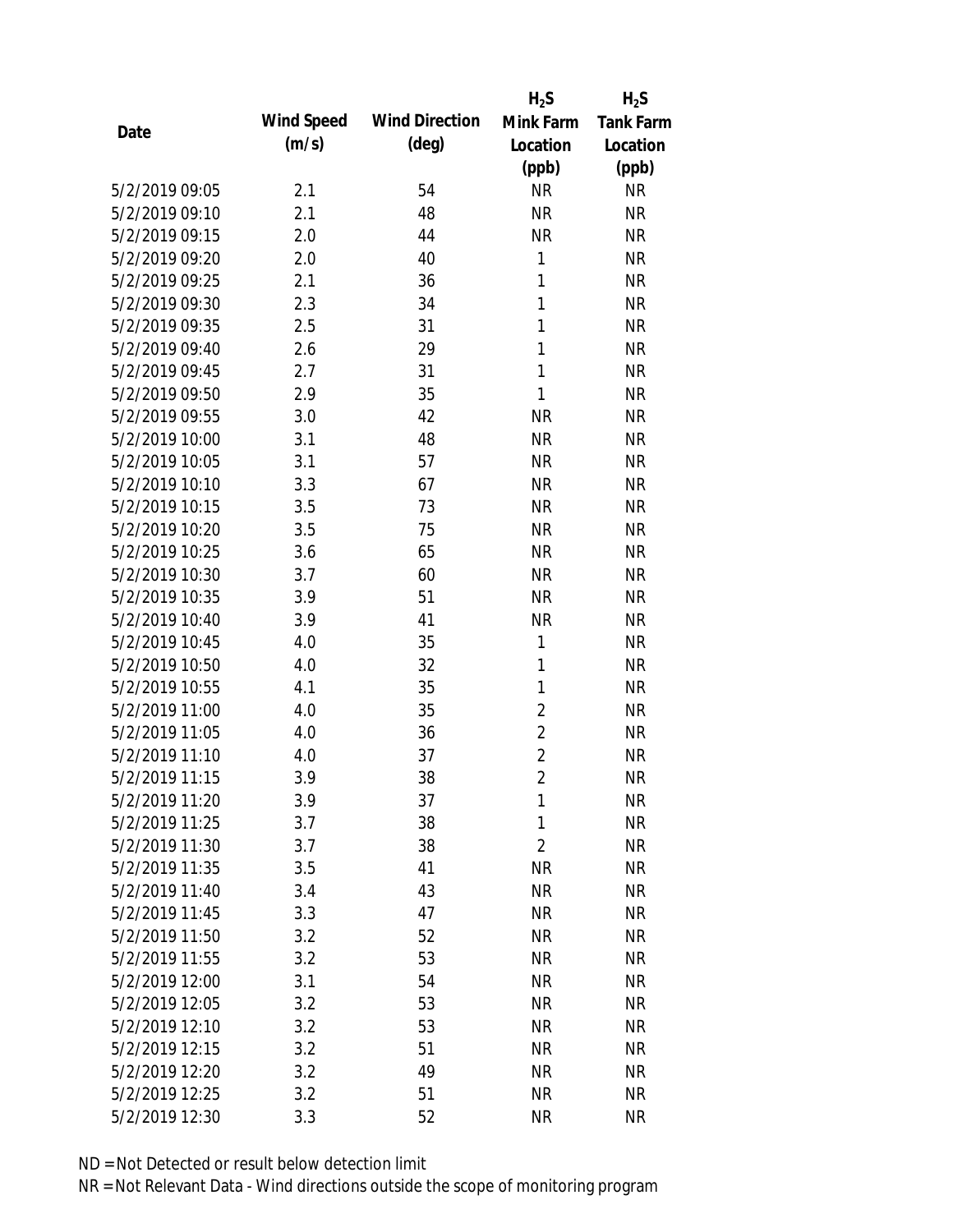|                |            |                       | $H_2S$         | $H_2S$           |
|----------------|------------|-----------------------|----------------|------------------|
| Date           | Wind Speed | <b>Wind Direction</b> | Mink Farm      | <b>Tank Farm</b> |
|                | (m/s)      | $(\text{deg})$        | Location       | Location         |
|                |            |                       | (ppb)          | (ppb)            |
| 5/2/2019 12:35 | 3.2        | 52                    | <b>NR</b>      | <b>NR</b>        |
| 5/2/2019 12:40 | 3.1        | 54                    | <b>NR</b>      | <b>NR</b>        |
| 5/2/2019 12:45 | 3.0        | 57                    | <b>NR</b>      | <b>NR</b>        |
| 5/2/2019 12:50 | 3.0        | 60                    | <b>NR</b>      | <b>NR</b>        |
| 5/2/2019 12:55 | 3.0        | 62                    | <b>NR</b>      | <b>NR</b>        |
| 5/2/2019 13:00 | 2.9        | 62                    | <b>NR</b>      | <b>NR</b>        |
| 5/2/2019 13:05 | 2.9        | 63                    | <b>NR</b>      | <b>NR</b>        |
| 5/2/2019 13:10 | 2.9        | 64                    | <b>NR</b>      | <b>NR</b>        |
| 5/2/2019 13:15 | 3.0        | 61                    | <b>NR</b>      | <b>NR</b>        |
| 5/2/2019 13:20 | 2.8        | 55                    | <b>NR</b>      | <b>NR</b>        |
| 5/2/2019 13:25 | 2.9        | 53                    | <b>NR</b>      | <b>NR</b>        |
| 5/2/2019 13:30 | 3.0        | 50                    | <b>NR</b>      | <b>NR</b>        |
| 5/2/2019 13:35 | 3.1        | 47                    | <b>NR</b>      | <b>NR</b>        |
| 5/2/2019 13:40 | 3.2        | 45                    | <b>NR</b>      | <b>NR</b>        |
| 5/2/2019 13:45 | 3.4        | 44                    | <b>NR</b>      | <b>NR</b>        |
| 5/2/2019 13:50 | 3.5        | 44                    | <b>NR</b>      | <b>NR</b>        |
| 5/2/2019 13:55 | 3.6        | 43                    | <b>NR</b>      | <b>NR</b>        |
| 5/2/2019 14:00 | 3.7        | 43                    | <b>NR</b>      | <b>NR</b>        |
| 5/2/2019 14:05 | 3.9        | 41                    | <b>NR</b>      | <b>NR</b>        |
| 5/2/2019 14:10 | 4.1        | 40                    | $\overline{2}$ | <b>NR</b>        |
| 5/2/2019 14:15 | 4.0        | 39                    | $\overline{2}$ | <b>NR</b>        |
| 5/2/2019 14:20 | 4.2        | 36                    | $\overline{2}$ | <b>NR</b>        |
| 5/2/2019 14:25 | 4.2        | 32                    | $\overline{2}$ | <b>NR</b>        |
| 5/2/2019 14:30 | 4.3        | 29                    | $\mathbf{1}$   | <b>NR</b>        |
| 5/2/2019 14:35 | 4.1        | 27                    | 1              | <b>NR</b>        |
| 5/2/2019 14:40 | 3.8        | 27                    | 1              | <b>NR</b>        |
| 5/2/2019 14:45 | 3.8        | 27                    | 1              | <b>NR</b>        |
| 5/2/2019 14:50 | 3.6        | 31                    | 1              | <b>NR</b>        |
| 5/2/2019 14:55 | 3.5        | 34                    | 1              | <b>NR</b>        |
| 5/2/2019 15:00 | 3.4        | 36                    | 1              | <b>NR</b>        |
| 5/2/2019 15:05 | 3.4        | 37                    | 1              | <b>NR</b>        |
| 5/2/2019 15:10 | 3.4        | 36                    | 1              | <b>NR</b>        |
| 5/2/2019 15:15 | 3.5        | 34                    | 1              | <b>NR</b>        |
| 5/2/2019 15:20 | 3.5        | 31                    | 1              | <b>NR</b>        |
| 5/2/2019 15:25 | 3.5        | 30                    | 1              | <b>NR</b>        |
| 5/2/2019 15:30 | 3.7        | 30                    | 1              | <b>NR</b>        |
| 5/2/2019 15:35 | 3.9        | 30                    | 1              | <b>NR</b>        |
| 5/2/2019 15:40 | 4.1        | 29                    | 1              | <b>NR</b>        |
| 5/2/2019 15:45 | 4.2        | 27                    | 1              | <b>NR</b>        |
| 5/2/2019 15:50 | 4.3        | 25                    | 1              | <b>NR</b>        |
| 5/2/2019 15:55 | 4.4        | 23                    | 1              | <b>NR</b>        |
| 5/2/2019 16:00 | 4.4        | 20                    | 2              | <b>NR</b>        |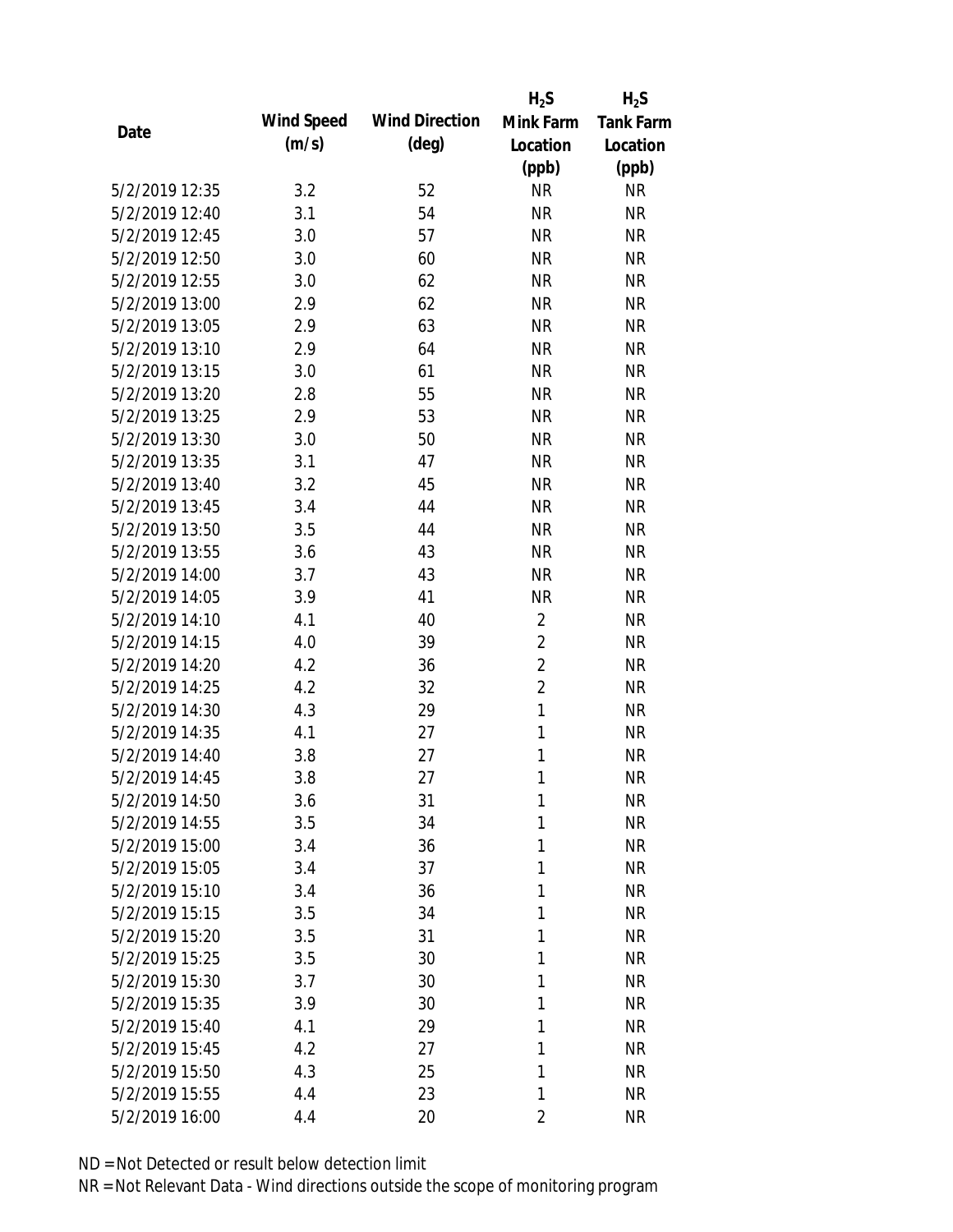|                |            |                       | $H_2S$         | $H_2S$           |
|----------------|------------|-----------------------|----------------|------------------|
| Date           | Wind Speed | <b>Wind Direction</b> | Mink Farm      | <b>Tank Farm</b> |
|                | (m/s)      | $(\text{deg})$        | Location       | Location         |
|                |            |                       | (ppb)          | (ppb)            |
| 5/2/2019 16:05 | 4.4        | 17                    | $\overline{2}$ | <b>NR</b>        |
| 5/2/2019 16:10 | 4.2        | 16                    | $\overline{2}$ | <b>NR</b>        |
| 5/2/2019 16:15 | 4.3        | 15                    | $\overline{2}$ | <b>NR</b>        |
| 5/2/2019 16:20 | 4.3        | 17                    | $\overline{2}$ | <b>NR</b>        |
| 5/2/2019 16:25 | 4.0        | 17                    | $\overline{2}$ | <b>NR</b>        |
| 5/2/2019 16:30 | 3.7        | 17                    | $\overline{2}$ | <b>NR</b>        |
| 5/2/2019 16:35 | 3.6        | 17                    | $\overline{2}$ | <b>NR</b>        |
| 5/2/2019 16:40 | 3.6        | 16                    | $\overline{2}$ | <b>NR</b>        |
| 5/2/2019 16:45 | 3.4        | 15                    | $\mathbf{1}$   | <b>NR</b>        |
| 5/2/2019 16:50 | 3.5        | 14                    | $\overline{2}$ | <b>NR</b>        |
| 5/2/2019 16:55 | 3.7        | 17                    | $\overline{2}$ | <b>NR</b>        |
| 5/2/2019 17:00 | 3.7        | 22                    | $\overline{2}$ | <b>NR</b>        |
| 5/2/2019 17:05 | 3.5        | 26                    | $\overline{2}$ | <b>NR</b>        |
| 5/2/2019 17:10 | 3.5        | 31                    | $\overline{2}$ | <b>NR</b>        |
| 5/2/2019 17:15 | 3.4        | 36                    | $\overline{2}$ | <b>NR</b>        |
| 5/2/2019 17:20 | 3.1        | 38                    | $\overline{2}$ | <b>NR</b>        |
| 5/2/2019 17:25 | 3.1        | 37                    | $\overline{2}$ | <b>NR</b>        |
| 5/2/2019 17:30 | 3.0        | 34                    | $\overline{2}$ | <b>NR</b>        |
| 5/2/2019 17:35 | 3.0        | 31                    | $\overline{2}$ | <b>NR</b>        |
| 5/2/2019 17:40 | 3.1        | 28                    | $\overline{2}$ | <b>NR</b>        |
| 5/2/2019 17:45 | 3.2        | 26                    | $\overline{2}$ | <b>NR</b>        |
| 5/2/2019 17:50 | 3.1        | 27                    | $\overline{2}$ | <b>NR</b>        |
| 5/2/2019 17:55 | 2.9        | 29                    | $\overline{2}$ | <b>NR</b>        |
| 5/2/2019 18:00 | 2.9        | 32                    | $\overline{2}$ | <b>NR</b>        |
| 5/2/2019 18:05 | 3.0        | 35                    | $\mathbf{1}$   | <b>NR</b>        |
| 5/2/2019 18:10 | 3.0        | 38                    | 1              | <b>NR</b>        |
| 5/2/2019 18:15 | 2.9        | 39                    | 1              | <b>NR</b>        |
| 5/2/2019 18:20 | 3.0        | 38                    | 1              | <b>NR</b>        |
| 5/2/2019 18:25 | 3.0        | 38                    | 1              | <b>NR</b>        |
| 5/2/2019 18:30 | 3.1        | 38                    | 1              | <b>NR</b>        |
| 5/2/2019 18:35 | 3.1        | 35                    | 1              | <b>NR</b>        |
| 5/2/2019 18:40 | 3.2        | 34                    | 1              | <b>NR</b>        |
| 5/2/2019 18:45 | 3.4        | 34                    | 1              | <b>NR</b>        |
| 5/2/2019 18:50 | 3.6        | 34                    | 1              | <b>NR</b>        |
| 5/2/2019 18:55 | 3.9        | 34                    | 1              | <b>NR</b>        |
| 5/2/2019 19:00 | 4.2        | 33                    | 1              | <b>NR</b>        |
| 5/2/2019 19:05 | 4.3        | 34                    | 1              | <b>NR</b>        |
| 5/2/2019 19:10 | 4.2        | 35                    | 1              | <b>NR</b>        |
| 5/2/2019 19:15 | 3.9        | 33                    | 1              | <b>NR</b>        |
| 5/2/2019 19:20 | 3.7        | 32                    | 1              | <b>NR</b>        |
| 5/2/2019 19:25 | 3.3        | 31                    | 1              | <b>NR</b>        |
| 5/2/2019 19:30 | 3.0        | 30                    | 1              | <b>NR</b>        |
|                |            |                       |                |                  |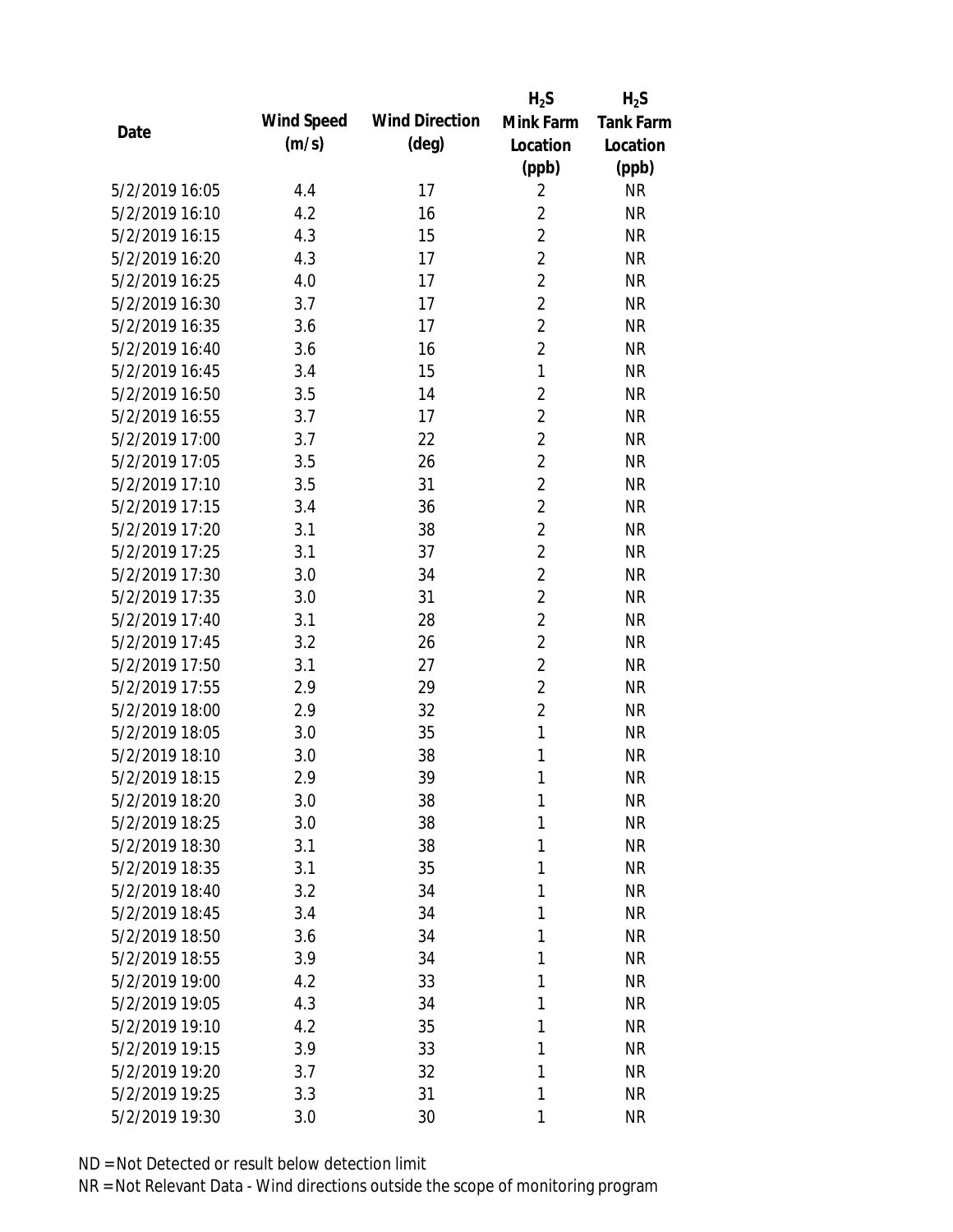|                |            |                       | $H_2S$         | $H_2S$           |
|----------------|------------|-----------------------|----------------|------------------|
| Date           | Wind Speed | <b>Wind Direction</b> | Mink Farm      | <b>Tank Farm</b> |
|                | (m/s)      | $(\text{deg})$        | Location       | Location         |
|                |            |                       | (ppb)          | (ppb)            |
| 5/2/2019 19:35 | 2.8        | 30                    | 1              | <b>NR</b>        |
| 5/2/2019 19:40 | 2.8        | 30                    | 1              | <b>NR</b>        |
| 5/2/2019 19:45 | 3.0        | 32                    | 1              | <b>NR</b>        |
| 5/2/2019 19:50 | 2.9        | 33                    | 1              | <b>NR</b>        |
| 5/2/2019 19:55 | 3.1        | 32                    | 1              | <b>NR</b>        |
| 5/2/2019 20:00 | 3.2        | 30                    | 1              | <b>NR</b>        |
| 5/2/2019 20:05 | 3.3        | 27                    | 1              | <b>NR</b>        |
| 5/2/2019 20:10 | 3.4        | 26                    | 1              | <b>NR</b>        |
| 5/2/2019 20:15 | 3.3        | 23                    | 1              | <b>NR</b>        |
| 5/2/2019 20:20 | 3.3        | 20                    | 1              | <b>NR</b>        |
| 5/2/2019 20:25 | 3.5        | 18                    | 1              | <b>NR</b>        |
| 5/2/2019 20:30 | 3.6        | 16                    | 1              | <b>NR</b>        |
| 5/2/2019 20:35 | 3.7        | 18                    | 1              | <b>NR</b>        |
| 5/2/2019 20:40 | 3.6        | 20                    | 1              | <b>NR</b>        |
| 5/2/2019 20:45 | 3.6        | 22                    | 1              | <b>NR</b>        |
| 5/2/2019 20:50 | 3.6        | 24                    | 1              | <b>NR</b>        |
| 5/2/2019 20:55 | 3.3        | 28                    | 1              | <b>NR</b>        |
| 5/2/2019 21:00 | 3.0        | 31                    | 1              | <b>NR</b>        |
| 5/2/2019 21:05 | 2.7        | 31                    | 1              | <b>NR</b>        |
| 5/2/2019 21:10 | 2.6        | 31                    | 1              | <b>NR</b>        |
| 5/2/2019 21:15 | 2.5        | 32                    | 1              | <b>NR</b>        |
| 5/2/2019 21:20 | 2.4        | 31                    | 1              | <b>NR</b>        |
| 5/2/2019 21:25 | 2.5        | 31                    | 1              | <b>NR</b>        |
| 5/2/2019 21:30 | 2.5        | 32                    | 1              | <b>NR</b>        |
| 5/2/2019 21:35 | 2.5        | 32                    | 1              | <b>NR</b>        |
| 5/2/2019 21:40 | 2.7        | 31                    | 1              | <b>NR</b>        |
| 5/2/2019 21:45 | 2.7        | 30                    | 1              | <b>NR</b>        |
| 5/2/2019 21:50 | 2.8        | 30                    | 1              | <b>NR</b>        |
| 5/2/2019 21:55 | 2.8        | 30                    | $\overline{2}$ | <b>NR</b>        |
| 5/2/2019 22:00 | 2.8        | 29                    | $\overline{2}$ | <b>NR</b>        |
| 5/2/2019 22:05 | 2.7        | 28                    | $\overline{2}$ | <b>NR</b>        |
| 5/2/2019 22:10 | 2.7        | 28                    | $\overline{2}$ | <b>NR</b>        |
| 5/2/2019 22:15 | 2.6        | 26                    | 1              | <b>NR</b>        |
| 5/2/2019 22:20 | 2.5        | 25                    | 1              | <b>NR</b>        |
| 5/2/2019 22:25 | 2.4        | 23                    | $\overline{2}$ | <b>NR</b>        |
| 5/2/2019 22:30 | 2.3        | 21                    | $\overline{2}$ | <b>NR</b>        |
| 5/2/2019 22:35 | 2.2        | 19                    | $\overline{2}$ | <b>NR</b>        |
| 5/2/2019 22:40 | 2.0        | 20                    | $\overline{2}$ | <b>NR</b>        |
| 5/2/2019 22:45 | 2.0        | 20                    | $\overline{2}$ | <b>NR</b>        |
| 5/2/2019 22:50 | 2.0        | 19                    | $\overline{2}$ | <b>NR</b>        |
| 5/2/2019 22:55 | 2.0        | 18                    | $\overline{2}$ | <b>NR</b>        |
| 5/2/2019 23:00 | 2.0        | 16                    | $\overline{2}$ | <b>NR</b>        |
|                |            |                       |                |                  |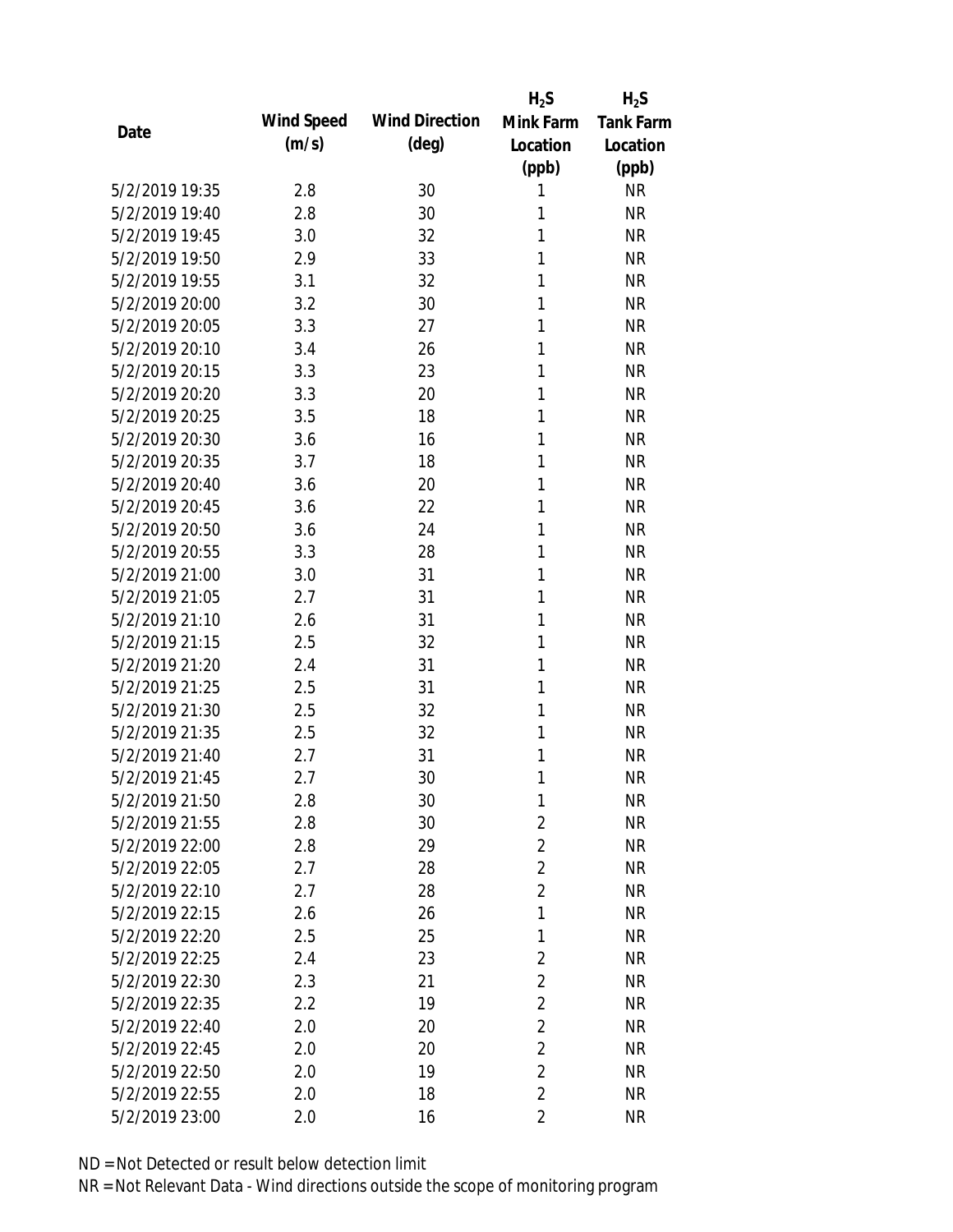|                |            |                       | $H_2S$         | $H_2S$           |
|----------------|------------|-----------------------|----------------|------------------|
| Date           | Wind Speed | <b>Wind Direction</b> | Mink Farm      | <b>Tank Farm</b> |
|                | (m/s)      | $(\text{deg})$        | Location       | Location         |
|                |            |                       | (ppb)          | (ppb)            |
| 5/2/2019 23:05 | 2.0        | 17                    | $\overline{2}$ | <b>NR</b>        |
| 5/2/2019 23:10 | 2.1        | 15                    | $\overline{2}$ | <b>NR</b>        |
| 5/2/2019 23:15 | 2.1        | 12                    | $\mathbf{1}$   | <b>NR</b>        |
| 5/2/2019 23:20 | 2.0        | 12                    | $\overline{2}$ | <b>NR</b>        |
| 5/2/2019 23:25 | 2.1        | 13                    | $\overline{2}$ | <b>NR</b>        |
| 5/2/2019 23:30 | 2.2        | 15                    | $\overline{2}$ | <b>NR</b>        |
| 5/2/2019 23:35 | 2.3        | 16                    | $\overline{2}$ | <b>NR</b>        |
| 5/2/2019 23:40 | 2.4        | 17                    | $\overline{2}$ | <b>NR</b>        |
| 5/2/2019 23:45 | 2.6        | 18                    | $\overline{2}$ | <b>NR</b>        |
| 5/2/2019 23:50 | 2.7        | 20                    | $\overline{2}$ | <b>NR</b>        |
| 5/2/2019 23:55 | 2.9        | 21                    | $\overline{2}$ | <b>NR</b>        |
| 5/2/2019 24:00 | 3.0        | 23                    | $\overline{2}$ | <b>NR</b>        |
| 5/3/2019 00:05 | 3.1        | 24                    | $\overline{2}$ | <b>NR</b>        |
| 5/3/2019 00:10 | 3.1        | 26                    | $\overline{2}$ | <b>NR</b>        |
| 5/3/2019 00:15 | 3.2        | 27                    | $\mathbf{1}$   | <b>NR</b>        |
| 5/3/2019 00:20 | 3.1        | 26                    | 1              | <b>NR</b>        |
| 5/3/2019 00:25 | 3.0        | 26                    | $\overline{2}$ | <b>NR</b>        |
| 5/3/2019 00:30 | 3.0        | 25                    | $\mathbf{1}$   | <b>NR</b>        |
| 5/3/2019 00:35 | 2.9        | 24                    | 1              | <b>NR</b>        |
| 5/3/2019 00:40 | 2.9        | 22                    | 1              | <b>NR</b>        |
| 5/3/2019 00:45 | 2.8        | 21                    | 1              | <b>NR</b>        |
| 5/3/2019 00:50 | 2.8        | 19                    | 1              | <b>NR</b>        |
| 5/3/2019 00:55 | 2.9        | 18                    | 1              | <b>NR</b>        |
| 5/3/2019 01:00 | 2.9        | 17                    | $\overline{2}$ | <b>NR</b>        |
| 5/3/2019 01:05 | 2.9        | 16                    | $\mathbf{1}$   | <b>NR</b>        |
| 5/3/2019 01:10 | 2.9        | 15                    | 1              | <b>NR</b>        |
| 5/3/2019 01:15 | 2.9        | 15                    | 1              | <b>NR</b>        |
| 5/3/2019 01:20 | 2.8        | 15                    | 1              | <b>NR</b>        |
| 5/3/2019 01:25 | 2.6        | 15                    | 1              | <b>NR</b>        |
| 5/3/2019 01:30 | 2.5        | 15                    | 1              | <b>NR</b>        |
| 5/3/2019 01:35 | 2.4        | 17                    | 1              | <b>NR</b>        |
| 5/3/2019 01:40 | 2.3        | 19                    | 1              | <b>NR</b>        |
| 5/3/2019 01:45 | 2.1        | 20                    | 1              | <b>NR</b>        |
| 5/3/2019 01:50 | 2.0        | 22                    | 1              | <b>NR</b>        |
| 5/3/2019 01:55 | 2.0        | 25                    | 1              | <b>NR</b>        |
| 5/3/2019 02:00 | 2.1        | 25                    | 1              | <b>NR</b>        |
| 5/3/2019 02:05 | 2.1        | 23                    | $\overline{2}$ | <b>NR</b>        |
| 5/3/2019 02:10 | 2.1        | 21                    | $\overline{2}$ | <b>NR</b>        |
| 5/3/2019 02:15 | 2.2        | 18                    | $\overline{2}$ | <b>NR</b>        |
| 5/3/2019 02:20 | 2.2        | 17                    | $\overline{2}$ | <b>NR</b>        |
| 5/3/2019 02:25 | 2.3        | 14                    | 2              | <b>NR</b>        |
| 5/3/2019 02:30 | 2.3        | 14                    | 1              | <b>NR</b>        |
|                |            |                       |                |                  |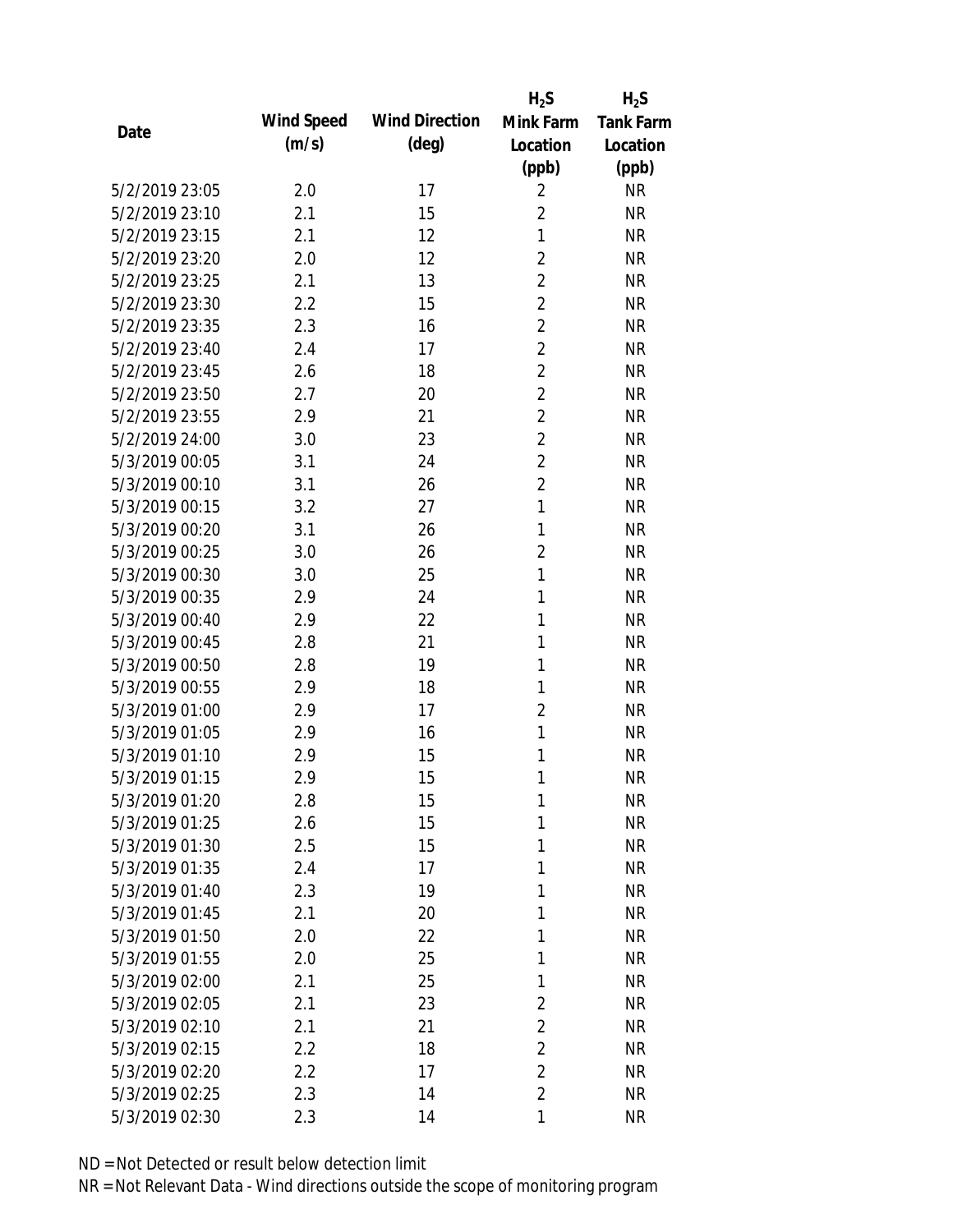|                |            |                       | $H_2S$         | $H_2S$           |
|----------------|------------|-----------------------|----------------|------------------|
| Date           | Wind Speed | <b>Wind Direction</b> | Mink Farm      | <b>Tank Farm</b> |
|                | (m/s)      | $(\text{deg})$        | Location       | Location         |
|                |            |                       | (ppb)          | (ppb)            |
| 5/3/2019 02:35 | 2.3        | 16                    | 1              | <b>NR</b>        |
| 5/3/2019 02:40 | 2.3        | 17                    | 1              | <b>NR</b>        |
| 5/3/2019 02:45 | 2.3        | 17                    | 1              | <b>NR</b>        |
| 5/3/2019 02:50 | 2.2        | 16                    | $\mathbf{1}$   | <b>NR</b>        |
| 5/3/2019 02:55 | 1.9        | 14                    | 1              | <b>NR</b>        |
| 5/3/2019 03:00 | 1.8        | 13                    | $\overline{2}$ | <b>NR</b>        |
| 5/3/2019 03:05 | 1.7        | 11                    | $\mathbf{1}$   | <b>NR</b>        |
| 5/3/2019 03:10 | 1.6        | 11                    | 1              | <b>NR</b>        |
| 5/3/2019 03:15 | 1.6        | 13                    | 1              | <b>NR</b>        |
| 5/3/2019 03:20 | 1.6        | 16                    | 1              | <b>NR</b>        |
| 5/3/2019 03:25 | 1.6        | 19                    | 1              | <b>NR</b>        |
| 5/3/2019 03:30 | 1.6        | 19                    | 1              | <b>NR</b>        |
| 5/3/2019 03:35 | 1.6        | 20                    | 1              | <b>NR</b>        |
| 5/3/2019 03:40 | 1.7        | 18                    | $\overline{2}$ | <b>NR</b>        |
| 5/3/2019 03:45 | 1.7        | 16                    | $\overline{2}$ | <b>NR</b>        |
| 5/3/2019 03:50 | 1.7        | 12                    | $\overline{2}$ | <b>NR</b>        |
| 5/3/2019 03:55 | 1.8        | 10                    | $\overline{2}$ | <b>NR</b>        |
| 5/3/2019 04:00 | 1.9        | 9                     | $\overline{2}$ | <b>NR</b>        |
| 5/3/2019 04:05 | 2.1        | 9                     | $\overline{2}$ | <b>NR</b>        |
| 5/3/2019 04:10 | 2.2        | 11                    | $\overline{2}$ | <b>NR</b>        |
| 5/3/2019 04:15 | 2.2        | 13                    | $\overline{2}$ | <b>NR</b>        |
| 5/3/2019 04:20 | 2.3        | 16                    | $\overline{2}$ | <b>NR</b>        |
| 5/3/2019 04:25 | 2.4        | 19                    | $\overline{2}$ | <b>NR</b>        |
| 5/3/2019 04:30 | 2.5        | 22                    | $\overline{2}$ | <b>NR</b>        |
| 5/3/2019 04:35 | 2.6        | 23                    | $\mathbf{1}$   | <b>NR</b>        |
| 5/3/2019 04:40 | 2.8        | 23                    | 1              | <b>NR</b>        |
| 5/3/2019 04:45 | 3.0        | 24                    | 1              | <b>NR</b>        |
| 5/3/2019 04:50 | 3.1        | 24                    | $\mathbf{1}$   | <b>NR</b>        |
| 5/3/2019 04:55 | 3.2        | 23                    | 1              | <b>NR</b>        |
| 5/3/2019 05:00 | 3.1        | 22                    | 1              | <b>NR</b>        |
| 5/3/2019 05:05 | 3.0        | 21                    | 1              | <b>NR</b>        |
| 5/3/2019 05:10 | 2.9        | 21                    | 1              | <b>NR</b>        |
| 5/3/2019 05:15 | 2.7        | 22                    | 1              | <b>NR</b>        |
| 5/3/2019 05:20 | 2.6        | 23                    | 1              | <b>NR</b>        |
| 5/3/2019 05:25 | 2.6        | 25                    | 1              | <b>NR</b>        |
| 5/3/2019 05:30 | 2.6        | 27                    | 1              | <b>NR</b>        |
| 5/3/2019 05:35 | 2.7        | 28                    | 1              | <b>NR</b>        |
| 5/3/2019 05:40 | 2.7        | 29                    | 1              | <b>NR</b>        |
| 5/3/2019 05:45 | 2.6        | 30                    | 1              | <b>NR</b>        |
| 5/3/2019 05:50 | 2.6        | 31                    | 1              | <b>NR</b>        |
| 5/3/2019 05:55 | 2.6        | 31                    | 1              | <b>NR</b>        |
| 5/3/2019 06:00 | 2.6        | 31                    | 1              | <b>NR</b>        |
|                |            |                       |                |                  |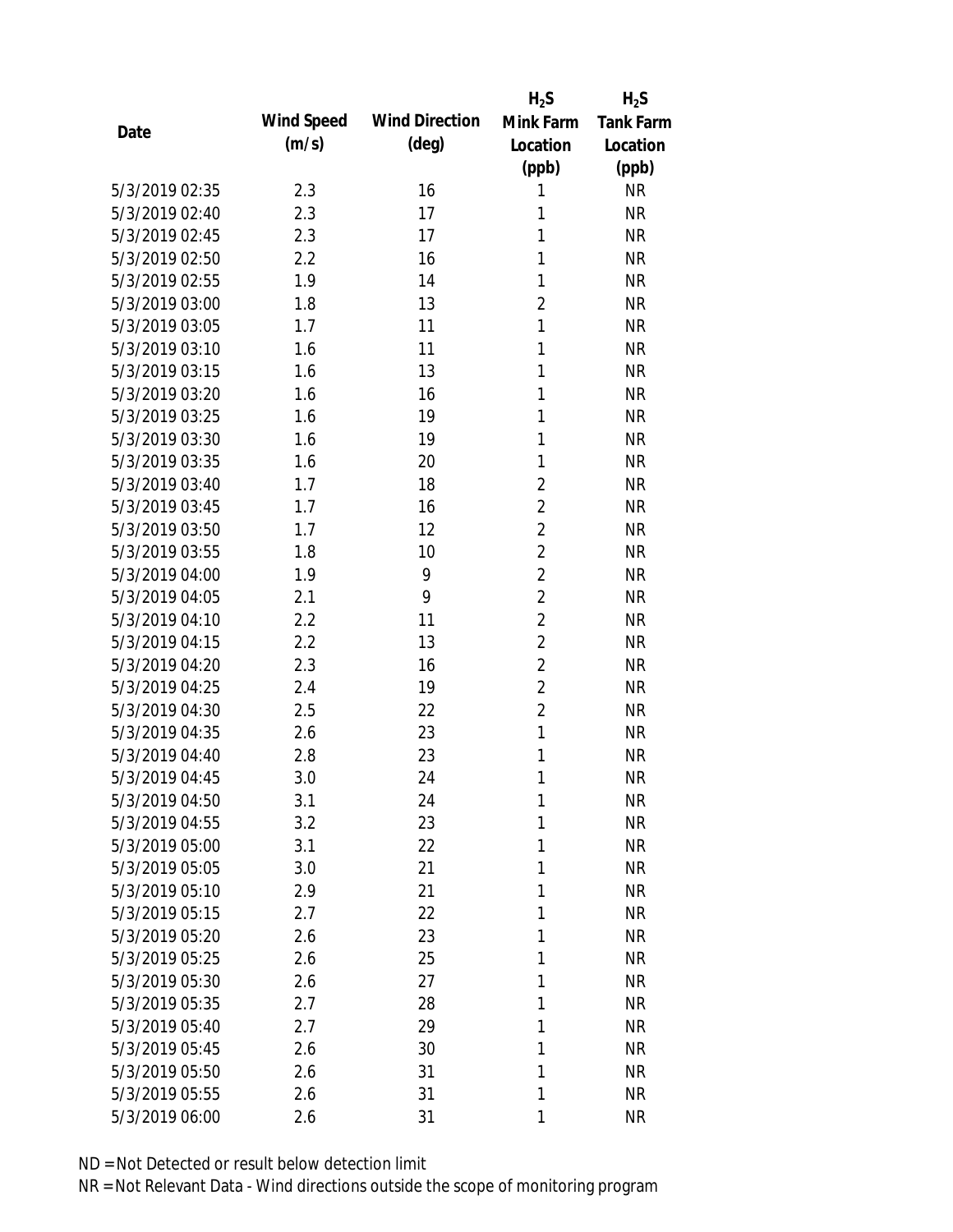|                |            |                       | $H_2S$         | $H_2S$           |
|----------------|------------|-----------------------|----------------|------------------|
|                | Wind Speed | <b>Wind Direction</b> | Mink Farm      | <b>Tank Farm</b> |
| Date           | (m/s)      | $(\text{deg})$        | Location       | Location         |
|                |            |                       | (ppb)          | (ppb)            |
| 5/3/2019 06:05 | 2.4        | 30                    | 1              | <b>NR</b>        |
| 5/3/2019 06:10 | 2.4        | 29                    | 1              | <b>NR</b>        |
| 5/3/2019 06:15 | 2.5        | 27                    | 1              | <b>NR</b>        |
| 5/3/2019 06:20 | 2.4        | 25                    | 1              | <b>NR</b>        |
| 5/3/2019 06:25 | 2.4        | 23                    | 1              | <b>NR</b>        |
| 5/3/2019 06:30 | 2.4        | 23                    | 1              | <b>NR</b>        |
| 5/3/2019 06:35 | 2.5        | 24                    | 1              | <b>NR</b>        |
| 5/3/2019 06:40 | 2.5        | 25                    | 1              | <b>NR</b>        |
| 5/3/2019 06:45 | 2.6        | 26                    | 1              | <b>NR</b>        |
| 5/3/2019 06:50 | 2.7        | 26                    | $\overline{2}$ | <b>NR</b>        |
| 5/3/2019 06:55 | 2.8        | 24                    | $\overline{2}$ | <b>NR</b>        |
| 5/3/2019 07:00 | 2.9        | 20                    | $\overline{2}$ | <b>NR</b>        |
| 5/3/2019 07:05 | 2.9        | 18                    | $\overline{2}$ | <b>NR</b>        |
| 5/3/2019 07:10 | 2.8        | 18                    | $\overline{2}$ | <b>NR</b>        |
| 5/3/2019 07:15 | 2.7        | 19                    | $\overline{2}$ | <b>NR</b>        |
| 5/3/2019 07:20 | 2.6        | 20                    | 1              | <b>NR</b>        |
| 5/3/2019 07:25 | 2.5        | 23                    | 1              | <b>NR</b>        |
| 5/3/2019 07:30 | 2.7        | 25                    | 1              | <b>NR</b>        |
| 5/3/2019 07:35 | 2.7        | 27                    | 1              | <b>NR</b>        |
| 5/3/2019 07:40 | 2.9        | 27                    | 1              | <b>NR</b>        |
| 5/3/2019 07:45 | 3.1        | 26                    | 1              | <b>NR</b>        |
| 5/3/2019 07:50 | 3.3        | 28                    | 1              | <b>NR</b>        |
| 5/3/2019 07:55 | 3.6        | 31                    | 1              | <b>NR</b>        |
| 5/3/2019 08:00 | 3.6        | 33                    | $\overline{2}$ | <b>NR</b>        |
| 5/3/2019 08:05 | 3.6        | 35                    | $\overline{2}$ | <b>NR</b>        |
| 5/3/2019 08:10 | 3.7        | 37                    | $\overline{2}$ | <b>NR</b>        |
| 5/3/2019 08:15 | 3.6        | 38                    | $\overline{2}$ | <b>NR</b>        |
| 5/3/2019 08:20 | 3.7        | 36                    | $\overline{2}$ | <b>NR</b>        |
| 5/3/2019 08:25 | 3.5        | 36                    | $\overline{2}$ | <b>NR</b>        |
| 5/3/2019 08:30 | 3.5        | 36                    | $\overline{2}$ | <b>NR</b>        |
| 5/3/2019 08:35 | 3.5        | 36                    | $\overline{2}$ | <b>NR</b>        |
| 5/3/2019 08:40 | 3.6        | 34                    | $\overline{2}$ | <b>NR</b>        |
| 5/3/2019 08:45 | 3.7        | 34                    | 1              | <b>NR</b>        |
| 5/3/2019 08:50 | 3.8        | 34                    | 1              | <b>NR</b>        |
| 5/3/2019 08:55 | 3.9        | 34                    | $\mathbf{1}$   | <b>NR</b>        |
| 5/3/2019 09:00 | 3.9        | 34                    | 1              | <b>NR</b>        |
| 5/3/2019 09:05 | 4.1        | 35                    | 1              | <b>NR</b>        |
| 5/3/2019 09:10 | 3.8        | 36                    | 1              | <b>NR</b>        |
| 5/3/2019 09:15 | 3.7        | 37                    | 1              | <b>NR</b>        |
| 5/3/2019 09:20 | 3.5        | 37                    | 1              | <b>NR</b>        |
| 5/3/2019 09:25 | 3.5        | 37                    | $\overline{2}$ | <b>NR</b>        |
| 5/3/2019 09:30 | 3.4        | 35                    | $\overline{2}$ | <b>NR</b>        |
|                |            |                       |                |                  |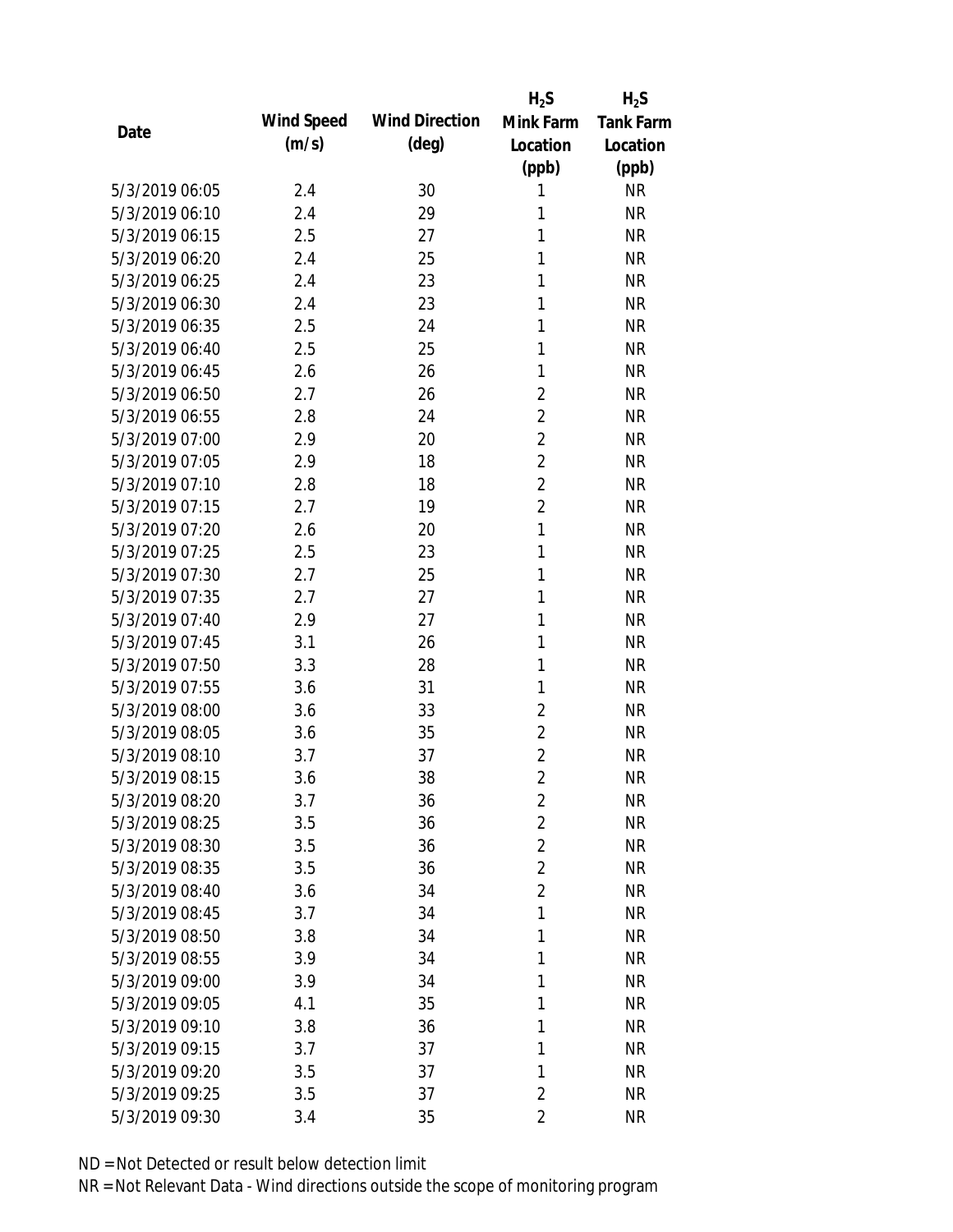|                |            |                       | $H_2S$         | $H_2S$           |
|----------------|------------|-----------------------|----------------|------------------|
| Date           | Wind Speed | <b>Wind Direction</b> | Mink Farm      | <b>Tank Farm</b> |
|                | (m/s)      | $(\text{deg})$        | Location       | Location         |
|                |            |                       | (ppb)          | (ppb)            |
| 5/3/2019 09:35 | 3.3        | 31                    | $\overline{2}$ | <b>NR</b>        |
| 5/3/2019 09:40 | 3.5        | 32                    | $\overline{2}$ | <b>NR</b>        |
| 5/3/2019 09:45 | 3.6        | 30                    | $\mathbf{1}$   | <b>NR</b>        |
| 5/3/2019 09:50 | 3.9        | 30                    | 1              | <b>NR</b>        |
| 5/3/2019 09:55 | 3.8        | 29                    | 1              | <b>NR</b>        |
| 5/3/2019 10:00 | 3.8        | 31                    | 1              | <b>NR</b>        |
| 5/3/2019 10:05 | 3.9        | 33                    | 1              | <b>NR</b>        |
| 5/3/2019 10:10 | 3.9        | 32                    | 1              | <b>NR</b>        |
| 5/3/2019 10:15 | 4.0        | 30                    | 1              | <b>NR</b>        |
| 5/3/2019 10:20 | 4.1        | 28                    | 1              | <b>NR</b>        |
| 5/3/2019 10:25 | 4.4        | 29                    | 1              | <b>NR</b>        |
| 5/3/2019 10:30 | 4.7        | 29                    | 1              | <b>NR</b>        |
| 5/3/2019 10:35 | 5.0        | 30                    | 1              | <b>NR</b>        |
| 5/3/2019 10:40 | 5.2        | 33                    | 1              | <b>NR</b>        |
| 5/3/2019 10:45 | 5.3        | 36                    | $\mathbf{1}$   | <b>NR</b>        |
| 5/3/2019 10:50 | 5.2        | 40                    | 1              | <b>NR</b>        |
| 5/3/2019 10:55 | 5.0        | 42                    | <b>NR</b>      | <b>NR</b>        |
| 5/3/2019 11:00 | 4.7        | 41                    | <b>NR</b>      | <b>NR</b>        |
| 5/3/2019 11:05 | 4.7        | 39                    | 1              | <b>NR</b>        |
| 5/3/2019 11:10 | 4.3        | 41                    | <b>NR</b>      | <b>NR</b>        |
| 5/3/2019 11:15 | 4.2        | 39                    | $\mathbf{1}$   | <b>NR</b>        |
| 5/3/2019 11:20 | 4.3        | 39                    | 1              | <b>NR</b>        |
| 5/3/2019 11:25 | 4.4        | 38                    | 1              | <b>NR</b>        |
| 5/3/2019 11:30 | 4.7        | 36                    | 1              | <b>NR</b>        |
| 5/3/2019 11:35 | 4.7        | 37                    | 1              | <b>NR</b>        |
| 5/3/2019 11:40 | 4.9        | 32                    | 1              | <b>NR</b>        |
| 5/3/2019 11:45 | 5.2        | 30                    | 1              | <b>NR</b>        |
| 5/3/2019 11:50 | 5.2        | 28                    | 1              | <b>NR</b>        |
| 5/3/2019 11:55 | 5.2        | 26                    | 1              | <b>NR</b>        |
| 5/3/2019 12:00 | 5.0        | 31                    | 1              | <b>NR</b>        |
| 5/3/2019 12:05 | 4.9        | 33                    | 1              | <b>NR</b>        |
| 5/3/2019 12:10 | 5.0        | 33                    | 1              | <b>NR</b>        |
| 5/3/2019 12:15 | 4.8        | 32                    | 1              | <b>NR</b>        |
| 5/3/2019 12:20 | 4.8        | 31                    | 1              | <b>NR</b>        |
| 5/3/2019 12:25 | 4.7        | 33                    | 1              | <b>NR</b>        |
| 5/3/2019 12:30 | 4.8        | 30                    | 1              | <b>NR</b>        |
| 5/3/2019 12:35 | 4.8        | 31                    | 1              | <b>NR</b>        |
| 5/3/2019 12:40 | 4.8        | 32                    | 1              | <b>NR</b>        |
| 5/3/2019 12:45 | 4.9        | 32                    | 1              | <b>NR</b>        |
| 5/3/2019 12:50 | 4.8        | 35                    | 1              | <b>NR</b>        |
| 5/3/2019 12:55 | 4.9        | 33                    | 1              | <b>NR</b>        |
| 5/3/2019 13:00 | 4.8        | 33                    | 1              | <b>NR</b>        |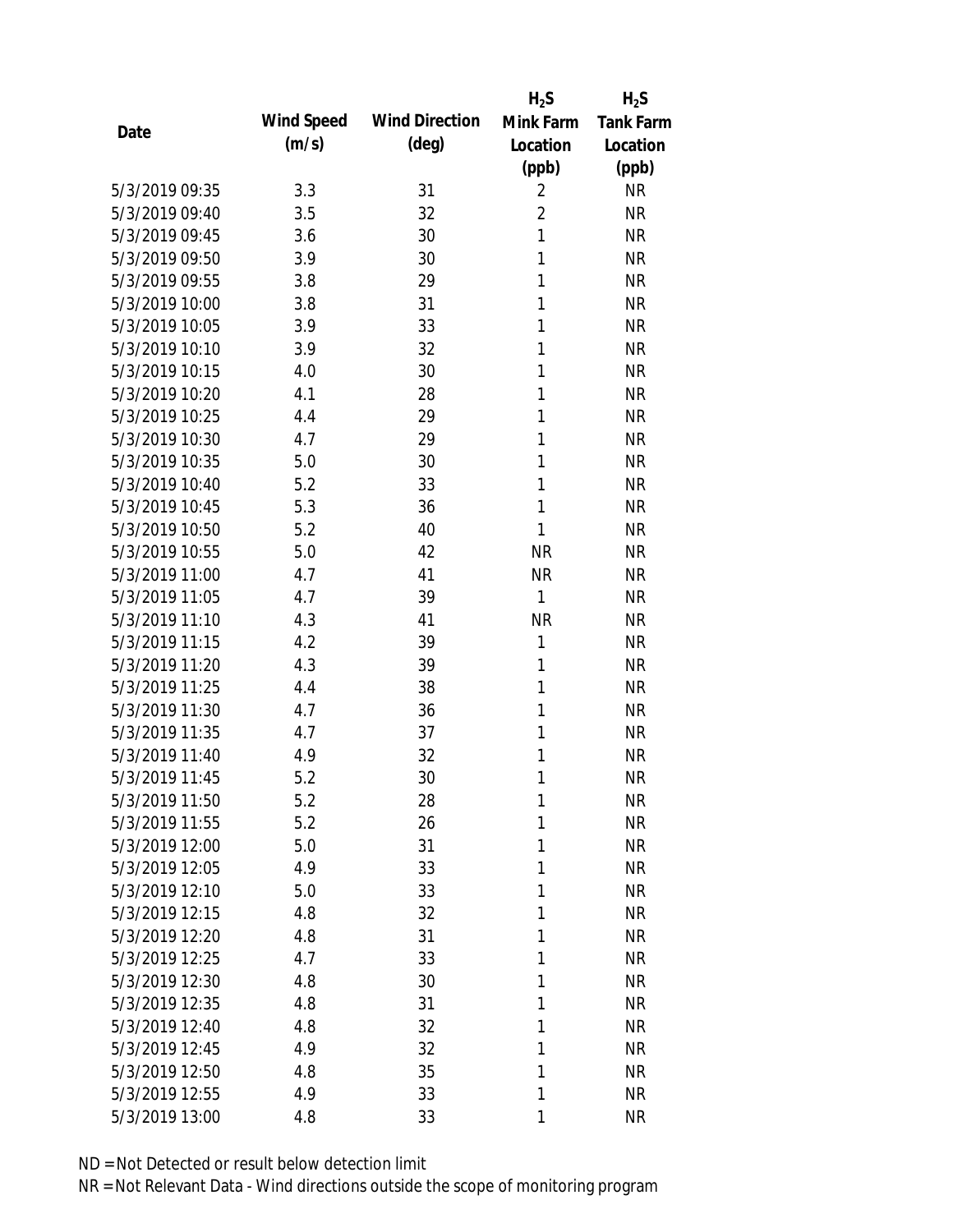|                |            |                       | $H_2S$         | $H_2S$    |
|----------------|------------|-----------------------|----------------|-----------|
| Date           | Wind Speed | <b>Wind Direction</b> | Mink Farm      | Tank Farm |
|                | (m/s)      | $(\text{deg})$        | Location       | Location  |
|                |            |                       | (ppb)          | (ppb)     |
| 5/3/2019 13:05 | 4.6        | 32                    | 1              | <b>NR</b> |
| 5/3/2019 13:10 | 4.4        | 32                    | 1              | <b>NR</b> |
| 5/3/2019 13:15 | 4.2        | 35                    | 1              | <b>NR</b> |
| 5/3/2019 13:20 | 4.2        | 37                    | 1              | <b>NR</b> |
| 5/3/2019 13:25 | 4.2        | 39                    | 1              | <b>NR</b> |
| 5/3/2019 13:30 | 4.3        | 40                    | 1              | <b>NR</b> |
| 5/3/2019 13:35 | 4.5        | 38                    | 1              | <b>NR</b> |
| 5/3/2019 13:40 | 4.7        | 39                    | $\mathbf{1}$   | <b>NR</b> |
| 5/3/2019 13:45 | 4.7        | 37                    | 1              | <b>NR</b> |
| 5/3/2019 13:50 | 4.7        | 37                    | 1              | <b>NR</b> |
| 5/3/2019 13:55 | 4.5        | 36                    | 1              | <b>NR</b> |
| 5/3/2019 14:00 | 4.4        | 35                    | $\overline{2}$ | <b>NR</b> |
| 5/3/2019 14:05 | 4.5        | 34                    | $\overline{2}$ | <b>NR</b> |
| 5/3/2019 14:10 | 4.5        | 32                    | $\overline{2}$ | <b>NR</b> |
| 5/3/2019 14:15 | 4.5        | 29                    | $\overline{2}$ | <b>NR</b> |
| 5/3/2019 14:20 | 4.5        | 24                    | $\overline{2}$ | <b>NR</b> |
| 5/3/2019 14:25 | 4.6        | 20                    | $\overline{2}$ | <b>NR</b> |
| 5/3/2019 14:30 | 4.8        | 18                    | $\overline{2}$ | <b>NR</b> |
| 5/3/2019 14:35 | 4.6        | 16                    | $\mathbf{1}$   | <b>NR</b> |
| 5/3/2019 14:40 | 4.7        | 14                    | 1              | <b>NR</b> |
| 5/3/2019 14:45 | 4.8        | 14                    | 1              | <b>NR</b> |
| 5/3/2019 14:50 | 5.0        | 14                    | 1              | <b>NR</b> |
| 5/3/2019 14:55 | 5.0        | 14                    | 1              | <b>NR</b> |
| 5/3/2019 15:00 | 4.8        | 13                    | 1              | <b>NR</b> |
| 5/3/2019 15:05 | 4.8        | 14                    | $\overline{2}$ | <b>NR</b> |
| 5/3/2019 15:10 | 4.8        | 18                    | 1              | <b>NR</b> |
| 5/3/2019 15:15 | 4.9        | 21                    | 1              | <b>NR</b> |
| 5/3/2019 15:20 | 4.8        | 21                    | 1              | <b>NR</b> |
| 5/3/2019 15:25 | 4.9        | 25                    | 1              | <b>NR</b> |
| 5/3/2019 15:30 | 4.9        | 30                    | 1              | <b>NR</b> |
| 5/3/2019 15:35 | 4.8        | 32                    | 1              | <b>NR</b> |
| 5/3/2019 15:40 | 4.9        | 27                    | 1              | <b>NR</b> |
| 5/3/2019 15:45 | 4.8        | 25                    | 1              | <b>NR</b> |
| 5/3/2019 15:50 | 4.6        | 24                    | 1              | <b>NR</b> |
| 5/3/2019 15:55 | 4.5        | 21                    | 1              | <b>NR</b> |
| 5/3/2019 16:00 | 4.4        | 19                    | 1              | <b>NR</b> |
| 5/3/2019 16:05 | 4.5        | 16                    | 1              | <b>NR</b> |
| 5/3/2019 16:10 | 4.5        | 17                    | 1              | <b>NR</b> |
| 5/3/2019 16:15 | 4.3        | 15                    | 1              | <b>NR</b> |
| 5/3/2019 16:20 | 4.3        | 14                    | 1              | <b>NR</b> |
| 5/3/2019 16:25 | 4.5        | 13                    | 1              | <b>NR</b> |
| 5/3/2019 16:30 | 4.5        | 12                    | 1              | <b>NR</b> |
|                |            |                       |                |           |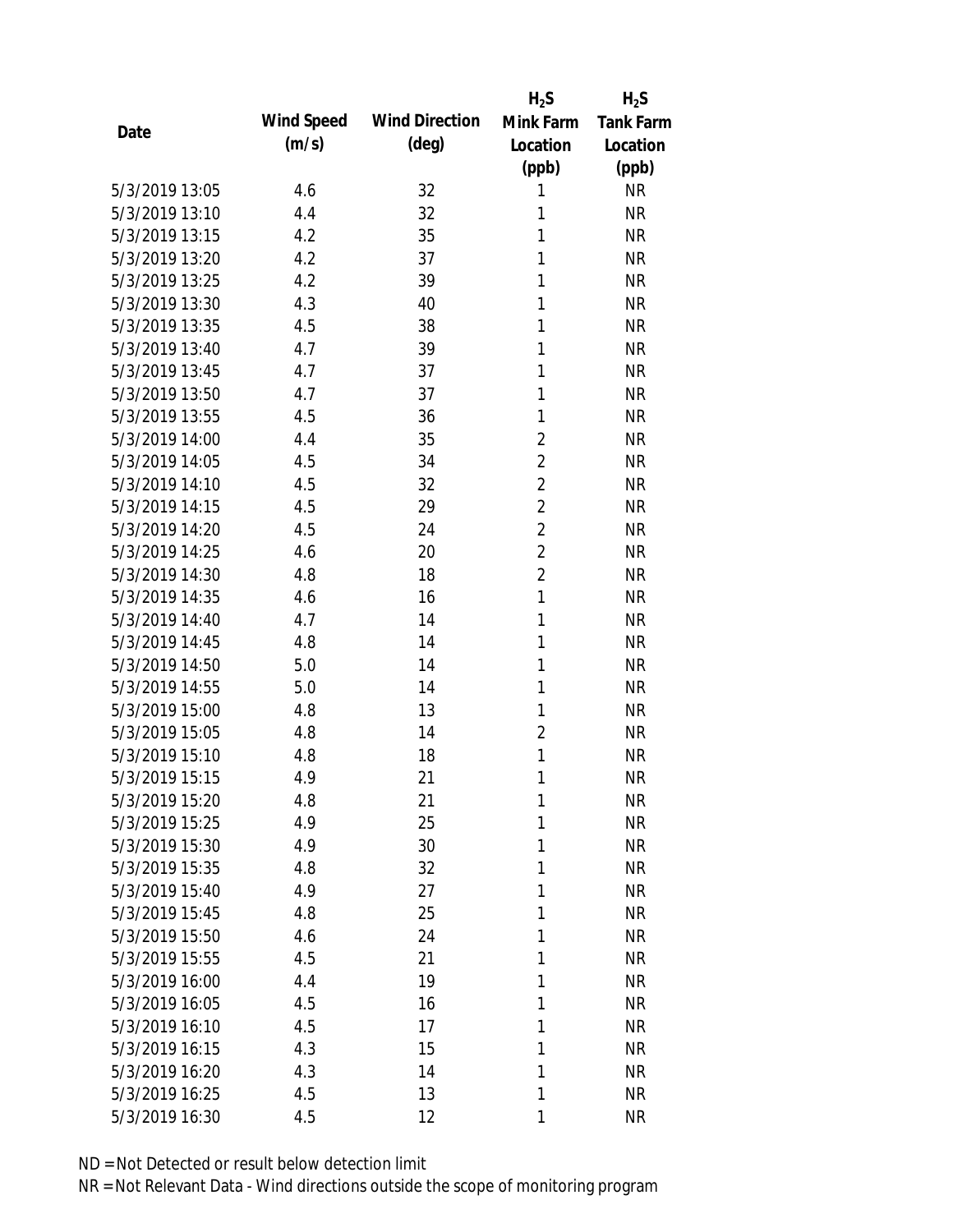|                |            |                       | $H_2S$         | $H_2S$           |
|----------------|------------|-----------------------|----------------|------------------|
| Date           | Wind Speed | <b>Wind Direction</b> | Mink Farm      | <b>Tank Farm</b> |
|                | (m/s)      | $(\text{deg})$        | Location       | Location         |
|                |            |                       | (ppb)          | (ppb)            |
| 5/3/2019 16:35 | 4.4        | 14                    | 1              | <b>NR</b>        |
| 5/3/2019 16:40 | 4.3        | 17                    | 1              | <b>NR</b>        |
| 5/3/2019 16:45 | 4.2        | 20                    | 1              | <b>NR</b>        |
| 5/3/2019 16:50 | 4.1        | 24                    | 1              | <b>NR</b>        |
| 5/3/2019 16:55 | 3.9        | 26                    | 1              | <b>NR</b>        |
| 5/3/2019 17:00 | 3.9        | 27                    | $\overline{2}$ | <b>NR</b>        |
| 5/3/2019 17:05 | 4.0        | 26                    | 1              | <b>NR</b>        |
| 5/3/2019 17:10 | 4.1        | 25                    | 1              | <b>NR</b>        |
| 5/3/2019 17:15 | 4.2        | 25                    | 1              | <b>NR</b>        |
| 5/3/2019 17:20 | 4.3        | 24                    | 1              | <b>NR</b>        |
| 5/3/2019 17:25 | 4.2        | 24                    | 1              | <b>NR</b>        |
| 5/3/2019 17:30 | 4.2        | 23                    | 1              | <b>NR</b>        |
| 5/3/2019 17:35 | 4.0        | 24                    | $\overline{2}$ | <b>NR</b>        |
| 5/3/2019 17:40 | 4.0        | 25                    | $\overline{2}$ | <b>NR</b>        |
| 5/3/2019 17:45 | 4.3        | 26                    | $\overline{2}$ | <b>NR</b>        |
| 5/3/2019 17:50 | 4.4        | 28                    | $\overline{2}$ | <b>NR</b>        |
| 5/3/2019 17:55 | 4.5        | 28                    | $\mathbf{1}$   | <b>NR</b>        |
| 5/3/2019 18:00 | 4.8        | 29                    | 1              | <b>NR</b>        |
| 5/3/2019 18:05 | 4.8        | 29                    | $\mathbf{1}$   | <b>NR</b>        |
| 5/3/2019 18:10 | 4.8        | 28                    | 1              | <b>NR</b>        |
| 5/3/2019 18:15 | 4.2        | 29                    | 1              | <b>NR</b>        |
| 5/3/2019 18:20 | 4.0        | 30                    | 1              | <b>NR</b>        |
| 5/3/2019 18:25 | 3.7        | 33                    | $\overline{2}$ | <b>NR</b>        |
| 5/3/2019 18:30 | 3.6        | 35                    | $\overline{2}$ | <b>NR</b>        |
| 5/3/2019 18:35 | 3.7        | 35                    | $\overline{2}$ | <b>NR</b>        |
| 5/3/2019 18:40 | 3.6        | 37                    | $\overline{2}$ | <b>NR</b>        |
| 5/3/2019 18:45 | 3.8        | 37                    | $\overline{2}$ | <b>NR</b>        |
| 5/3/2019 18:50 | 3.9        | 37                    | 1              | <b>NR</b>        |
| 5/3/2019 18:55 | 4.1        | 35                    | 1              | <b>NR</b>        |
| 5/3/2019 19:00 | 4.1        | 35                    | 1              | <b>NR</b>        |
| 5/3/2019 19:05 | 4.1        | 36                    | 1              | <b>NR</b>        |
| 5/3/2019 19:10 | 4.1        | 35                    | 1              | <b>NR</b>        |
| 5/3/2019 19:15 | 3.9        | 36                    | 1              | <b>NR</b>        |
| 5/3/2019 19:20 | 4.0        | 36                    | 1              | <b>NR</b>        |
| 5/3/2019 19:25 | 3.9        | 37                    | 1              | <b>NR</b>        |
| 5/3/2019 19:30 | 3.7        | 37                    | 1              | <b>NR</b>        |
| 5/3/2019 19:35 | 3.6        | 39                    | 1              | <b>NR</b>        |
| 5/3/2019 19:40 | 3.6        | 40                    | 1              | <b>NR</b>        |
| 5/3/2019 19:45 | 3.6        | 39                    | 1              | <b>NR</b>        |
| 5/3/2019 19:50 | 3.6        | 37                    | 1              | <b>NR</b>        |
| 5/3/2019 19:55 | 3.5        | 39                    | 1              | <b>NR</b>        |
| 5/3/2019 20:00 | 3.3        | 40                    | $\overline{2}$ | <b>NR</b>        |
|                |            |                       |                |                  |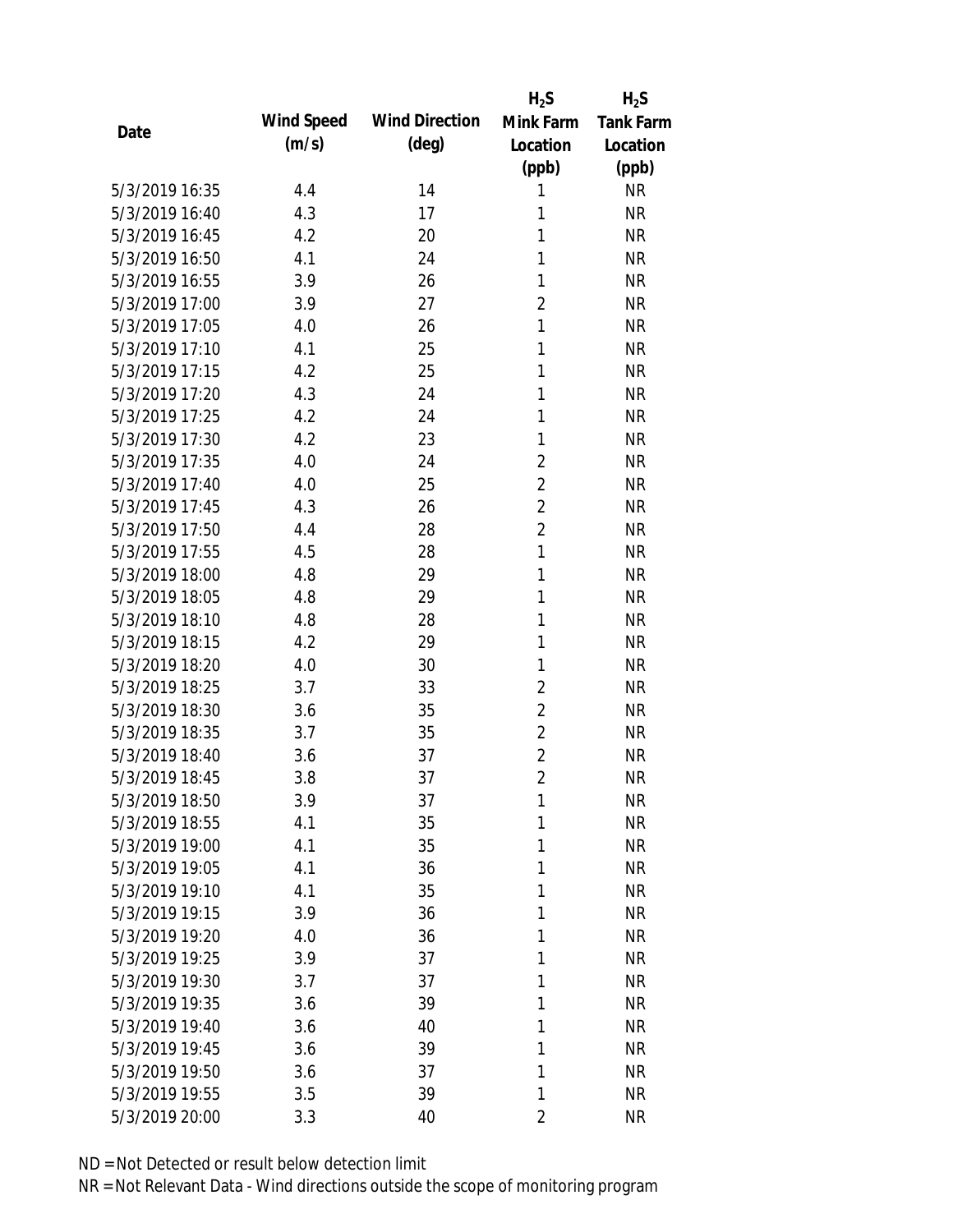|                |            |                       | $H_2S$    | $H_2S$           |
|----------------|------------|-----------------------|-----------|------------------|
| Date           | Wind Speed | <b>Wind Direction</b> | Mink Farm | <b>Tank Farm</b> |
|                | (m/s)      | $(\text{deg})$        | Location  | Location         |
|                |            |                       | (ppb)     | (ppb)            |
| 5/3/2019 20:05 | 3.2        | 41                    | <b>NR</b> | <b>NR</b>        |
| 5/3/2019 20:10 | 3.1        | 42                    | <b>NR</b> | <b>NR</b>        |
| 5/3/2019 20:15 | 2.9        | 42                    | <b>NR</b> | <b>NR</b>        |
| 5/3/2019 20:20 | 2.7        | 45                    | <b>NR</b> | <b>NR</b>        |
| 5/3/2019 20:25 | 2.6        | 46                    | <b>NR</b> | <b>NR</b>        |
| 5/3/2019 20:30 | 2.7        | 48                    | <b>NR</b> | <b>NR</b>        |
| 5/3/2019 20:35 | 2.8        | 47                    | <b>NR</b> | <b>NR</b>        |
| 5/3/2019 20:40 | 2.7        | 49                    | <b>NR</b> | <b>NR</b>        |
| 5/3/2019 20:45 | 2.8        | 51                    | <b>NR</b> | <b>NR</b>        |
| 5/3/2019 20:50 | 2.9        | 55                    | <b>NR</b> | <b>NR</b>        |
| 5/3/2019 20:55 | 2.8        | 57                    | <b>NR</b> | <b>NR</b>        |
| 5/3/2019 21:00 | 2.8        | 63                    | <b>NR</b> | <b>NR</b>        |
| 5/3/2019 21:05 | 2.6        | 64                    | <b>NR</b> | <b>NR</b>        |
| 5/3/2019 21:10 | 2.6        | 67                    | <b>NR</b> | <b>NR</b>        |
| 5/3/2019 21:15 | 2.6        | 74                    | <b>NR</b> | <b>NR</b>        |
| 5/3/2019 21:20 | 2.4        | 76                    | <b>NR</b> | <b>NR</b>        |
| 5/3/2019 21:25 | 2.4        | 76                    | <b>NR</b> | <b>NR</b>        |
| 5/3/2019 21:30 | 2.3        | 75                    | <b>NR</b> | <b>NR</b>        |
| 5/3/2019 21:35 | 2.4        | 81                    | <b>NR</b> | <b>NR</b>        |
| 5/3/2019 21:40 | 2.5        | 84                    | <b>NR</b> | <b>NR</b>        |
| 5/3/2019 21:45 | 2.4        | 85                    | <b>NR</b> | <b>NR</b>        |
| 5/3/2019 21:50 | 2.7        | 89                    | <b>NR</b> | <b>NR</b>        |
| 5/3/2019 21:55 | 3.0        | 96                    | <b>NR</b> | <b>NR</b>        |
| 5/3/2019 22:00 | 3.5        | 101                   | <b>NR</b> | <b>NR</b>        |
| 5/3/2019 22:05 | 3.9        | 106                   | <b>NR</b> | <b>NR</b>        |
| 5/3/2019 22:10 | 3.9        | 107                   | <b>NR</b> | <b>NR</b>        |
| 5/3/2019 22:15 | 3.8        | 104                   | <b>NR</b> | <b>NR</b>        |
| 5/3/2019 22:20 | 3.5        | 97                    | <b>NR</b> | <b>NR</b>        |
| 5/3/2019 22:25 | 3.2        | 82                    | <b>NR</b> | <b>NR</b>        |
| 5/3/2019 22:30 | 2.7        | 63                    | <b>NR</b> | <b>NR</b>        |
| 5/3/2019 22:35 | 2.1        | 53                    | <b>NR</b> | <b>NR</b>        |
| 5/3/2019 22:40 | 2.2        | 54                    | <b>NR</b> | <b>NR</b>        |
| 5/3/2019 22:45 | 2.2        | 54                    | <b>NR</b> | <b>NR</b>        |
| 5/3/2019 22:50 | 2.2        | 49                    | <b>NR</b> | <b>NR</b>        |
| 5/3/2019 22:55 | 2.1        | 59                    | <b>NR</b> | <b>NR</b>        |
| 5/3/2019 23:00 | 2.2        | 70                    | <b>NR</b> | <b>NR</b>        |
| 5/3/2019 23:05 | 2.0        | 68                    | <b>NR</b> | <b>NR</b>        |
| 5/3/2019 23:10 | 1.8        | 57                    | <b>NR</b> | <b>NR</b>        |
| 5/3/2019 23:15 | 1.7        | 53                    | <b>NR</b> | <b>NR</b>        |
| 5/3/2019 23:20 | 1.7        | 55                    | <b>NR</b> | <b>NR</b>        |
| 5/3/2019 23:25 | 1.5        | 49                    | <b>NR</b> | <b>NR</b>        |
| 5/3/2019 23:30 | 1.4        | 37                    | 1         | <b>NR</b>        |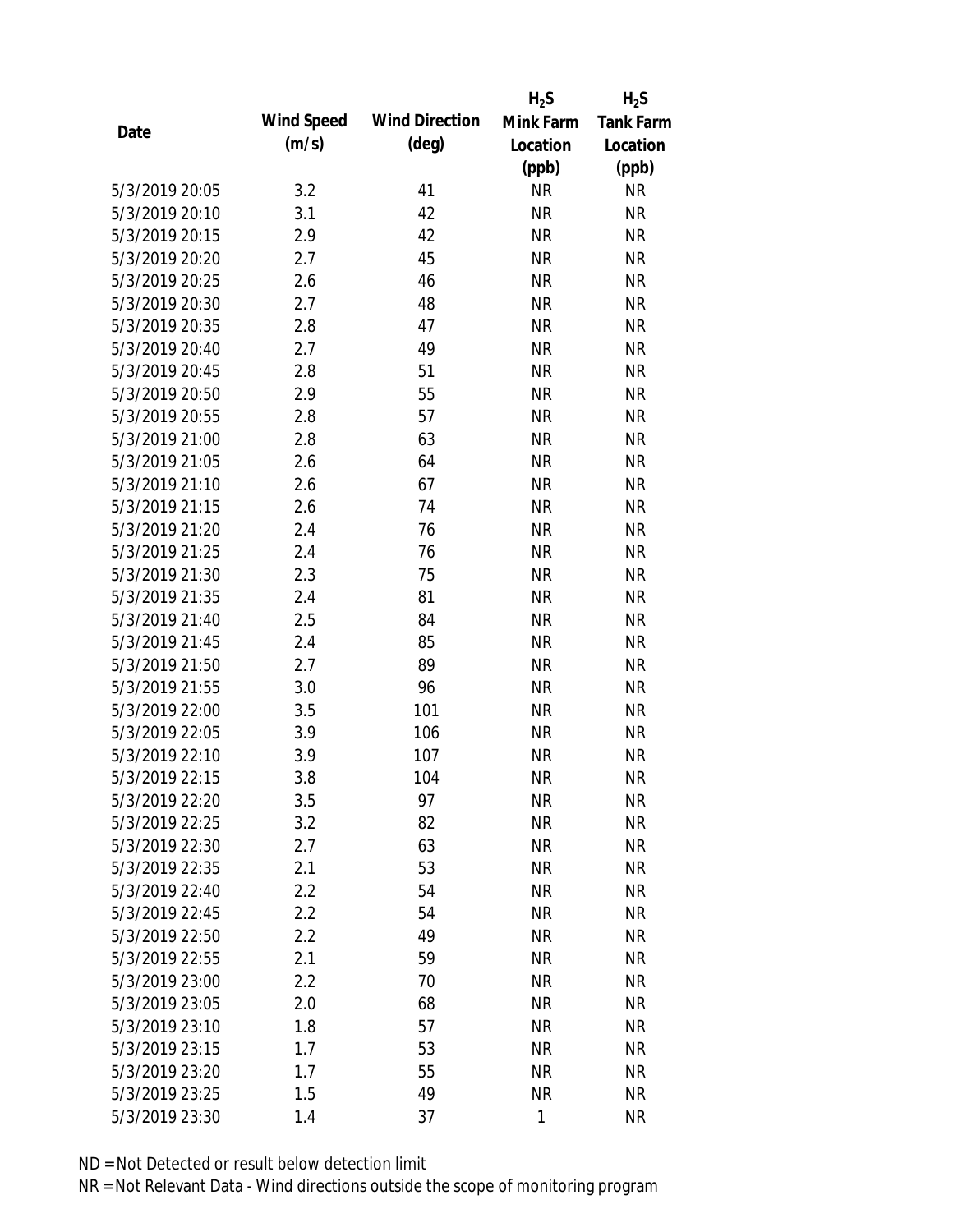|                |            |                       | $H_2S$         | $H_2S$           |
|----------------|------------|-----------------------|----------------|------------------|
| Date           | Wind Speed | <b>Wind Direction</b> | Mink Farm      | <b>Tank Farm</b> |
|                | (m/s)      | $(\text{deg})$        | Location       | Location         |
|                |            |                       | (ppb)          | (ppb)            |
| 5/3/2019 23:35 | 1.5        | 36                    | 1              | <b>NR</b>        |
| 5/3/2019 23:40 | 1.5        | 37                    | 1              | <b>NR</b>        |
| 5/3/2019 23:45 | 1.5        | 35                    | 1              | <b>NR</b>        |
| 5/3/2019 23:50 | 1.5        | 27                    | 1              | <b>NR</b>        |
| 5/3/2019 23:55 | 1.7        | 22                    | 1              | <b>NR</b>        |
| 5/3/2019 24:00 | 1.9        | 22                    | 1              | <b>NR</b>        |
| 5/4/2019 00:05 | 1.9        | 17                    | 1              | <b>NR</b>        |
| 5/4/2019 00:10 | 2.1        | 12                    | 1              | <b>NR</b>        |
| 5/4/2019 00:15 | 2.2        | 10                    | 1              | <b>NR</b>        |
| 5/4/2019 00:20 | 2.3        | 10                    | 1              | <b>NR</b>        |
| 5/4/2019 00:25 | 2.3        | 12                    | 1              | <b>NR</b>        |
| 5/4/2019 00:30 | 2.3        | 13                    | 1              | <b>NR</b>        |
| 5/4/2019 00:35 | 2.4        | 18                    | 1              | <b>NR</b>        |
| 5/4/2019 00:40 | 2.3        | 23                    | 1              | <b>NR</b>        |
| 5/4/2019 00:45 | 2.2        | 26                    | 1              | <b>NR</b>        |
| 5/4/2019 00:50 | 2.2        | 29                    | 1              | <b>NR</b>        |
| 5/4/2019 00:55 | 2.2        | 31                    | 1              | <b>NR</b>        |
| 5/4/2019 01:00 | 2.1        | 32                    | 1              | <b>NR</b>        |
| 5/4/2019 01:05 | 2.0        | 32                    | 1              | <b>NR</b>        |
| 5/4/2019 01:10 | 2.0        | 29                    | 1              | <b>NR</b>        |
| 5/4/2019 01:15 | 2.0        | 26                    | $\overline{2}$ | <b>NR</b>        |
| 5/4/2019 01:20 | 1.9        | 24                    | $\mathbf{1}$   | <b>NR</b>        |
| 5/4/2019 01:25 | 1.9        | 24                    | 1              | <b>NR</b>        |
| 5/4/2019 01:30 | 1.9        | 24                    | 1              | <b>NR</b>        |
| 5/4/2019 01:35 | 1.9        | 23                    | 1              | <b>NR</b>        |
| 5/4/2019 01:40 | 2.0        | 23                    | 1              | <b>NR</b>        |
| 5/4/2019 01:45 | 2.0        | 24                    | 1              | <b>NR</b>        |
| 5/4/2019 01:50 | 2.0        | 23                    | 1              | <b>NR</b>        |
| 5/4/2019 01:55 | 2.1        | 22                    | $\overline{2}$ | <b>NR</b>        |
| 5/4/2019 02:00 | $2.2\,$    | 21                    | 1              | <b>NR</b>        |
| 5/4/2019 02:05 | 2.3        | 20                    | 1              | <b>NR</b>        |
| 5/4/2019 02:10 | 2.5        | 19                    | 1              | <b>NR</b>        |
| 5/4/2019 02:15 | 2.7        | 18                    | 1              | <b>NR</b>        |
| 5/4/2019 02:20 | 2.8        | 18                    | 1              | <b>NR</b>        |
| 5/4/2019 02:25 | 2.8        | 19                    | 1              | <b>NR</b>        |
| 5/4/2019 02:30 | 2.8        | 20                    | 1              | <b>NR</b>        |
| 5/4/2019 02:35 | 2.6        | 21                    | 1              | <b>NR</b>        |
| 5/4/2019 02:40 | 2.5        | 22                    | 1              | <b>NR</b>        |
| 5/4/2019 02:45 | 2.4        | 22                    | 1              | <b>NR</b>        |
| 5/4/2019 02:50 | 2.3        | 22                    | 1              | <b>NR</b>        |
| 5/4/2019 02:55 | 2.3        | 23                    | $\overline{2}$ | <b>NR</b>        |
| 5/4/2019 03:00 | 2.3        | 22                    | $\overline{2}$ | <b>NR</b>        |
|                |            |                       |                |                  |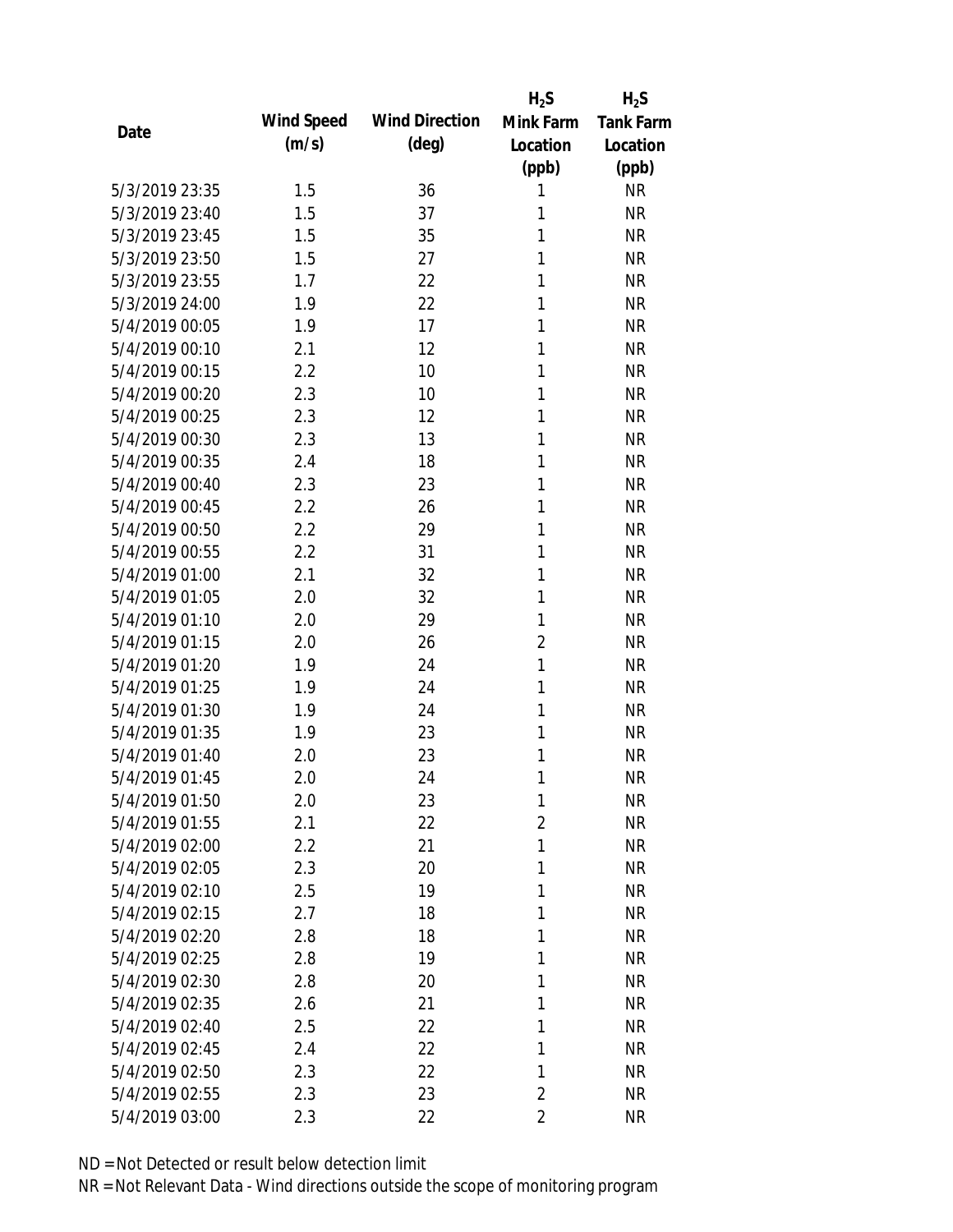|                |            |                       | $H_2S$         | $H_2S$           |
|----------------|------------|-----------------------|----------------|------------------|
|                | Wind Speed | <b>Wind Direction</b> | Mink Farm      | <b>Tank Farm</b> |
| Date           | (m/s)      | $(\text{deg})$        | Location       | Location         |
|                |            |                       | (ppb)          | (ppb)            |
| 5/4/2019 03:05 | 2.3        | 23                    | $\overline{2}$ | <b>NR</b>        |
| 5/4/2019 03:10 | 2.3        | 23                    | $\overline{2}$ | <b>NR</b>        |
| 5/4/2019 03:15 | 2.2        | 25                    | $\overline{2}$ | <b>NR</b>        |
| 5/4/2019 03:20 | 2.2        | 25                    | $\mathbf{1}$   | <b>NR</b>        |
| 5/4/2019 03:25 | 2.0        | 25                    | 1              | <b>NR</b>        |
| 5/4/2019 03:30 | 1.9        | 27                    | 1              | <b>NR</b>        |
| 5/4/2019 03:35 | 1.8        | 26                    | 1              | <b>NR</b>        |
| 5/4/2019 03:40 | 1.8        | 26                    | 1              | <b>NR</b>        |
| 5/4/2019 03:45 | 1.6        | 26                    | 1              | <b>NR</b>        |
| 5/4/2019 03:50 | 1.6        | 28                    | 1              | <b>NR</b>        |
| 5/4/2019 03:55 | 1.6        | 27                    | 1              | <b>NR</b>        |
| 5/4/2019 04:00 | 1.7        | 27                    | 1              | <b>NR</b>        |
| 5/4/2019 04:05 | 1.7        | 27                    | $\overline{2}$ | <b>NR</b>        |
| 5/4/2019 04:10 | 1.7        | 27                    | $\overline{2}$ | <b>NR</b>        |
| 5/4/2019 04:15 | 1.7        | 29                    | $\overline{2}$ | <b>NR</b>        |
| 5/4/2019 04:20 | 1.7        | 30                    | $\overline{2}$ | <b>NR</b>        |
| 5/4/2019 04:25 | 1.7        | 33                    | $\overline{2}$ | <b>NR</b>        |
| 5/4/2019 04:30 | 1.6        | 34                    | $\overline{2}$ | <b>NR</b>        |
| 5/4/2019 04:35 | 1.7        | 36                    | $\overline{2}$ | <b>NR</b>        |
| 5/4/2019 04:40 | 1.7        | 37                    | $\overline{2}$ | <b>NR</b>        |
| 5/4/2019 04:45 | 1.9        | 34                    | $\overline{2}$ | <b>NR</b>        |
| 5/4/2019 04:50 | 2.0        | 32                    | $\overline{2}$ | <b>NR</b>        |
| 5/4/2019 04:55 | 2.1        | 31                    | $\overline{2}$ | <b>NR</b>        |
| 5/4/2019 05:00 | 2.2        | 30                    | $\overline{2}$ | <b>NR</b>        |
| 5/4/2019 05:05 | 2.2        | 30                    | $\overline{2}$ | <b>NR</b>        |
| 5/4/2019 05:10 | 2.3        | 29                    | $\overline{2}$ | <b>NR</b>        |
| 5/4/2019 05:15 | 2.3        | 30                    | $\overline{2}$ | <b>NR</b>        |
| 5/4/2019 05:20 | 2.3        | 32                    | $\sqrt{2}$     | <b>NR</b>        |
| 5/4/2019 05:25 | 2.3        | 32                    | $\overline{2}$ | <b>NR</b>        |
| 5/4/2019 05:30 | 2.3        | 33                    | $\overline{2}$ | <b>NR</b>        |
| 5/4/2019 05:35 | 2.3        | 33                    | $\overline{2}$ | <b>NR</b>        |
| 5/4/2019 05:40 | 2.3        | 32                    | $\overline{2}$ | <b>NR</b>        |
| 5/4/2019 05:45 | 2.4        | 30                    | $\overline{2}$ | <b>NR</b>        |
| 5/4/2019 05:50 | 2.4        | 28                    | $\overline{2}$ | <b>NR</b>        |
| 5/4/2019 05:55 | 2.5        | 25                    | $\overline{2}$ | <b>NR</b>        |
| 5/4/2019 06:00 | 2.6        | 22                    | $\mathbf{1}$   | <b>NR</b>        |
| 5/4/2019 06:05 | 2.7        | 19                    | $\overline{2}$ | <b>NR</b>        |
| 5/4/2019 06:10 | 2.9        | 17                    | $\overline{2}$ | <b>NR</b>        |
| 5/4/2019 06:15 | 3.0        | 17                    | $\overline{2}$ | <b>NR</b>        |
| 5/4/2019 06:20 | 3.0        | 18                    | $\overline{2}$ | <b>NR</b>        |
| 5/4/2019 06:25 | 3.0        | 20                    | $\overline{2}$ | <b>NR</b>        |
| 5/4/2019 06:30 | 2.9        | 21                    | $\overline{2}$ | <b>NR</b>        |
|                |            |                       |                |                  |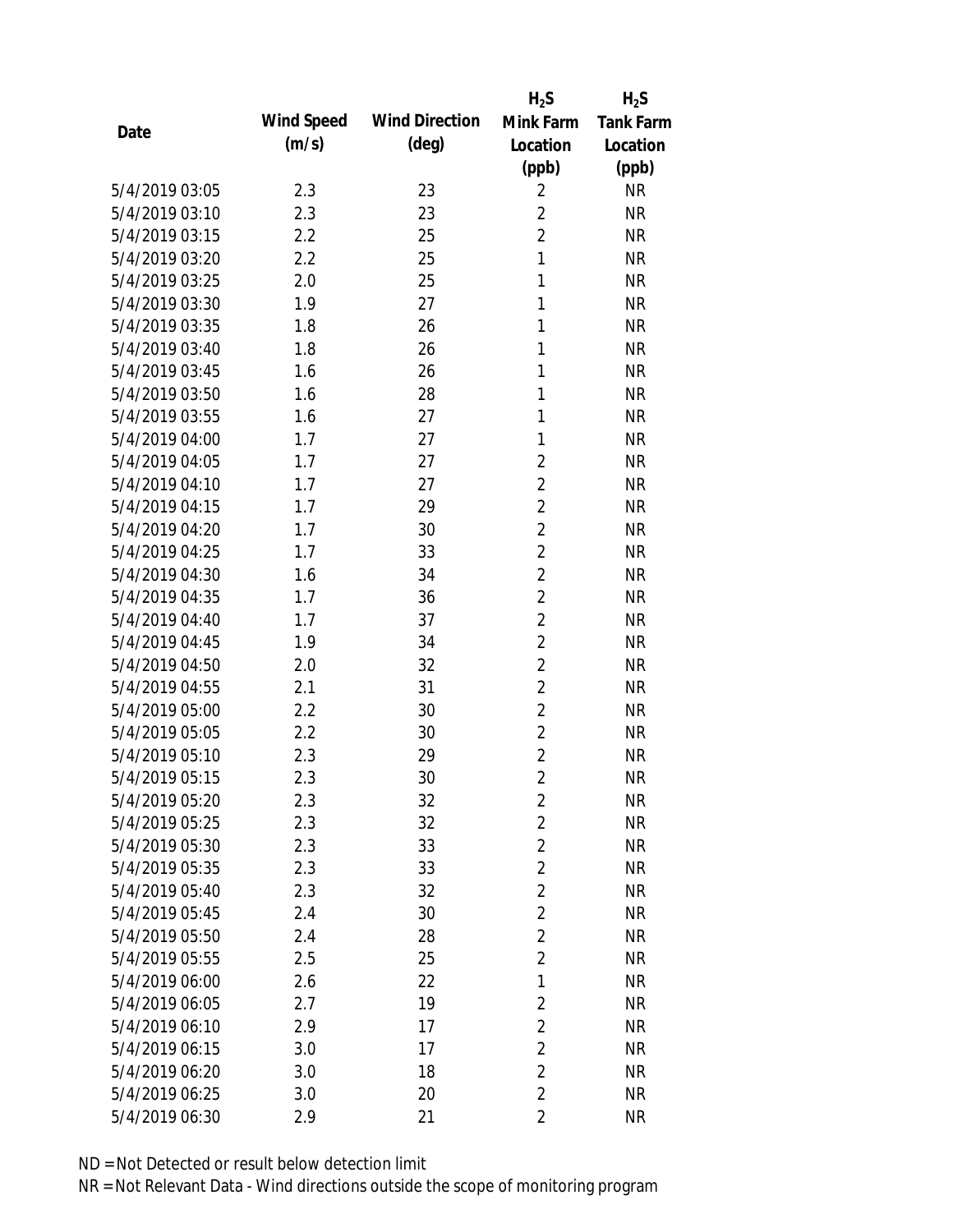|                |            |                       | $H_2S$         | $H_2S$           |
|----------------|------------|-----------------------|----------------|------------------|
|                | Wind Speed | <b>Wind Direction</b> | Mink Farm      | <b>Tank Farm</b> |
| Date           | (m/s)      | $(\text{deg})$        | Location       | Location         |
|                |            |                       | (ppb)          | (ppb)            |
| 5/4/2019 06:35 | 2.7        | 26                    | $\overline{2}$ | <b>NR</b>        |
| 5/4/2019 06:40 | 2.5        | 32                    | $\overline{2}$ | <b>NR</b>        |
| 5/4/2019 06:45 | 2.3        | 38                    | $\mathbf{1}$   | <b>NR</b>        |
| 5/4/2019 06:50 | 2.2        | 41                    | <b>NR</b>      | <b>NR</b>        |
| 5/4/2019 06:55 | 2.0        | 44                    | <b>NR</b>      | <b>NR</b>        |
| 5/4/2019 07:00 | 1.9        | 47                    | <b>NR</b>      | <b>NR</b>        |
| 5/4/2019 07:05 | 1.9        | 46                    | <b>NR</b>      | <b>NR</b>        |
| 5/4/2019 07:10 | 1.9        | 43                    | <b>NR</b>      | <b>NR</b>        |
| 5/4/2019 07:15 | 2.0        | 38                    | $\overline{2}$ | <b>NR</b>        |
| 5/4/2019 07:20 | 2.1        | 35                    | $\overline{2}$ | <b>NR</b>        |
| 5/4/2019 07:25 | 2.2        | 34                    | $\overline{2}$ | <b>NR</b>        |
| 5/4/2019 07:30 | 2.2        | 34                    | $\overline{2}$ | <b>NR</b>        |
| 5/4/2019 07:35 | 2.2        | 35                    | $\overline{2}$ | <b>NR</b>        |
| 5/4/2019 07:40 | 2.2        | 38                    | $\overline{2}$ | <b>NR</b>        |
| 5/4/2019 07:45 | 2.1        | 43                    | <b>NR</b>      | <b>NR</b>        |
| 5/4/2019 07:50 | 1.9        | 46                    | <b>NR</b>      | <b>NR</b>        |
| 5/4/2019 07:55 | 2.0        | 45                    | <b>NR</b>      | <b>NR</b>        |
| 5/4/2019 08:00 | 2.0        | 44                    | <b>NR</b>      | <b>NR</b>        |
| 5/4/2019 08:05 | 2.0        | 43                    | <b>NR</b>      | <b>NR</b>        |
| 5/4/2019 08:10 | 2.0        | 43                    | <b>NR</b>      | <b>NR</b>        |
| 5/4/2019 08:15 | 2.1        | 39                    | 1              | <b>NR</b>        |
| 5/4/2019 08:20 | 2.3        | 38                    | $\mathbf{1}$   | <b>NR</b>        |
| 5/4/2019 08:25 | 2.2        | 40                    | $\overline{2}$ | <b>NR</b>        |
| 5/4/2019 08:30 | 2.2        | 41                    | <b>NR</b>      | <b>NR</b>        |
| 5/4/2019 08:35 | 2.2        | 42                    | <b>NR</b>      | <b>NR</b>        |
| 5/4/2019 08:40 | 2.3        | 42                    | <b>NR</b>      | <b>NR</b>        |
| 5/4/2019 08:45 | 2.4        | 42                    | <b>NR</b>      | <b>NR</b>        |
| 5/4/2019 08:50 | 2.3        | 43                    | <b>NR</b>      | <b>NR</b>        |
| 5/4/2019 08:55 | 2.4        | 45                    | <b>NR</b>      | <b>NR</b>        |
| 5/4/2019 09:00 | 2.5        | 44                    | <b>NR</b>      | <b>NR</b>        |
| 5/4/2019 09:05 | 2.5        | 46                    | <b>NR</b>      | <b>NR</b>        |
| 5/4/2019 09:10 | 2.4        | 48                    | <b>NR</b>      | <b>NR</b>        |
| 5/4/2019 09:15 | 2.2        | 54                    | <b>NR</b>      | <b>NR</b>        |
| 5/4/2019 09:20 | 2.3        | 56                    | <b>NR</b>      | <b>NR</b>        |
| 5/4/2019 09:25 | 2.3        | 52                    | <b>NR</b>      | <b>NR</b>        |
| 5/4/2019 09:30 | 2.2        | 59                    | <b>NR</b>      | <b>NR</b>        |
| 5/4/2019 09:35 | 2.3        | 63                    | <b>NR</b>      | <b>NR</b>        |
| 5/4/2019 09:40 | 2.4        | 67                    | <b>NR</b>      | <b>NR</b>        |
| 5/4/2019 09:45 | 2.6        | 62                    | <b>NR</b>      | <b>NR</b>        |
| 5/4/2019 09:50 | 2.7        | 60                    | <b>NR</b>      | <b>NR</b>        |
| 5/4/2019 09:55 | 2.6        | 66                    | <b>NR</b>      | <b>NR</b>        |
| 5/4/2019 10:00 | 2.9        | 59                    | <b>NR</b>      | <b>NR</b>        |
|                |            |                       |                |                  |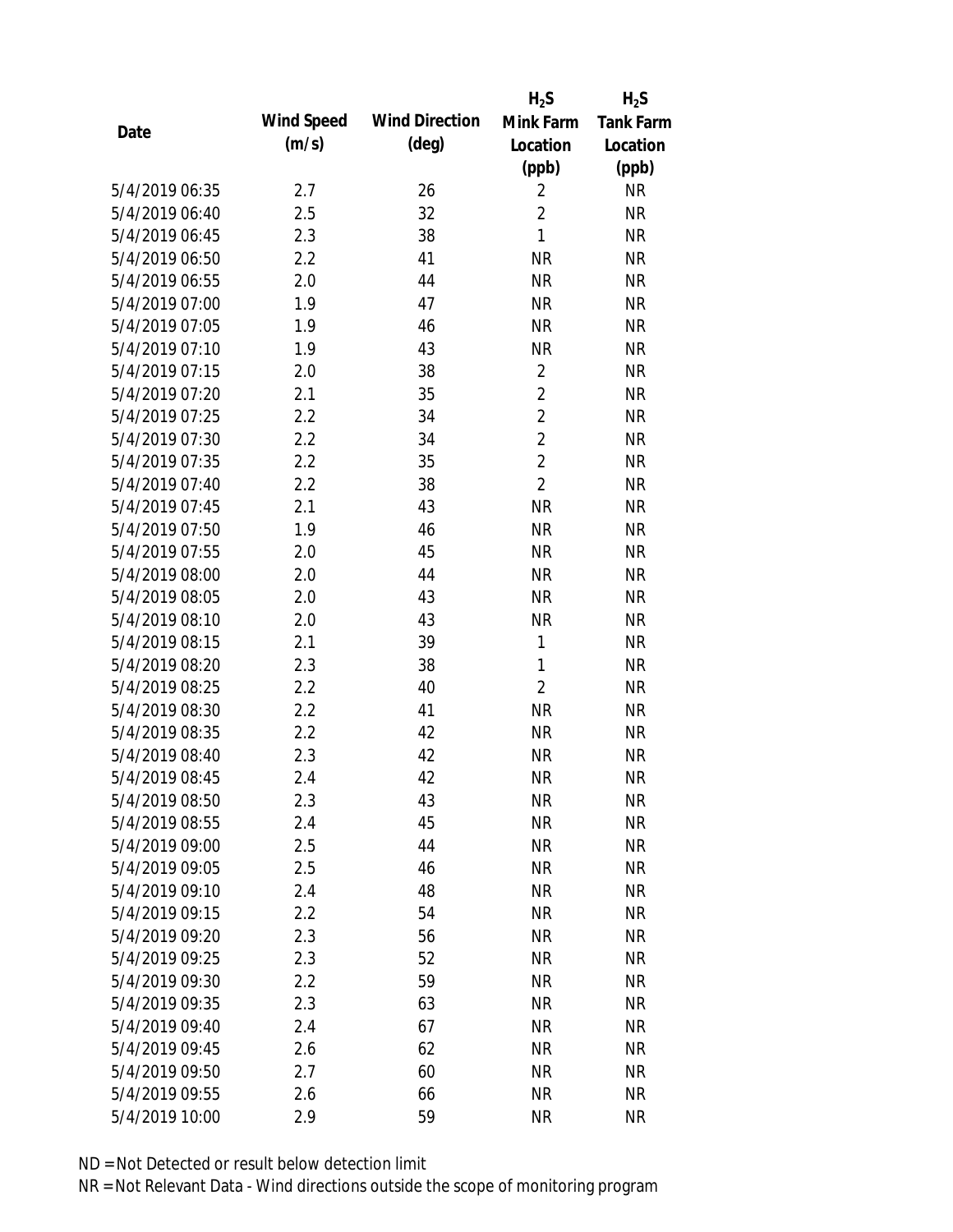|                |            |                       | $H_2S$         | $H_2S$           |
|----------------|------------|-----------------------|----------------|------------------|
| Date           | Wind Speed | <b>Wind Direction</b> | Mink Farm      | <b>Tank Farm</b> |
|                | (m/s)      | $(\text{deg})$        | Location       | Location         |
|                |            |                       | (ppb)          | (ppb)            |
| 5/4/2019 10:05 | 2.9        | 54                    | <b>NR</b>      | <b>NR</b>        |
| 5/4/2019 10:10 | 2.8        | 49                    | <b>NR</b>      | <b>NR</b>        |
| 5/4/2019 10:15 | 2.8        | 46                    | <b>NR</b>      | <b>NR</b>        |
| 5/4/2019 10:20 | 2.8        | 43                    | <b>NR</b>      | <b>NR</b>        |
| 5/4/2019 10:25 | 2.9        | 37                    | 1              | <b>NR</b>        |
| 5/4/2019 10:30 | 2.8        | 38                    | $\mathbf{1}$   | <b>NR</b>        |
| 5/4/2019 10:35 | 2.7        | 35                    | $\mathbf{1}$   | <b>NR</b>        |
| 5/4/2019 10:40 | 2.7        | 34                    | $\mathbf{1}$   | <b>NR</b>        |
| 5/4/2019 10:45 | 2.8        | 36                    | $\overline{2}$ | <b>NR</b>        |
| 5/4/2019 10:50 | 3.0        | 39                    | $\overline{2}$ | <b>NR</b>        |
| 5/4/2019 10:55 | 3.2        | 43                    | <b>NR</b>      | <b>NR</b>        |
| 5/4/2019 11:00 | 3.6        | 40                    | $\overline{2}$ | <b>NR</b>        |
| 5/4/2019 11:05 | 3.8        | 41                    | <b>NR</b>      | <b>NR</b>        |
| 5/4/2019 11:10 | 3.9        | 40                    | $\overline{2}$ | <b>NR</b>        |
| 5/4/2019 11:15 | 3.9        | 41                    | <b>NR</b>      | <b>NR</b>        |
| 5/4/2019 11:20 | 3.8        | 41                    | <b>NR</b>      | <b>NR</b>        |
| 5/4/2019 11:25 | 3.6        | 38                    | $\overline{2}$ | <b>NR</b>        |
| 5/4/2019 11:30 | 3.4        | 42                    | <b>NR</b>      | <b>NR</b>        |
| 5/4/2019 11:35 | 3.5        | 48                    | <b>NR</b>      | <b>NR</b>        |
| 5/4/2019 11:40 | 3.6        | 51                    | <b>NR</b>      | <b>NR</b>        |
| 5/4/2019 11:45 | 3.6        | 57                    | <b>NR</b>      | <b>NR</b>        |
| 5/4/2019 11:50 | 3.5        | 64                    | <b>NR</b>      | <b>NR</b>        |
| 5/4/2019 11:55 | 3.6        | 71                    | <b>NR</b>      | <b>NR</b>        |
| 5/4/2019 12:00 | 3.6        | 67                    | <b>NR</b>      | <b>NR</b>        |
| 5/4/2019 12:05 | 3.6        | 66                    | <b>NR</b>      | <b>NR</b>        |
| 5/4/2019 12:10 | 3.4        | 67                    | <b>NR</b>      | <b>NR</b>        |
| 5/4/2019 12:15 | 3.3        | 63                    | <b>NR</b>      | <b>NR</b>        |
| 5/4/2019 12:20 | 3.6        | 57                    | <b>NR</b>      | <b>NR</b>        |
| 5/4/2019 12:25 | 3.5        | 53                    | <b>NR</b>      | <b>NR</b>        |
| 5/4/2019 12:30 | 3.5        | 53                    | <b>NR</b>      | <b>NR</b>        |
| 5/4/2019 12:35 | 3.2        | 56                    | <b>NR</b>      | <b>NR</b>        |
| 5/4/2019 12:40 | 3.2        | 58                    | <b>NR</b>      | <b>NR</b>        |
| 5/4/2019 12:45 | 3.1        | 58                    | <b>NR</b>      | <b>NR</b>        |
| 5/4/2019 12:50 | 2.9        | 61                    | <b>NR</b>      | <b>NR</b>        |
| 5/4/2019 12:55 | 2.8        | 62                    | <b>NR</b>      | <b>NR</b>        |
| 5/4/2019 13:00 | 2.8        | 71                    | <b>NR</b>      | <b>NR</b>        |
| 5/4/2019 13:05 | 2.9        | 67                    | <b>NR</b>      | <b>NR</b>        |
| 5/4/2019 13:10 | 3.0        | 62                    | <b>NR</b>      | <b>NR</b>        |
| 5/4/2019 13:15 | 3.1        | 61                    | <b>NR</b>      | <b>NR</b>        |
| 5/4/2019 13:20 | 3.1        | 63                    | <b>NR</b>      | <b>NR</b>        |
| 5/4/2019 13:25 | 3.3        | 64                    | <b>NR</b>      | <b>NR</b>        |
| 5/4/2019 13:30 | 3.1        | 61                    | <b>NR</b>      | <b>NR</b>        |
|                |            |                       |                |                  |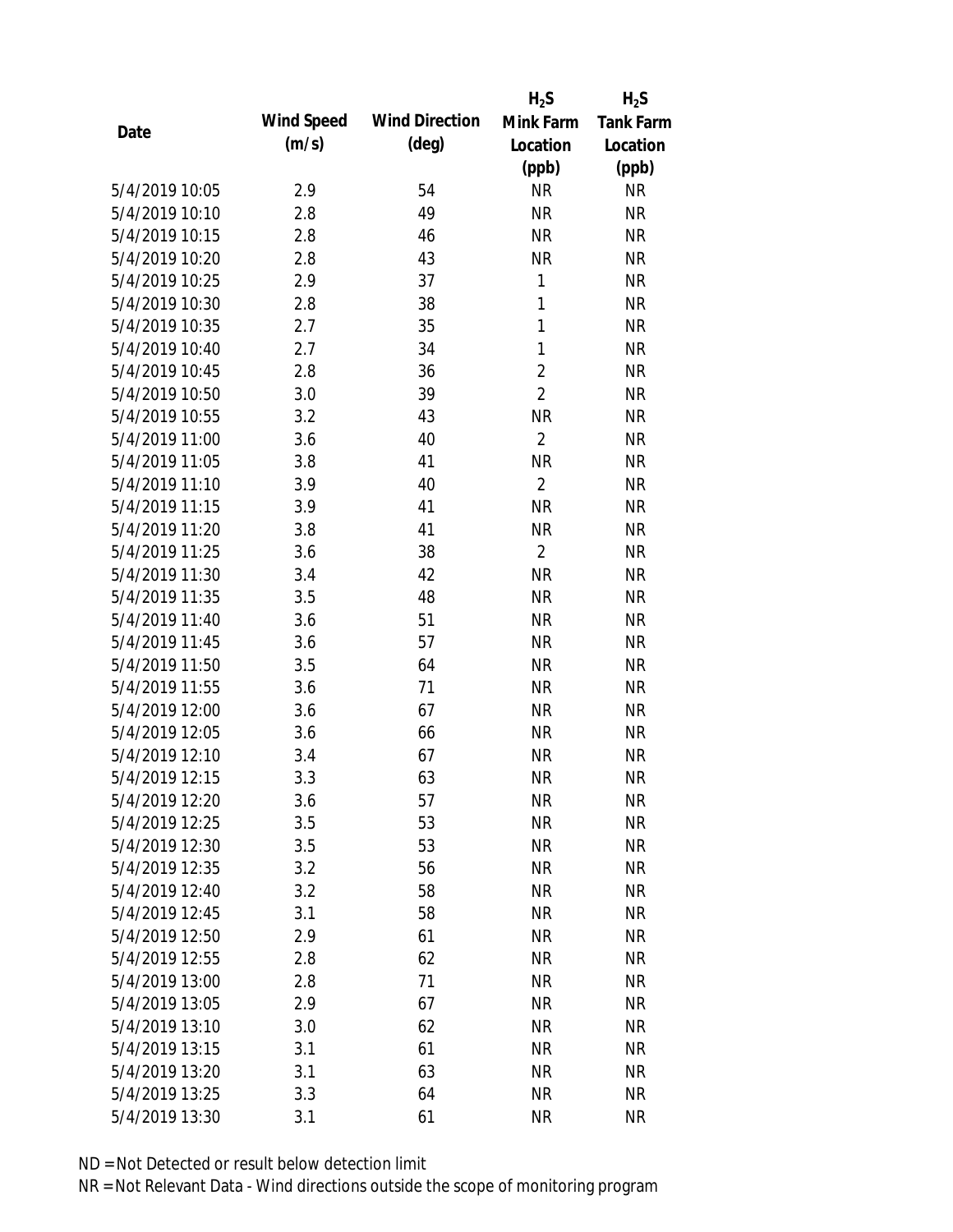|                |            |                       | $H_2S$    | $H_2S$           |
|----------------|------------|-----------------------|-----------|------------------|
|                | Wind Speed | <b>Wind Direction</b> | Mink Farm | <b>Tank Farm</b> |
| Date           | (m/s)      | $(\text{deg})$        | Location  | Location         |
|                |            |                       | (ppb)     | (ppb)            |
| 5/4/2019 13:35 | 3.2        | 67                    | <b>NR</b> | <b>NR</b>        |
| 5/4/2019 13:40 | 3.3        | 65                    | <b>NR</b> | <b>NR</b>        |
| 5/4/2019 13:45 | 3.4        | 66                    | <b>NR</b> | <b>NR</b>        |
| 5/4/2019 13:50 | 3.2        | 67                    | <b>NR</b> | <b>NR</b>        |
| 5/4/2019 13:55 | 3.2        | 66                    | <b>NR</b> | <b>NR</b>        |
| 5/4/2019 14:00 | 3.2        | 64                    | <b>NR</b> | <b>NR</b>        |
| 5/4/2019 14:05 | 3.2        | 56                    | <b>NR</b> | <b>NR</b>        |
| 5/4/2019 14:10 | 3.2        | 57                    | <b>NR</b> | <b>NR</b>        |
| 5/4/2019 14:15 | 3.1        | 61                    | <b>NR</b> | <b>NR</b>        |
| 5/4/2019 14:20 | 3.1        | 58                    | <b>NR</b> | <b>NR</b>        |
| 5/4/2019 14:25 | 3.0        | 61                    | <b>NR</b> | <b>NR</b>        |
| 5/4/2019 14:30 | 3.1        | 63                    | <b>NR</b> | <b>NR</b>        |
| 5/4/2019 14:35 | 3.1        | 67                    | <b>NR</b> | <b>NR</b>        |
| 5/4/2019 14:40 | 2.9        | 73                    | <b>NR</b> | <b>NR</b>        |
| 5/4/2019 14:45 | 3.0        | 74                    | <b>NR</b> | <b>NR</b>        |
| 5/4/2019 14:50 | 3.1        | 73                    | <b>NR</b> | <b>NR</b>        |
| 5/4/2019 14:55 | 3.2        | 72                    | <b>NR</b> | <b>NR</b>        |
| 5/4/2019 15:00 | 3.2        | 68                    | <b>NR</b> | <b>NR</b>        |
| 5/4/2019 15:05 | 3.2        | 73                    | <b>NR</b> | <b>NR</b>        |
| 5/4/2019 15:10 | 3.4        | 76                    | <b>NR</b> | <b>NR</b>        |
| 5/4/2019 15:15 | 3.4        | 74                    | <b>NR</b> | <b>NR</b>        |
| 5/4/2019 15:20 | 3.2        | 77                    | <b>NR</b> | <b>NR</b>        |
| 5/4/2019 15:25 | 3.0        | 80                    | <b>NR</b> | <b>NR</b>        |
| 5/4/2019 15:30 | 2.9        | 83                    | <b>NR</b> | <b>NR</b>        |
| 5/4/2019 15:35 | 2.9        | 80                    | <b>NR</b> | <b>NR</b>        |
| 5/4/2019 15:40 | 2.7        | 76                    | <b>NR</b> | <b>NR</b>        |
| 5/4/2019 15:45 | 2.7        | 74                    | <b>NR</b> | <b>NR</b>        |
| 5/4/2019 15:50 | 2.9        | 73                    | <b>NR</b> | <b>NR</b>        |
| 5/4/2019 15:55 | 2.9        | 67                    | <b>NR</b> | <b>NR</b>        |
| 5/4/2019 16:00 | 3.0        | 64                    | <b>NR</b> | <b>NR</b>        |
| 5/4/2019 16:05 | 3.0        | 65                    | <b>NR</b> | <b>NR</b>        |
| 5/4/2019 16:10 | 2.9        | 67                    | <b>NR</b> | <b>NR</b>        |
| 5/4/2019 16:15 | 2.8        | 68                    | <b>NR</b> | <b>NR</b>        |
| 5/4/2019 16:20 | 2.7        | 66                    | <b>NR</b> | <b>NR</b>        |
| 5/4/2019 16:25 | 2.7        | 69                    | <b>NR</b> | <b>NR</b>        |
| 5/4/2019 16:30 | 2.6        | 73                    | <b>NR</b> | <b>NR</b>        |
| 5/4/2019 16:35 | 2.6        | 70                    | <b>NR</b> | <b>NR</b>        |
| 5/4/2019 16:40 | 2.6        | 65                    | <b>NR</b> | <b>NR</b>        |
| 5/4/2019 16:45 | 2.6        | 67                    | <b>NR</b> | <b>NR</b>        |
| 5/4/2019 16:50 | 2.6        | 69                    | <b>NR</b> | <b>NR</b>        |
| 5/4/2019 16:55 | 2.7        | 68                    | <b>NR</b> | <b>NR</b>        |
| 5/4/2019 17:00 | 2.7        | 69                    | <b>NR</b> | <b>NR</b>        |
|                |            |                       |           |                  |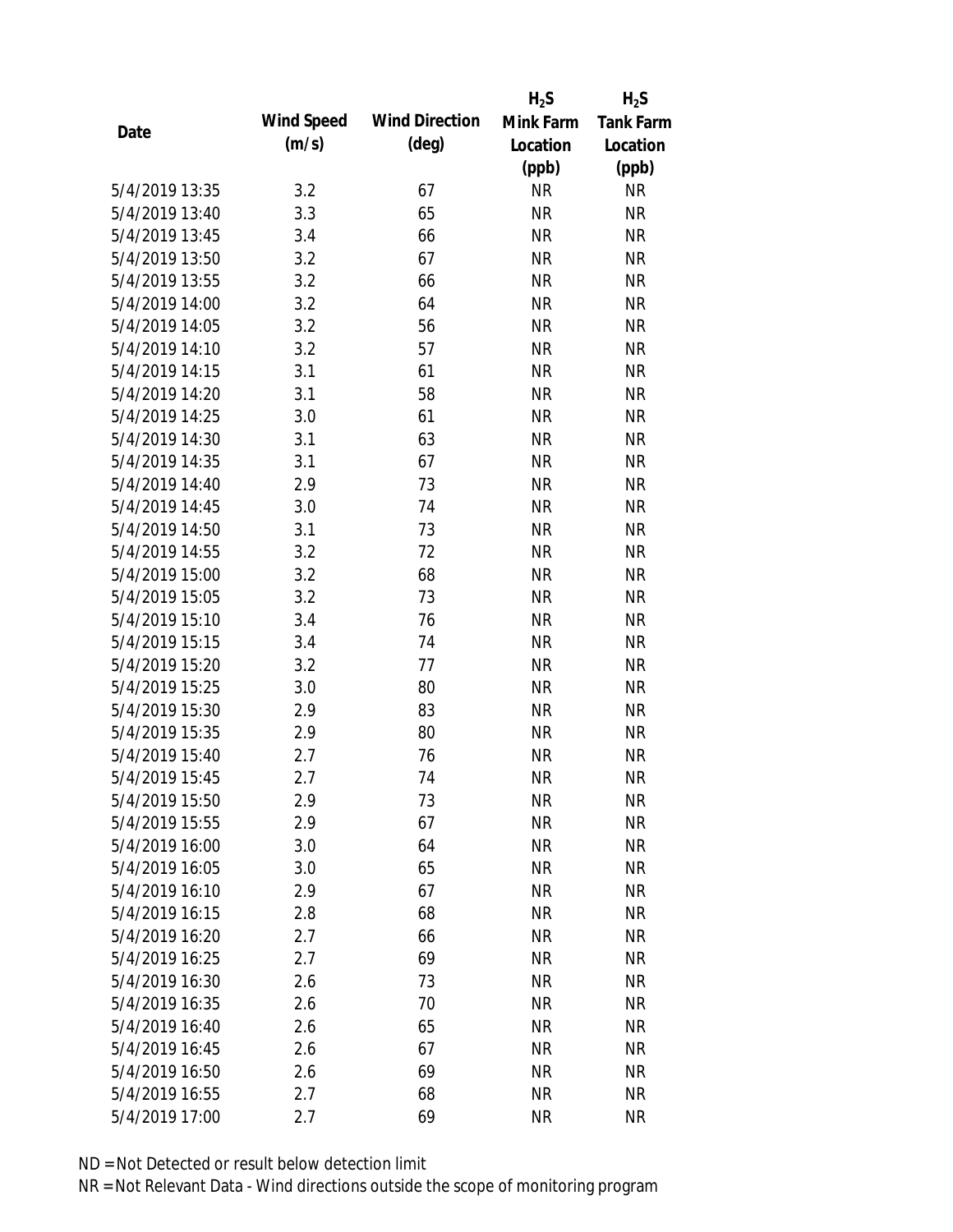|                |            |                       | $H_2S$    | $H_2S$           |
|----------------|------------|-----------------------|-----------|------------------|
|                | Wind Speed | <b>Wind Direction</b> | Mink Farm | <b>Tank Farm</b> |
| Date           | (m/s)      | $(\text{deg})$        | Location  | Location         |
|                |            |                       | (ppb)     | (ppb)            |
| 5/4/2019 17:05 | 2.6        | 65                    | <b>NR</b> | <b>NR</b>        |
| 5/4/2019 17:10 | 2.6        | 72                    | <b>NR</b> | <b>NR</b>        |
| 5/4/2019 17:15 | 2.5        | 74                    | <b>NR</b> | <b>NR</b>        |
| 5/4/2019 17:20 | 2.5        | 74                    | <b>NR</b> | <b>NR</b>        |
| 5/4/2019 17:25 | 2.3        | 71                    | <b>NR</b> | <b>NR</b>        |
| 5/4/2019 17:30 | 2.2        | 70                    | <b>NR</b> | <b>NR</b>        |
| 5/4/2019 17:35 | 2.2        | 75                    | <b>NR</b> | <b>NR</b>        |
| 5/4/2019 17:40 | 2.4        | 62                    | <b>NR</b> | <b>NR</b>        |
| 5/4/2019 17:45 | 2.4        | 57                    | <b>NR</b> | <b>NR</b>        |
| 5/4/2019 17:50 | 2.4        | 53                    | <b>NR</b> | <b>NR</b>        |
| 5/4/2019 17:55 | 2.5        | 52                    | <b>NR</b> | <b>NR</b>        |
| 5/4/2019 18:00 | 2.6        | 53                    | <b>NR</b> | <b>NR</b>        |
| 5/4/2019 18:05 | 2.7        | 50                    | <b>NR</b> | <b>NR</b>        |
| 5/4/2019 18:10 | 2.5        | 56                    | <b>NR</b> | <b>NR</b>        |
| 5/4/2019 18:15 | 2.4        | 55                    | <b>NR</b> | <b>NR</b>        |
| 5/4/2019 18:20 | 2.4        | 55                    | <b>NR</b> | <b>NR</b>        |
| 5/4/2019 18:25 | 2.4        | 58                    | <b>NR</b> | <b>NR</b>        |
| 5/4/2019 18:30 | 2.3        | 54                    | <b>NR</b> | <b>NR</b>        |
| 5/4/2019 18:35 | 2.2        | 58                    | <b>NR</b> | <b>NR</b>        |
| 5/4/2019 18:40 | 2.2        | 59                    | <b>NR</b> | <b>NR</b>        |
| 5/4/2019 18:45 | 2.2        | 61                    | <b>NR</b> | <b>NR</b>        |
| 5/4/2019 18:50 | 2.2        | 62                    | <b>NR</b> | <b>NR</b>        |
| 5/4/2019 18:55 | 2.1        | 66                    | <b>NR</b> | <b>NR</b>        |
| 5/4/2019 19:00 | 1.9        | 70                    | <b>NR</b> | <b>NR</b>        |
| 5/4/2019 19:05 | 1.8        | 73                    | <b>NR</b> | <b>NR</b>        |
| 5/4/2019 19:10 | 1.7        | 77                    | <b>NR</b> | <b>NR</b>        |
| 5/4/2019 19:15 | 1.7        | 78                    | <b>NR</b> | <b>NR</b>        |
| 5/4/2019 19:20 | 1.6        | 81                    | <b>NR</b> | <b>NR</b>        |
| 5/4/2019 19:25 | 1.7        | 82                    | <b>NR</b> | <b>NR</b>        |
| 5/4/2019 19:30 | 1.7        | 81                    | <b>NR</b> | <b>NR</b>        |
| 5/4/2019 19:35 | 1.7        | 82                    | <b>NR</b> | <b>NR</b>        |
| 5/4/2019 19:40 | 1.7        | 82                    | <b>NR</b> | <b>NR</b>        |
| 5/4/2019 19:45 | 1.8        | 84                    | <b>NR</b> | <b>NR</b>        |
| 5/4/2019 19:50 | 1.9        | 87                    | <b>NR</b> | <b>NR</b>        |
| 5/4/2019 19:55 | 2.1        | 88                    | <b>NR</b> | <b>NR</b>        |
| 5/4/2019 20:00 | 2.2        | 91                    | <b>NR</b> | <b>NR</b>        |
| 5/4/2019 20:05 | 2.3        | 92                    | <b>NR</b> | <b>NR</b>        |
| 5/4/2019 20:10 | 2.3        | 93                    | <b>NR</b> | <b>NR</b>        |
| 5/4/2019 20:15 | 2.2        | 92                    | <b>NR</b> | <b>NR</b>        |
| 5/4/2019 20:20 | 2.1        | 89                    | <b>NR</b> | <b>NR</b>        |
| 5/4/2019 20:25 | 1.9        | 85                    | <b>NR</b> | <b>NR</b>        |
| 5/4/2019 20:30 | 1.8        | 83                    | <b>NR</b> | <b>NR</b>        |
|                |            |                       |           |                  |